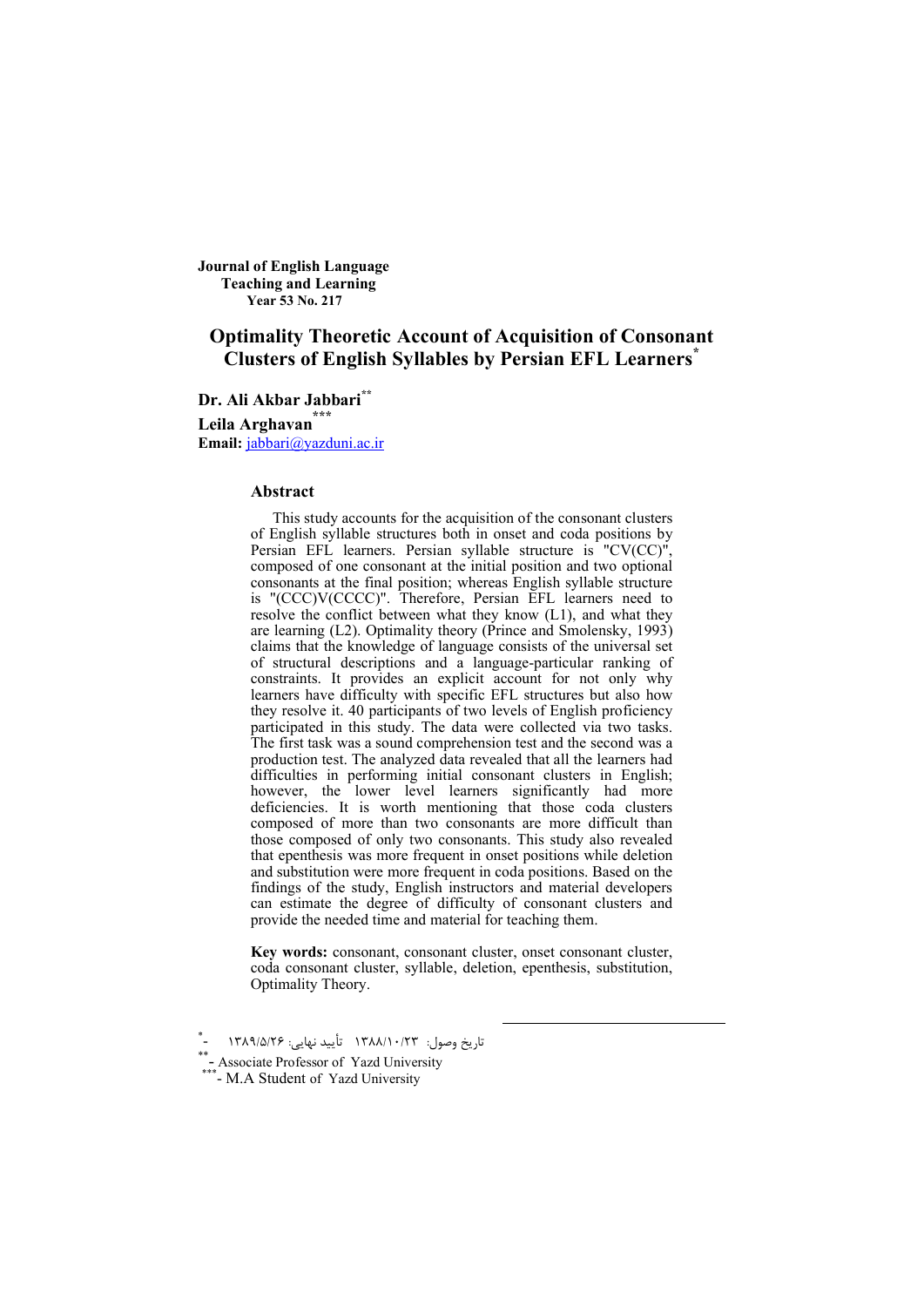# **1. Introduction**

Consonant clusters are a feature of many of the world's languages. In a study of 104 world languages, based on the work of Greenberg (1978), Locke (1983) calculated that 39% had word-initial clusters only, 13% had final clusters only, and the remaining 48% had clusters in both word-initial and word-final position. In English, one third of monosyllables begin with a consonant cluster, and consonant clusters predominate in word-final position (Locke, 1983). This predominance in word-final position is attributable to the addition of the phonemes /s, z, t, d/ to indicate grammatical morphemes. When such morphophonemic clusters are excluded, only 18% of English monosyllables end in consonant clusters. Some languages (such as Italian) have more consonant clusters than English does, and other languages (such as Persian and Turkish) have fewer (Greenberg, 1978; Swan & Smith, 1987). For example, Persian has only consonant clusters word finally. Therefore one of the issues that, for some years, has engaged researchers in the area of second language acquisition is the acquisition of consonant clusters by L2 learners. The present study is an attempt to provide accounts for the acquisition of English consonant clusters both in onset and coda position by Persian EFL learners.

## **2. Background**

Over the past 25 years, research on the acquisition of second language (L2) phonology, especially work on syllable structures such as onsets (consonants at the beginning of syllables) and codas (consonants at the end of syllables), has become one of the most dynamic areas in SLA, yielding important insights into the role of first language (L1) transfer and markedness in the development of a nonnative phonological system. Research in this area has also been characterized by the overall consistency of its findings. For example, it appears that L1 transfer is prominent (Benson, 1988; Broselow, 1984; Hodne, 1985; Major, 1987a, 2001; Sato, 1984; Tarone, 1980, 1987), especially in the early stages of L2 acquisition. L1 transfer appears to be facilitative if there are cross linguistic similarities (Major, 1987a, 1996, 2001) and debilitative if there is cross linguistic divergence (Sato; Tarone, 1980). There seems to be weak evidence for the universal preference for a consonant-vowel (CV) syllable structure (Hodne; Tarone, 1980, 1987); however, shorter syllable structures do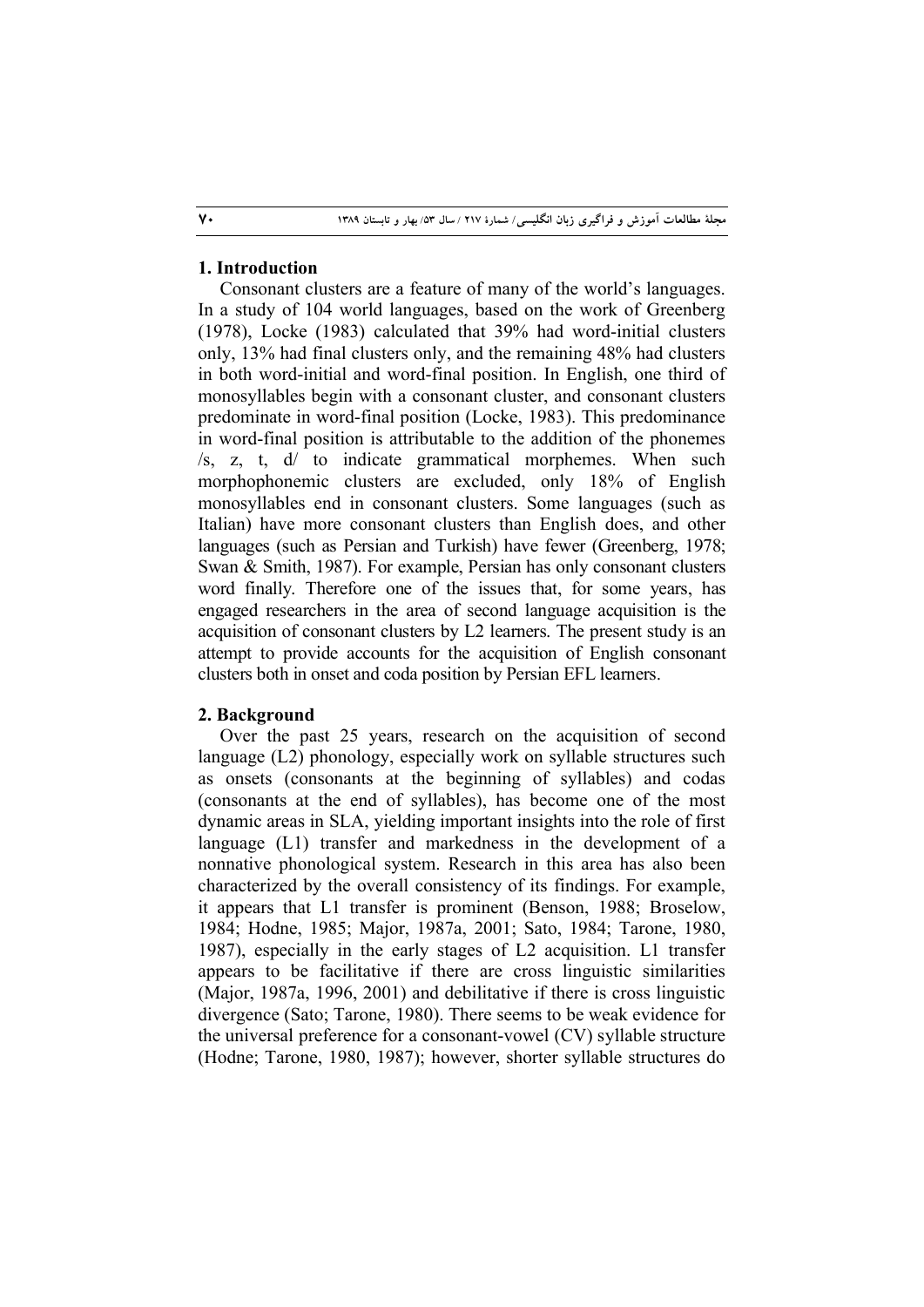appear to be produced more accurately than longer ones (Anderson, 1987; Carlisle, 1997; Hansen, 2001; Major, 1987b). Additionally, longer structures are modified in favor of shorter ones (Anderson; Broselow & Finer, 1991; Carlisle, 1991, 1997, 1998; Eckman, 1987, 1991; Hansen; Sato; Weinberger, 1987). In fact, the acquisition of longer clusters may imply the acquisition of shorter onsets and codas (Carlisle, 1998; Eckman, 1991; Hansen).

The issue of acquisition sequences in L2 phonological development, researched mainly through accuracy orders from onetime data sets, has also yielded a number of interesting findings. One consistent finding is that voiceless obstruents emerge before voiced obstruents (Broselow, Chen, & Wang, 1998; Hancin-Bhatt, 2000; Hansen, 2001; Major, 1987b). However, discrepancies in other orders exist, no doubt due to various L1s being investigated, task variation, and differences in the learners' proficiency level. For example, although Eckman and Iverson (1994) found that their Cantonese, Japanese, and Korean learners were able to produce nasals and fricatives more accurately than stops or liquids, Stockman and Pluut (1999) found that stops had higher accuracy percentages than nasals for their Chinese participants. Both Hansen, working with Mandarin Chinese speakers, and Hancin-Bhatt, in research on Thai speakers, found that the most accurately produced singletons were the voiceless stops and voiceless fricatives; however, whereas Hancin-Bhatt also found that her participants produced nasals with a high degree of accuracy, Hansen found that only 0m0 was produced fairly accurately by the native Mandarin Chinese speakers. Additionally, although Abrahamsson (2001b, on Spanish L1 learners of Swedish), Eckman and Iverson, and Hansen found liquids to be among the most difficult consonants to produce, Tropf (1987) found them the most targetlike for his Spanish L1 learners of German. Tropf explained his findings on the basis of sonority, but the majority of researchers have postulated that L1 transfer may be the most powerful factor governing which consonants emerge first.

Developmental patterns in coda clusters have also been examined, and the findings suggest that codas that meet the Universal Canonical Syllable Structure (UCSS) are produced more accurately (Abrahamsson, 2001b; Carlisle, 1991; Hansen, 2001; Tropf, 1987), although there is contradictory evidence (e.g., Osburne, 1996).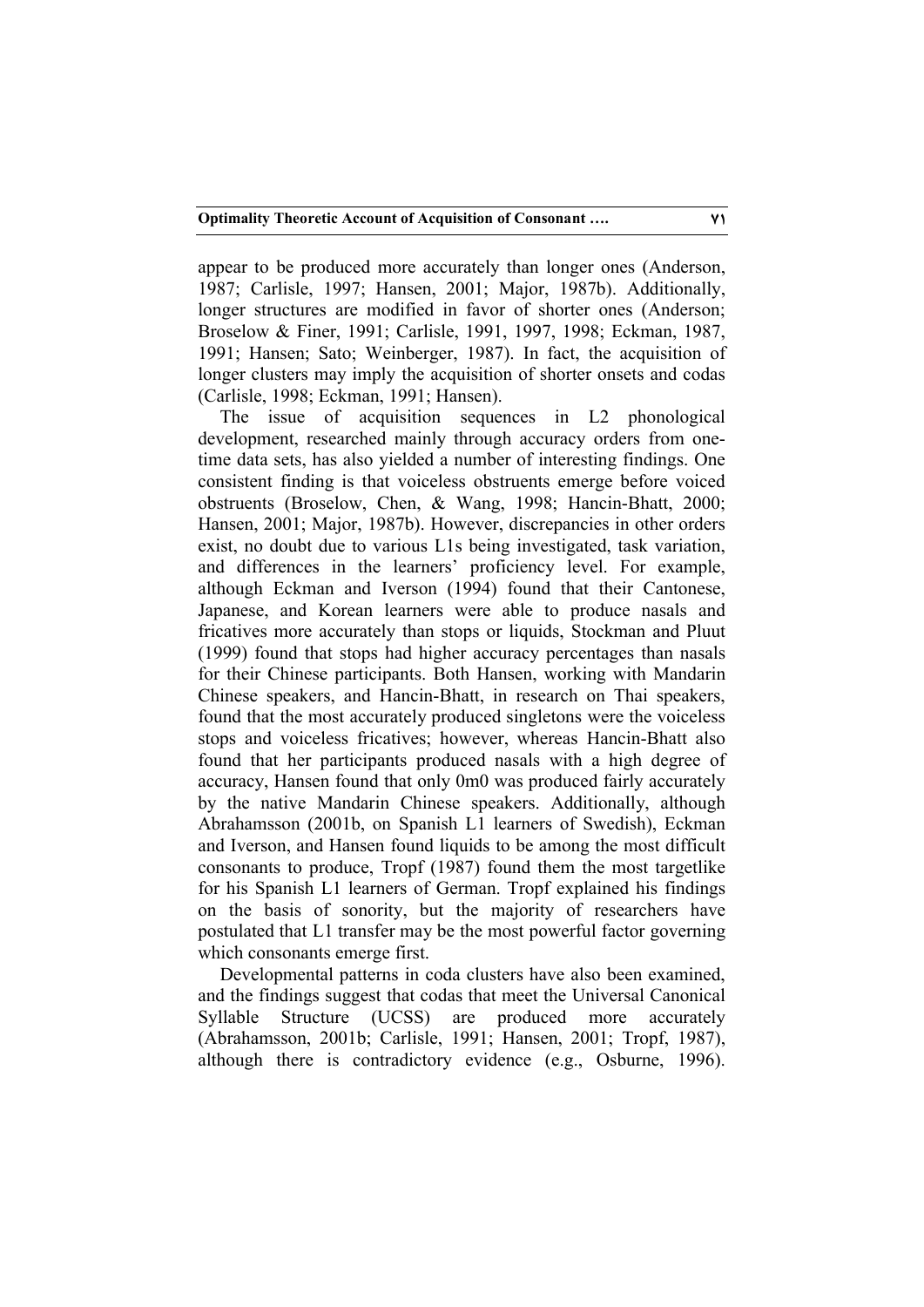Concerning which clusters emerge first, there are also some inconsistencies in the findings: Research suggests that a CCC onset or coda will not be accurately produced until its constituent CC codas have begun emerging ~see Carlisle, 1997; Eckman, 1991; Hansen), but the lack of longitudinal research makes it difficult to discern whether there is a pattern in emergence if both the CCC and CC codas are present in the data and have similar levels of production accuracy. Research on specific CC codas has also shown a great deal of variation in findings (e.g., Abrahamsson; Bayley, 1996; Hancin-Bhatt, 2000; Hancin-Bhatt & Bhatt, 1997; Major, 1996), which indicates that L1 transfer may be a major influence in the acquisition of these codas by L2 learners.

We are beginning to understand more about developmental patterns in acquisition, although few studies (e.g., Abrahamsson, 1999, 2001a, 2001b; Dickerson , 1975; Hansen, 2001; Hecht & Mulford, 1982; Osburne, 1996; Sato, 1984, 1985) have focused on the longitudinal (e.g., 6 months or longer) Development of the L2 structure(s) under examination. Although research that focuses on a single data set may document the current stage of the learners' L2 phonological development at a given time, it will not necessarily elucidate the actual process or developmental patterns in the acquisition of the structures examined . Second, the majority of the research has focused on a narrow set of syllable onsets, codas, or both, especially voiceless obstruents and nasals, which offers only a limited view of the learner's emerging L2 phonology and therefore may not be truly representative of the learner's actual L2 phonology at the time of the study.

Previous research has focused on production modifications and has tended to generalize them by their subjects across syllable types. For example, Chinese learners of English have been found to favor devoicing (Broselow et al., 1998; Eckman, 1981b; Flege & Davidian, 1984), deletion (Anderson, 1987; Broselow et al.; Weinberger, 1987), and epenthesis (Anderson; Broselow et al.; Weinberger). For Vietnamese learners of English, Sato (1984) found that deletion was the favored strategy. To explain the different results, researchers have proposed such influences as L2 proficiency level (Weinberger), markedness (Broselow et al.; Eckman, 1987; Hancin-Bhatt & Bhatt, 1997), L1 interference (Anderson; Hancin-Bhatt & Bhatt; Tarone, 1987), L1 developmental processes (Eckman, 1981b; Hecht &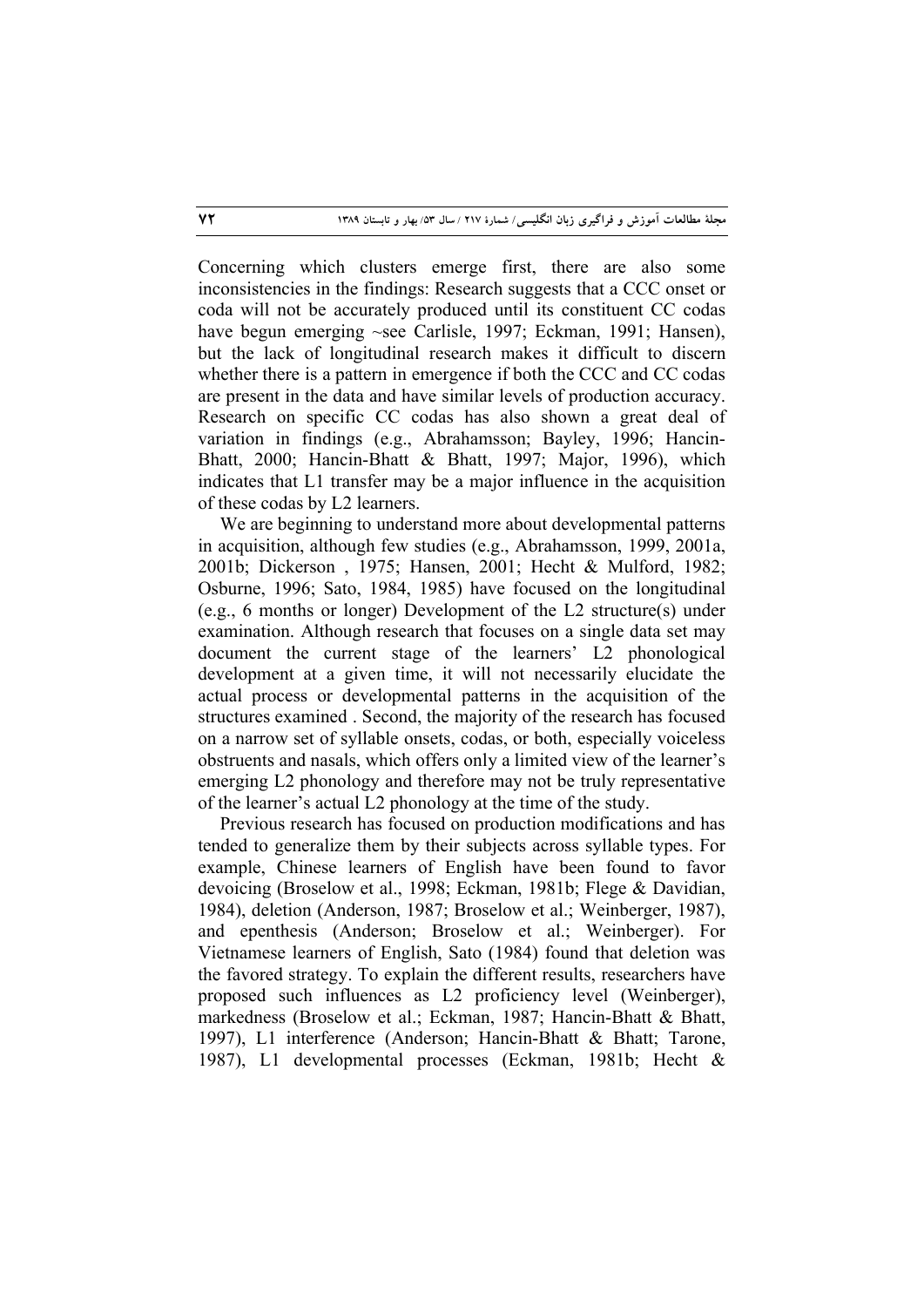Mulford, 1982), linguistic environment (Benson, 1988; Carlisle, 1997), and interlanguage rules (Eckman, 1981a, 1981b, 1987).

Examining production type by onsets and codas in aggregate form, by length, or both (e.g., across C, or across CC or CCC clusters) may obscure individual coda or onset tendencies: There is some indication that production (e.g., with epenthesis or devoicing) is patterned by individual coda or onset type. For example, Broselow and Finer (1991) found that production type for English L2 obstruent1liquid and obstruent1glide onsets were onset-type specific for speakers of L1 Korean and Japanese. Hansen (2001) found that the Mandarin Chinese speakers in her study produced codas with epenthesis and feature change and that their choice of production type was dependent on the coda; Abrahamsson (2001b), in research on native speakers (NSs) of Spanish who were learning Swedish, found that epenthesis was preferred for fricative and stop codas over nasal codas. Few researchers have examined substitution patterns (see Broselow & Finer; Hancin-Bhatt, 2000; Piper, 1984), although the findings indicate that they are also patterned by specific onset or coda type. Even absence, as Osburne (1996) found, may be word specific and not random. 2 In fact, investigating feature change as well as absence and epenthesis and examining production type by each coda is important because they may indicate acquisition processes, especially if examined across time.

Although research on the acquisition of L2 phonology has provided a number of significant findings, particularly regarding transfer and markedness in other languages, few works were done on Persian language and we still lack an understanding of the acquisition of L2 phonology by the native speakers of Persian.

# **3. Research hypotheses**

This study examines the acquisition of English L2 syllable onsets and codas by Persian EFL learners. In light of previous research on the acquisition of English syllable onset and codas by L2 learners, and contrastive analysis of Persian and English syllable structure, this project focuses on four main hypotheses.

1) It seems that Persian EFL Learners have difficulty in comprehending and producing both onset and coda consonant clusters;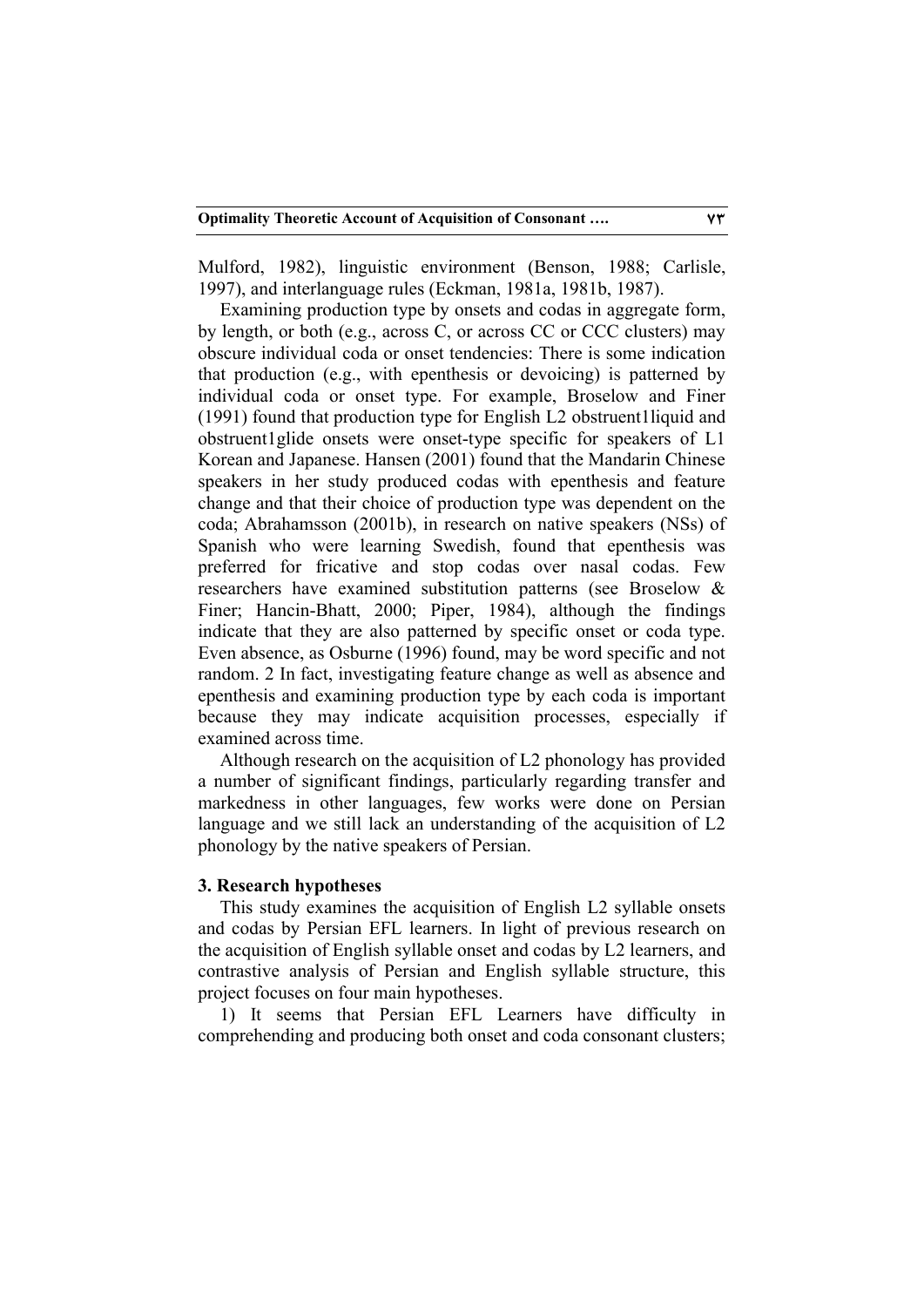2) It seems that Persian EFL Learners have more difficulty in comprehending and producing those coda clusters composed of more than two consonants than those composed of just two consonants;

3) It seems that Persian EFL Learners have more difficulty in comprehending and producing onset clusters than coda clusters;

4) It seems that low level Persian EFL Learners have more difficulty in producing and comprehending both onset and coda clusters than high level Persian EFL Learners.

#### **4. Persian and English Consonant Cluster**

Given that the focus of the study is the acquisition of English syllable onset and coda by Persian EFL learners, an overview Persian and English phonology is necessary. There are a total of 39 types of consonant cluster in Persian (shown in appendix 1). All these consonant clusters occur only syllable finally. Let it not remain unsaid that the syllable structure in Persian is cv(cc), as a result only consonant clusters which composed of only two consonants are allowed in Persian.

 English syllable structure is more complex. English allows onsets with up to three adjacent consonants and codas with up to four consecutive members, resulting in the following possible syllable structures (Hammond, 1999): V (*I)*, CV (*he*), CCV (*tree*), CCCV (*stray*), VC (*at*), CVC (*bat*), CCVC ( *float*), CCCVC (*sprig*), VCC (*apt*), CVCC (*mast*), CCVCC (*blast*), CCCVCC (*sprint*), VCCC (*angst*), CVCCC (*text*), CCVCCC (*sphinx*), CCCVCCC (*strengths*), VCCCC (*angsts*), CVCCCC (*texts*). There are 50 possible consonant clusters in English (shown in appendix 2). Many of the codas ending in the stops  $/t$ ,  $d/$  and the fricatives  $/s$ ,  $z/$  may be bimorphemic as the final stop may indicate a past-tense marker and the final fricative may indicate the plural, genitive, or third-person-singular form. In many of the three-member codas and all of the four-member codas, the final consonant is a morphological marker.

#### **5. Methodology**

#### **5.1 Participants**

Participants in this study were 20 low level and 20 high level Persian EFL Learners enrolled in an intensive English program at Bahar Language Institute in Shiraz. Table 1 gives a summary of the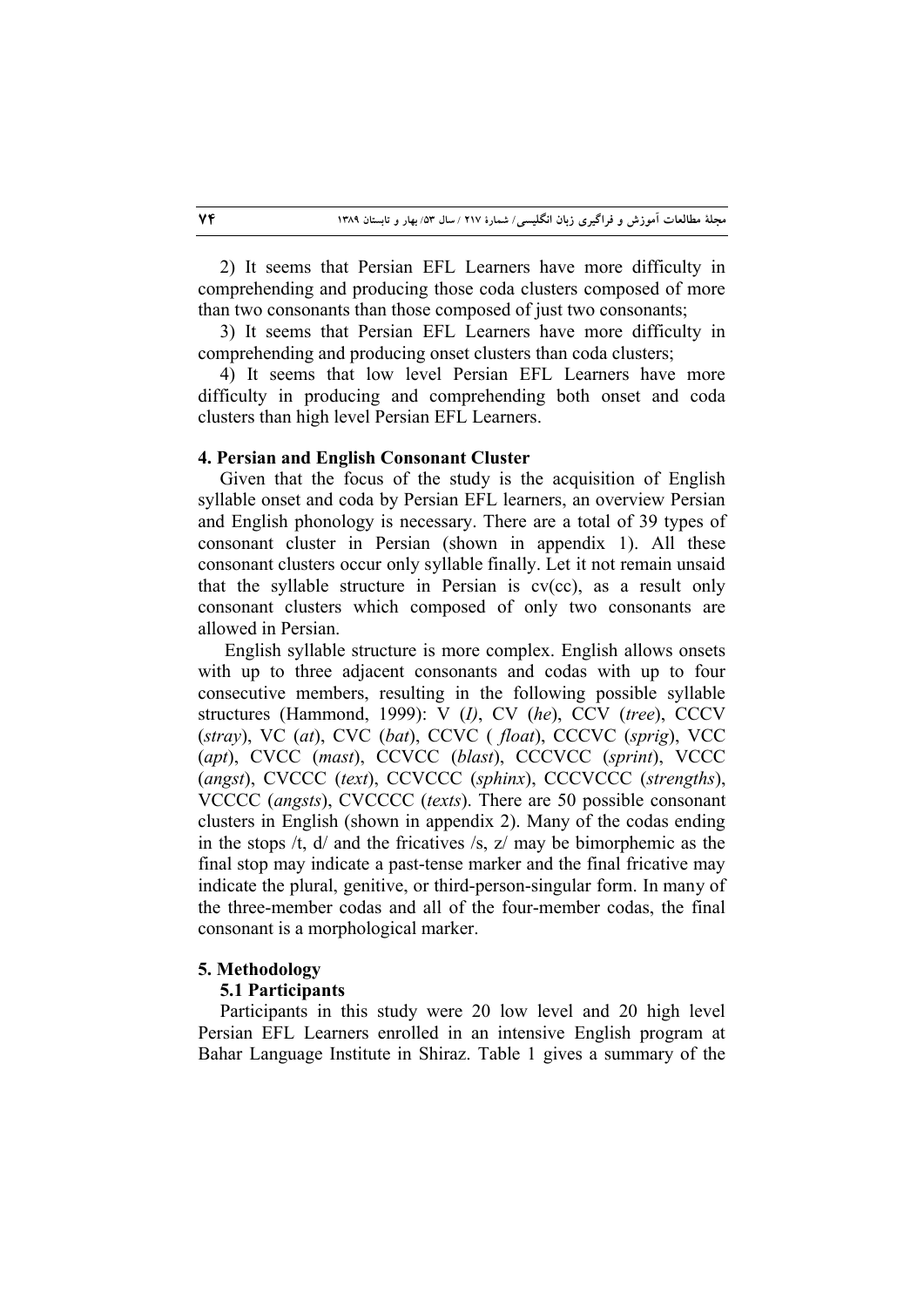language learning background of the Participants. Appendices I and II provide a more detailed description of each group.

Table 1. EFL Learners' bio-data

| (Subjects $N=40$ ) | Age | Years studied | English | Accuracy on Tasks |
|--------------------|-----|---------------|---------|-------------------|
| Low level $(20)$   | 26  | .70           |         | 55.50 %           |
| High level $(20)$  |     | 4.98          |         | 76.95 %           |

Overall, participants began their English learning in adolescence, so we consider them to be adult learners. The average number of years studying English for the low level group was 1.70 years, and for high level group it was 4.98 years.

## **5.2 Materials and Procedures**

The possible initial and final consonant clusters of English were first studied (Appendices III  $&$  IV). Then, all the existing types of English consonant clusters were selected. In order to reduce the effect of pervious exposure to the words, we decided to use English pseudo words in our test. In preparing the appropriate pseudo words for this purpose, an attempt was made to use each word only once in the experiment. For example the pseudo word /smarn/ was used for/ -rn/ (liquid nasal), and /starmz/ for /-rmz/ (liquid nasal fricative).

Having prepared all pseudo words for all types of consonant clusters, we designed two tasks, a comprehension task and a production task. All participants performed two tasks. In task one (comprehension), they were asked to listen to a word (a target pseudo word) and to circle the word that they thought they had heard from a set of five possibilities. One purpose for this task was to expose the participants to the target stimuli before they were asked to produce them. The other purpose was to examine how they heard complex onsets and codas. The participants heard and responded to 50 items, consisting of 50 monosyllabic English pseudo words. 10 items were for onset consonant clusters and 40 items were for coda consonant clusters. The task instructions and examples are given in Appendix V. The items in this task were prerecorded by a male native speaker of American English so that all participants were given the same input and the same amount of time to respond. This task took approximately 15 minutes to complete.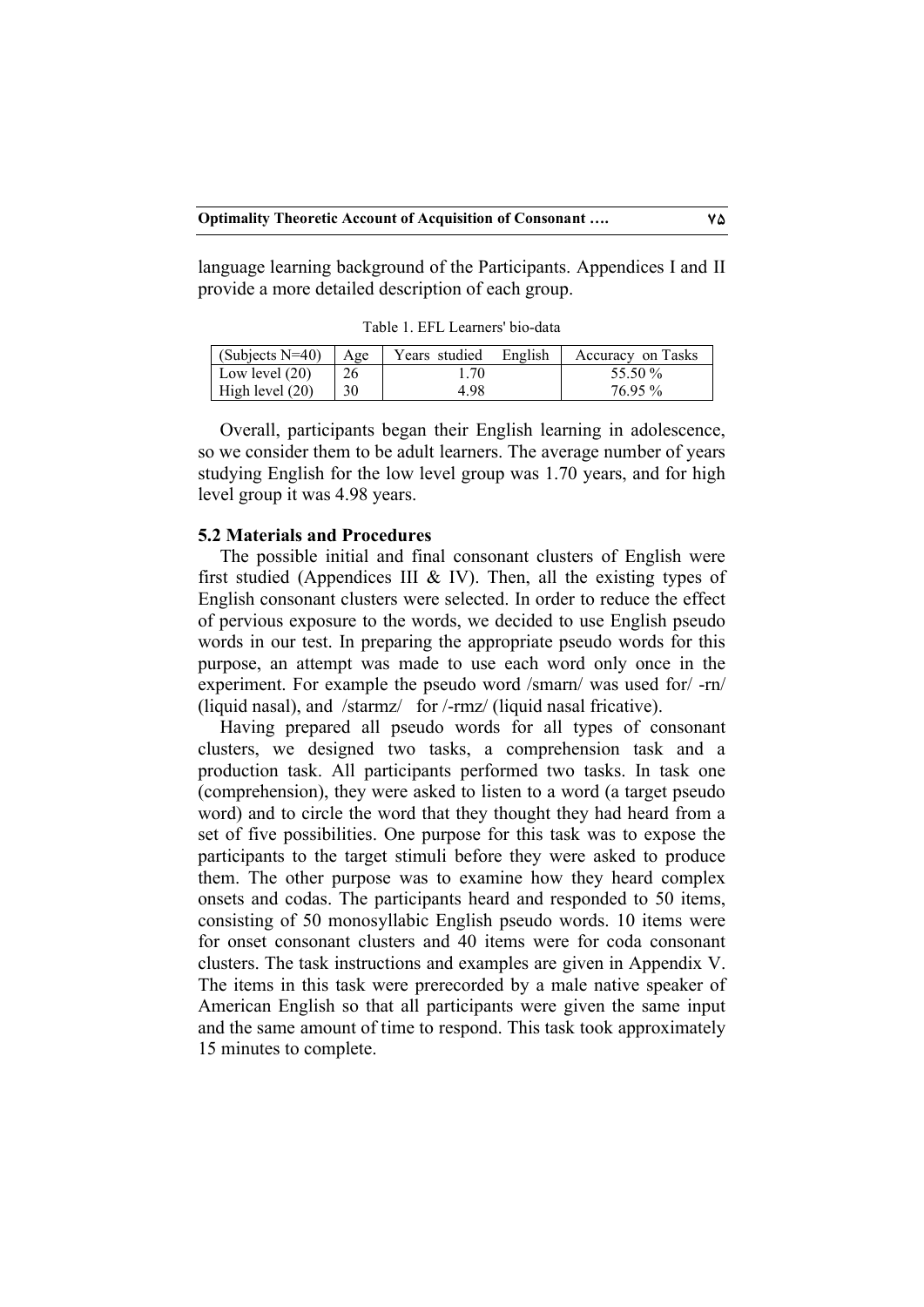In task two, participants listened to sentence pairs and decided which of the two was grammatically correct. We used a set of sentences to be used in a grammaticality judgement task (Adopted from Hancin- Bhatt and Bhatt, 1997). There were 50 pairs of sentences, each composed of a syntactically correct sentence and one slightly different from the correct sentence that violated one of the following syntactic rules and constraints in English: do support, that trace effects, agreement, case, word order, auxiliary inversion, and adverb placement. For example, a pair that manipulated the case is the following (with target psuedoword):

1. All the pictures were smarn by he.

2. All the pictures were smarn by him.

Additional sample items of each of the other types are given in appendix VI.

The reason for using this type of production task perhaps is that we did not want all participants to simply repeat sentences because that would allow them to ignore meaning and focus their attention on pronunciation, which may not reflect purely natural speech (see Hansin Bhatt 1997 for further discussion). Asking the participants to make grammaticality judgments in this task forced them to attend to meaning to decide which of the sentences was correct, while still getting them to produce the target word.

Each of the sentences contained a target pseudo word. Participants were instructed to repeat the sentence that they thought was grammatically correct, thus ensuring that they would produce the target items. Participants were also allowed to read a written version of the sentences, because of the rapidity of the task. The participants' responses were tape recorded. An example of task two is given in appendix VI. Again, the items in this task were prerecorded by the same native speaker described in task 1 so that all participants were given the same input and the same amount of time to respond. This task took approximately 30 minutes.

After performing the two tasks participants filled out a background questionnaire on their English language learning experience. The questionnaire is given in appendix VII. The entire testing session took approximately 45 minutes and participants participated in this test individually.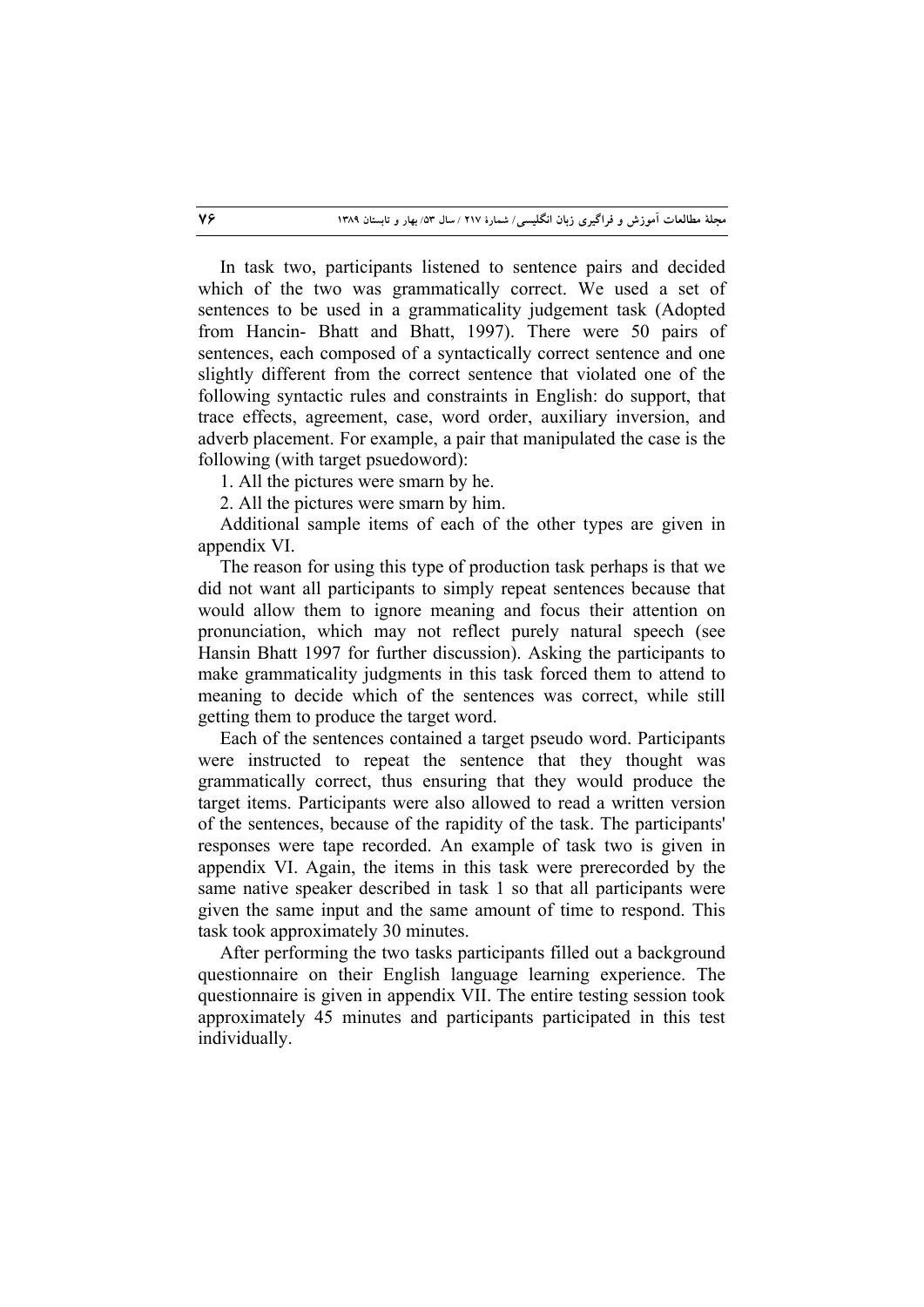The experiment had been designed for individual administration. It was conducted in an educational office in Bahar Language institute in Shiraz. Each participant participated individually in the test. The instruments used for administering the experiment were a Sony tape recorder, a CD and a Sony digital recorder.

In this study, we present the data on participants' comprehension and Production of the consonant clusters together. Their responses for each target word were transcribed in phonetic transcriptions. Errors were then recorded separately, and four main categories of errors in consonant clusters were apparent: Consonant or cluster deletion, vowel epenthesis, consonant or cluster substitution, and consonant addition. A second independent transcriber provided transcriptions of the target items for all participants. A reliability check between the two transcriptions revealed a 90% agreement. This figure was determined by dividing the number of agreements between the investigator and the native transcriber by the number of agreements and disagreements.

#### **5.3 Reliability of the Tests**

The reliability of the tests that were used in comprehension and production test are measured

Cranach's Alpha showed 0.813 for comprehension test, and 0.877 for production test. Since these values are larger than 0.7 and are close to 1 it can be concluded that both tests were reliable; that is, if we use them again it is highly probable that the results would be the same as the current results to be reported in the next chapter.

## **6. Results**

Only the onset and coda consonant cluster of each word was the focus of the experiment. To assess the participants' language performance, in addition to the writer, a rater was invited to judge and transcribe the participants' responses to the test items. He was a native speaker of English. For the participant's errors, he also determined the erroneous form of utterances.

The rater was required to determine those items which had not been answered; if there were any. After the data were transcribed by the judge and the writer, we found that some items had been transcribed differently by the judges. To eliminate the differences, another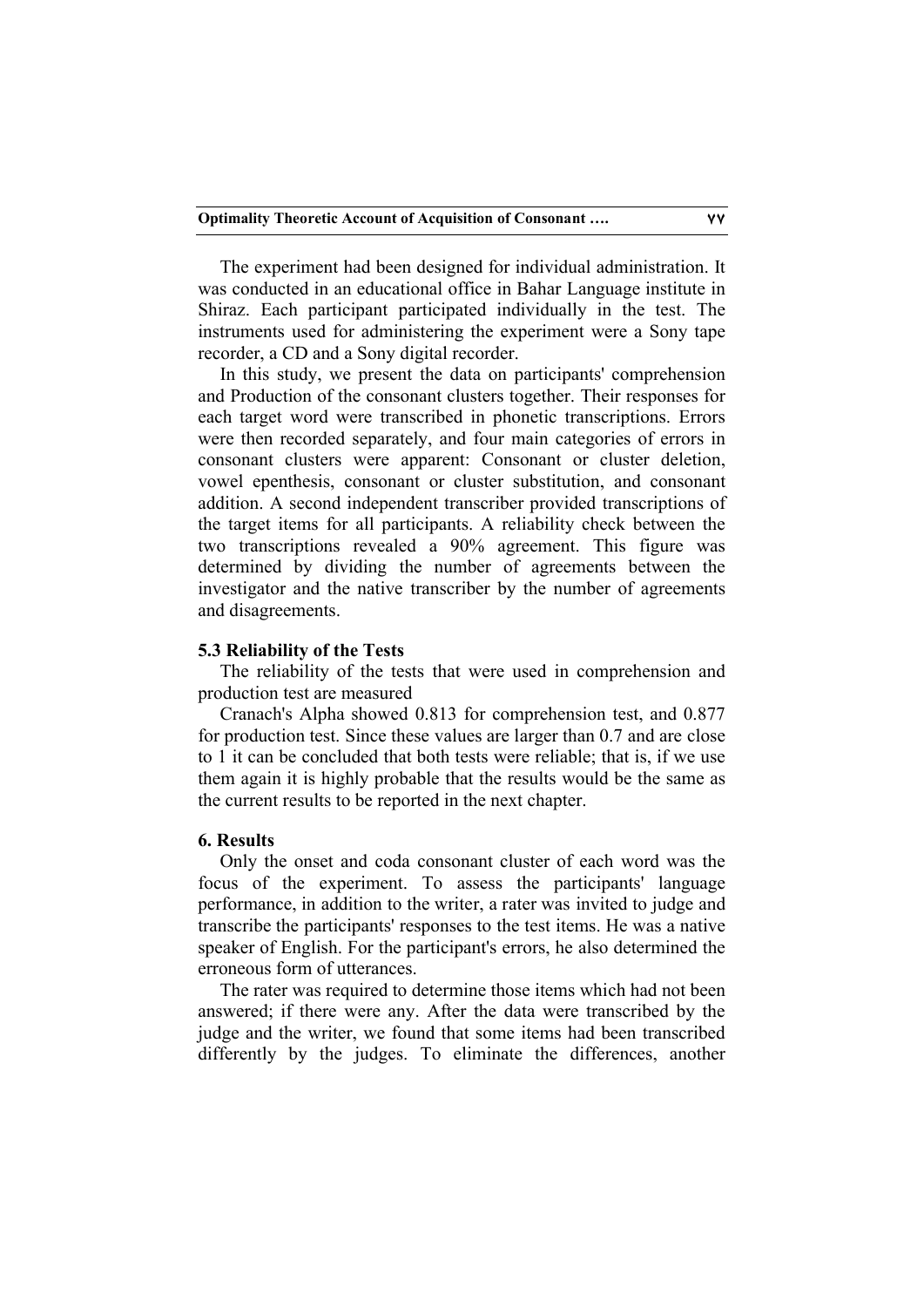English native speaker with an American accent was asked to judge the differences.

 Each participant responded to 50 items in comprehension test and 50 items in production test. Their responses were either correct or incorrect. For the purpose of scoring, first different types of consonant clusters were determined, i.e. we classified different consonant clusters in #CC, #CCC, CC#, CCC# and CCCC# groups. Then the correct and incorrect responses for each group of consonant clusters were calculated based on the total responses of all participants. For example, for #CC clusters, we had 40 participants and each participant responded to both comprehension and production test; therefore, the number of total responses were 80.

As a result of this type of scoring the number of total correct or incorrect responses could be computed for each consonant cluster type. Since responses were either correct or in correct no real score could be calculated for participants; therefore all collected data were non parametric. Consequently non parametric tests should be used in order to test the hypotheses. Wilcoxon Signed Ranks Test and Mann-Whitney test were those nonparametric tests that were used in this thesis. The former test is exactly the same as paired sample T- test and the latter is exactly the same as independent sample T- test.

#### **6.1 Methods of Data Analysis**

For the purpose of analysis, descriptive statistics (frequency table) and inferential statistics (Wilcoxon Signed Ranks Test and Mann- Whitney test) were carried out. Before presenting the results of inferential statistics, we provide the description of data and individual variables.

|                 | Frequency | Percent |
|-----------------|-----------|---------|
| Valid<br>female | 20        | 50.0    |
| male            | 20        | 50.0    |
| Total           | 46        | 00.0    |

Table 2 Participants' descriptive statistics

Information like frequency and percentage for two groups of male and female participants can be found in table 2. As illustrated in the above table, the number of the members of the male and female groups in the population is the same and equals 20 members for each group.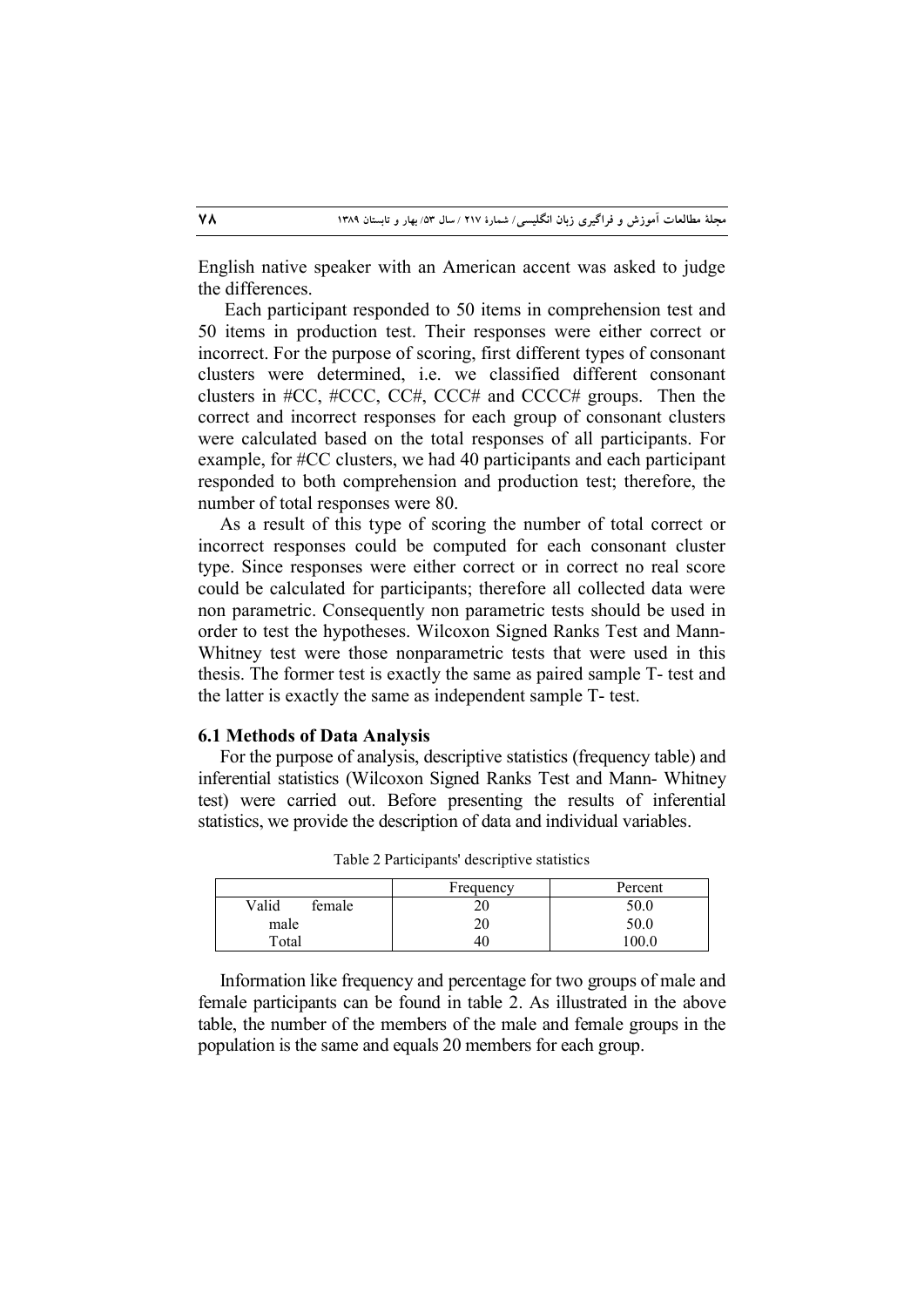In order to support or reject the fore-mentioned hypotheses, inferential statistics was used. We used Wilcoxon Signed Ranks Test and Mann-Whitney test for this purpose. In many research studies when the data are nonparametric these tests are used to investigate both the degree and the direction of the changes. The results of the inferential statistics for the first hypothesis are presented below.

## **6.1.1 Results of the First Hypothesis- Testing**

H1: It seems that Persian EFL learners have difficulty in comprehending and producing both onset and coda consonant clusters. In order to test this hypothesis, Wilcoxon Signed Ranks test was used. The result of the above test for this hypothesis stating whether Persian EFL learners produce and comprehend onset consonant clusters incorrectly or not, were presented below:

Table 3 Descriptive Statistics of correct and incorrect use of onset clusters

|                     | N  | Mean    | <b>Std. Deviation Minimum</b> |       | $\cdot$ 1 Maximum $\blacktriangleright$ |
|---------------------|----|---------|-------------------------------|-------|-----------------------------------------|
| Number of incorrect | 20 | 25.3125 | 8.88233                       | 13.00 | 40.00                                   |
| Number of correct   | 20 | 14 6875 | 8.88233                       | .00   | 27.00                                   |

|                                    |                       | N              | Mean Rank | Sum of Ranks |
|------------------------------------|-----------------------|----------------|-----------|--------------|
| Number of correct                  | <b>Negative Ranks</b> | $12^a$         | 9.35      | 93.50        |
| number of incorrect Positive Ranks |                       | 7 <sup>b</sup> | 5.30      | 26.50        |
|                                    | Ties                  | 1 <sup>c</sup> |           |              |
|                                    | Total                 | 20             |           |              |

Table 4 The ranks table of the number of correct and incorrect use of onset clusters

a. number of correct < number of incorrect

b. number of correct > number of incorrect

c. number of correct = number of incorrect

The value of P and the degree of its significance are  $-1.982$  and 0.046 respectively. Since the P value equals 0.046 and it is less than 0.05, the hypothesis which claims there is no significant difference between the number of incorrect responses and that of correct responses in onset clusters produced by Persian EFL learners could be rejected. Therefore it can be inferred that there is a significant statistical difference between the number of times Persian EFL learners used the onset consonant clusters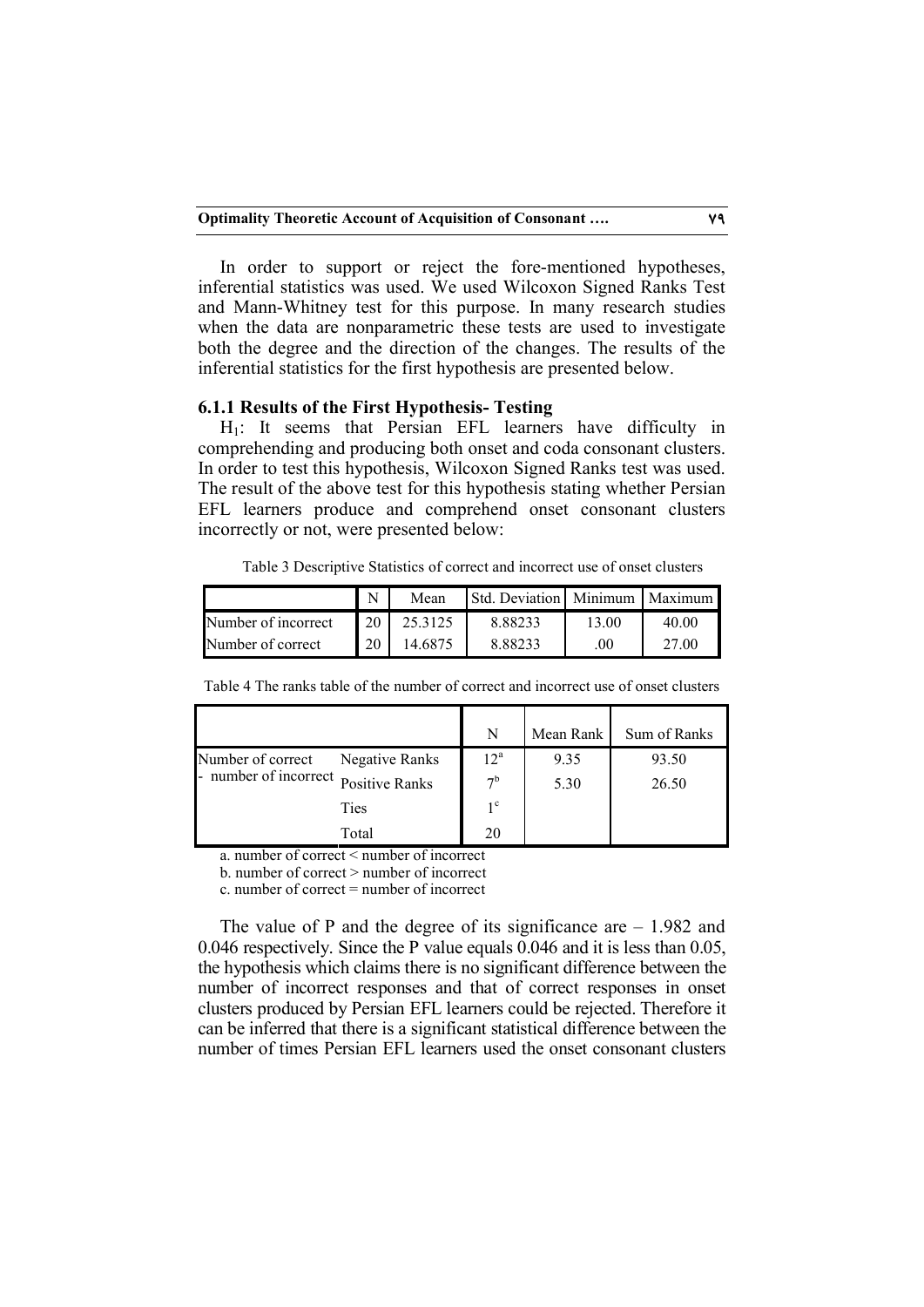correctly and the number of times they used them incorrectly both in comprehension and production tasks.

If we have a look at Table 4, we can realize that the number of times that the equation of number of correct responses minus the number of incorrect responses becomes negative, positive or tie is12, 7 and 1 time respectively. The mean ranks in negative ranks and positive ranks are 9.35 and 5.30 respectively. Therefore it can be concluded that learners used onset consonant clusters incorrectly.



Figure 1. The percentage of correct and incorrect use of onset clusters

In the above figure, the mean number of time, that the learners used onset clusters correctly or incorrectly are illustrated by the bars of the barchart. As it was shown, the mean number of time learners used onset clusters correctly and incorrectly are respectively 14.69 and 25.31. This result is a support for the first part of the proposed hypothesis.

The result of Wilcoxon Signed Ranks Test for this part of the hypothesis that claims Persian EFL learners used coda clusters incorrectly were presented in Tables 5 and 6.

Table 5 Descriptive Statistics of correct and incorrect use of coda clusters

|                        |    | Mean    | Std. Deviation | Minimum | . I Maximum l |
|------------------------|----|---------|----------------|---------|---------------|
| Number of incorrect 80 |    | 18.0714 | 8.99700        | 3.00    | 36.00         |
| Number of correct      | 80 | 21.9286 | 8.99700        | 4.00    | 37.00         |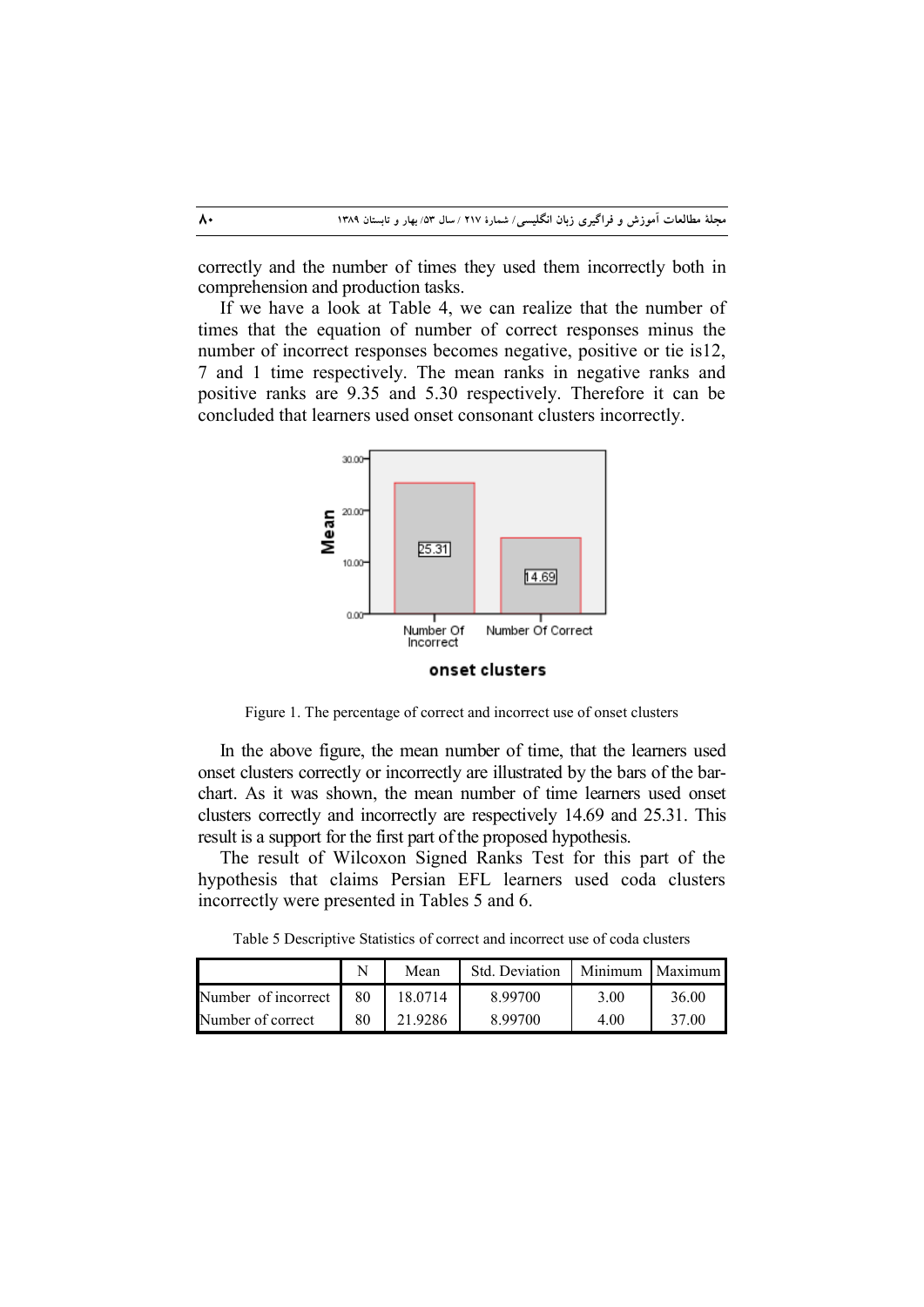|                       |                       | N              | Mean Rank | Sum<br>of Ranks |
|-----------------------|-----------------------|----------------|-----------|-----------------|
|                       | Negative Ranks        | $32^{\rm a}$   | 17.09     | 290.50          |
| Number of correct     | <b>Positive Ranks</b> | $42^b$         | 22.25     | 489.50          |
| - number of incorrect | Ties                  | 6 <sup>c</sup> |           |                 |
|                       | Total                 | 80             |           |                 |

Table 6 Ranks table of correct and incorrect use of coda clusters

a. number of correct < number of incorrect

b. number of correct > number of incorrect

c. number of correct = number of incorrect

The value of the P and its significance level are respectively 1.39 and 0.165. Since P valve equals 0.165 and  $(P> 0.05)$ , the hypothesis that there no significant statistical difference between the number of correct use and incorrect use of coda clusters cannot be rejected, it means that there is no significant statistical difference between the number of the times Persian EFL Learners used coda clusters correctly and the number of correct responses minus number of times they used them incorrectly. As it was illustrated in the ranks table above, the number of the times the result of the equation of number of correct responses minus incorrect responses becomes negative, positive or tie are 32 times, 42 times and 6 times respectively. The mean Rank in negative and positive Ranks is respectively 17.09 and 22.25.



Figure 2**.** The percentage of correct and incorrect use of coda clusters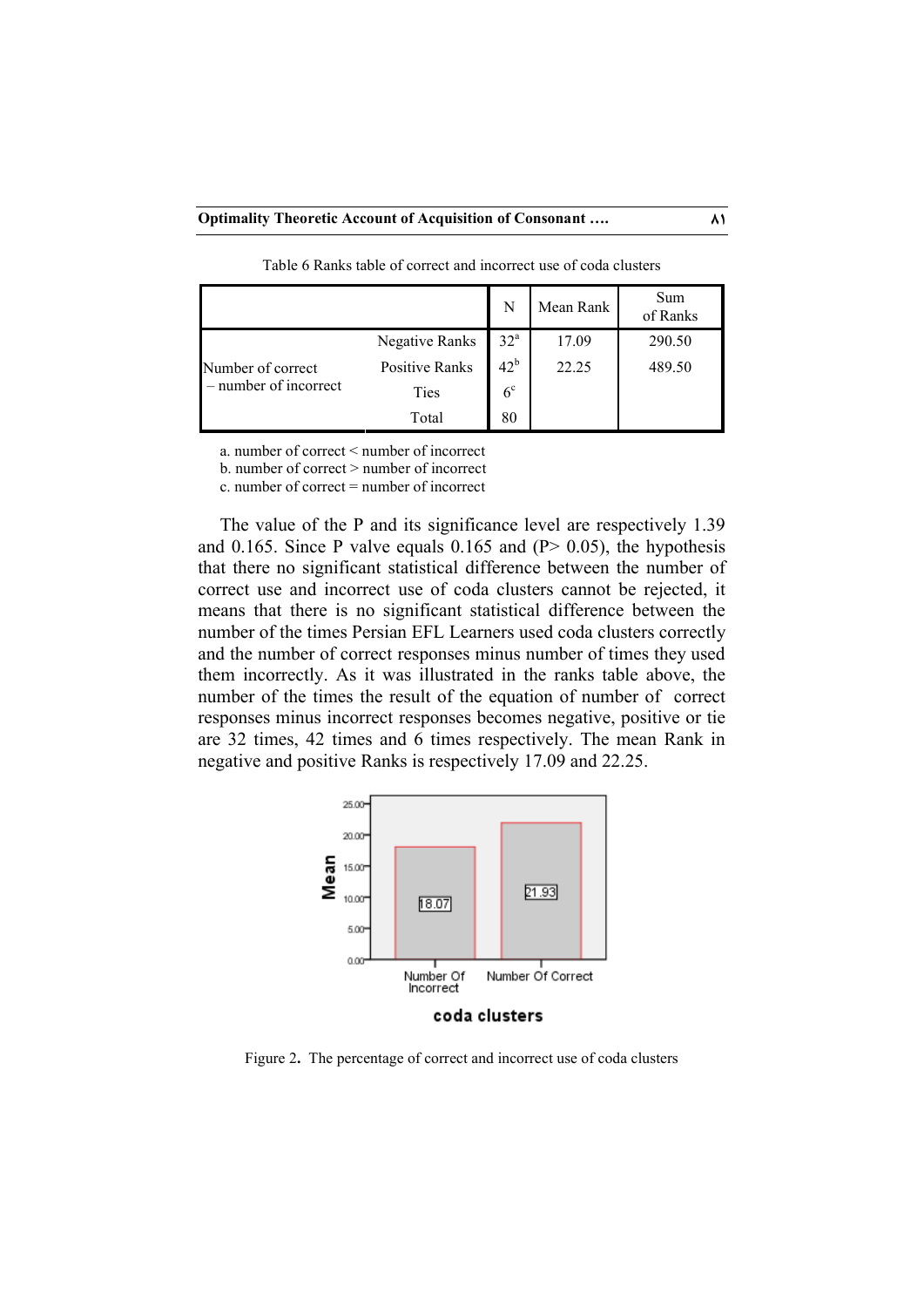In figure 2, the mean number of the times that Persian EFL learners responded to coda clusters correctly or incorrectly is represented by the bars of a bar chart. As illustrated the means for correct responses and incorrect responses are respectively 21.93 and 18.07, which is a support for the rejection of the second part of the first hypothesis.

# **6.1.2 Results of Second Hypothesis- Testing**

H2: with respect to the difference between Persian and English syllable structures, it seems that Persian EFL learners have more difficulty in using those coda clusters composed of more than two consonants than those composed of only two consonants. Wilcoxon Signed Ranks test is used in order to test this hypothesis. The results of the aforementioned test are presented in Tables 7 and 8.

Table 7 Descriptive Statistics of the comparison of correct and incorrect use of CC# coda clusters and CCC#, CCCC# coda clusters

|                           |    | Mean  | Std. Deviation Minimum |     | Maximum |
|---------------------------|----|-------|------------------------|-----|---------|
| More than<br>2 consonants | 40 | .5425 | .15256                 | .25 | .85     |
| 2 consonants              | 40 | .3693 | .11924                 | .14 | .68     |

Table 8 Ranks table of the comparison of correct and incorrect use of CC# coda clusters and CCC#, CCCC# coda clusters

|                                         |                | N               | Mean Rank | Sum<br>of Ranks |
|-----------------------------------------|----------------|-----------------|-----------|-----------------|
|                                         | Negative Ranks | 32 <sup>a</sup> | 23.78     | 761.00          |
| 2 consonants-more than 2 Positive Ranks |                | 8 <sup>b</sup>  | 7.38      | 59.00           |
| consonants                              | Ties           | $0^{\circ}$     |           |                 |
|                                         | Total          | 40              |           |                 |

a. 2 consonants< more than 2 consonants

b. 2 consonants  $>$  more than 2 consonants

c. 2 consonants  $=$  more than 2 consonants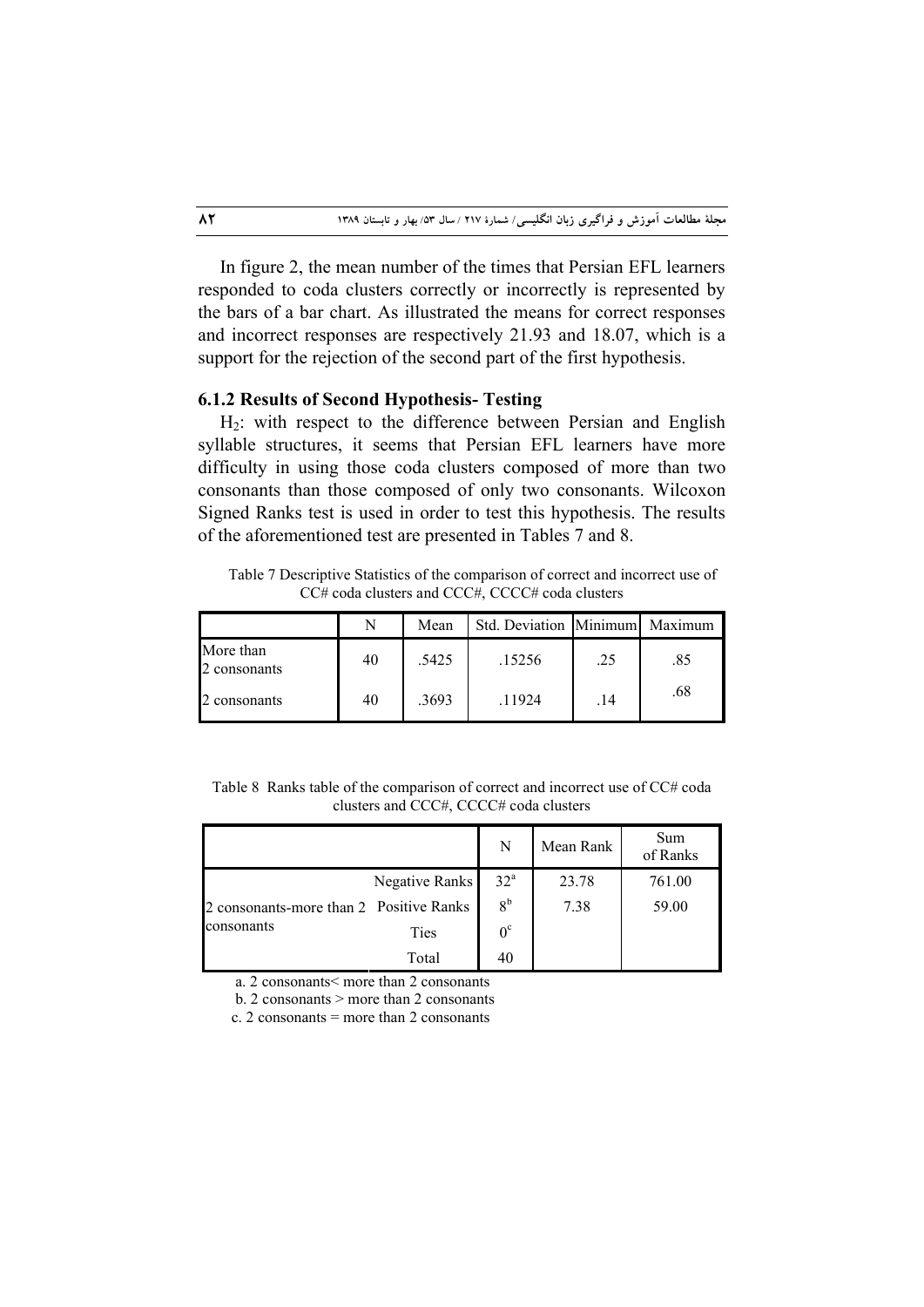The amount of P and its level of significance are -4.718 and 0.000 respectively. Since  $p < 0.05$ , the hypothesis that claims there is no significant statistical difference between the number of incorrect use of coda clusters composed of more than two consonants and that of coda clusters composed of only two consonants is rejected. Therefore, it can be concluded that there is a significant statistical difference between the number of incorrect responses to those clusters composed of two consonants and that of those composed of more than two consonants ( $p < 0.05$ ).

Now we analyze the rank table. As you can see the number of times that the result of the equation of the number of incorrect responses of coda clusters composted of only two consonants minus the number of incorrect responses of coda clusters composed of more than two consonants becomes negative, positive or tie are respectively 32 times, 8 times and zero times. The mean rank is 23.78 for negative ranks and 7.38 for positive ranks. As a result it can be conclude that Persian EFL learners have more difficulty in using coda clusters composed of more than two consonants than coda clusters composed of only two consonants



Figure 3. The comparison of correct and incorrect use of CC# coda clusters and CCC#, CCCC# coda clusters

As it is illustrated in Figure 3, the second hypothesis is also proved to be right.

## **6.1.3 Results of the Third Hypothesis**

 $H_3$ : It seems that the acquisition of onset clusters is more difficult than coda clusters for Persian EFL learners. That is, learners have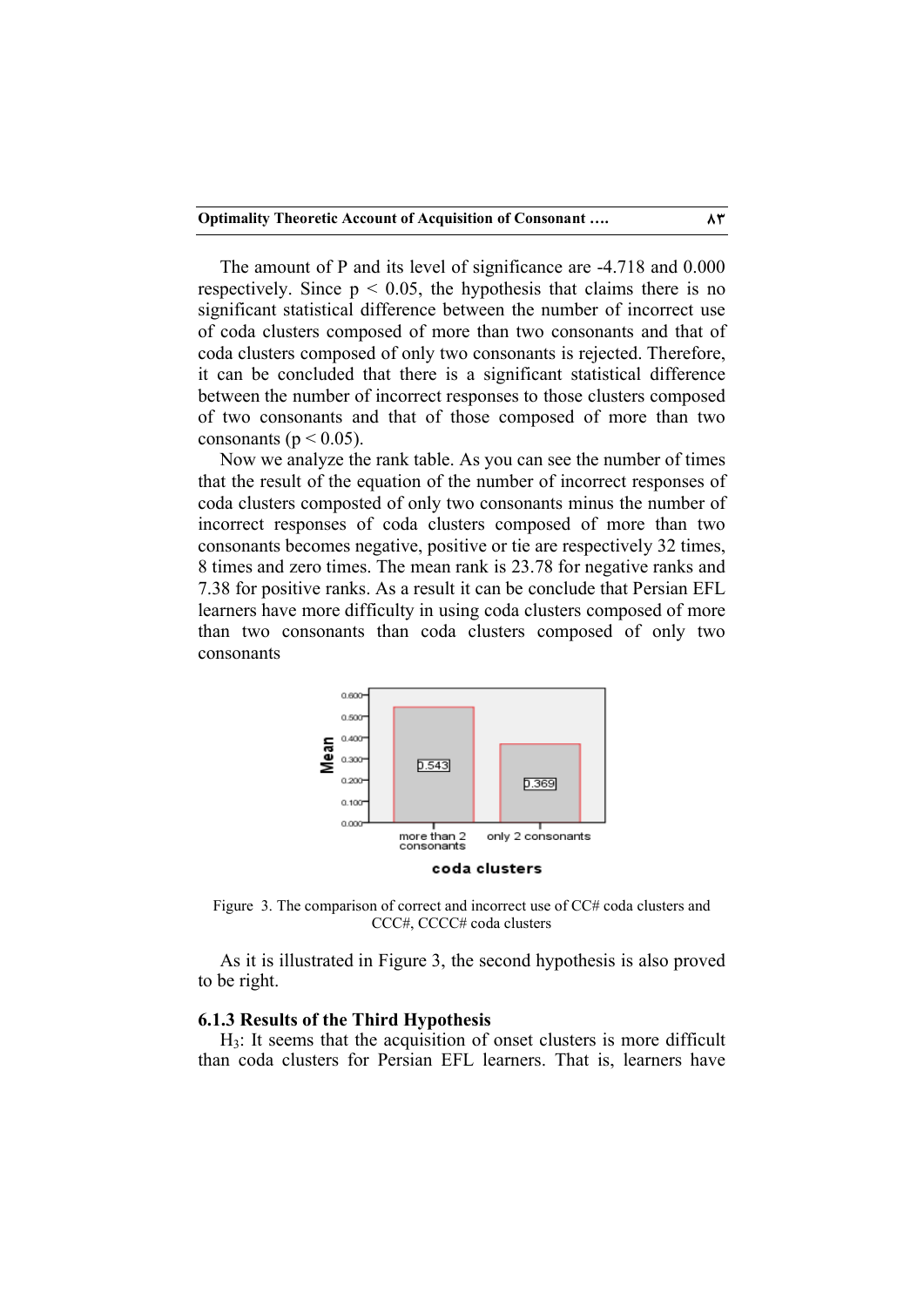more difficulty in using onset clusters than coda clusters. Wilcoxon signed Ranks test is used in order to test this hypothesis. The results of this test are presented in Tables 9 and 10.

Table 9 Descriptive Statistics of the comparison of use of onset clusters and coda clusters

|               | <b>T</b> | Mean  | Std. Deviation | Minimum | Maximum |
|---------------|----------|-------|----------------|---------|---------|
| onset cluster | 40       | .6328 | .14377         | .25     | .88     |
| coda cluster  | 40       | .4518 | 11056          |         | .67     |

Table 10 Ranks table of the comparison of use of onset clusters and coda clusters

|                             |                       | N               | Mean Rank | Sum<br>of Ranks |
|-----------------------------|-----------------------|-----------------|-----------|-----------------|
|                             | Negative Ranks        | 36 <sup>a</sup> | 21.36     | 769.00          |
| coda cluster- onset cluster | <b>Positive Ranks</b> | 3 <sup>b</sup>  | 3.67      | 11.00           |
|                             | Ties                  | $1^{\circ}$     |           |                 |
|                             | Total                 | 40              |           |                 |

a. coda clusters < onset clusters

b. coda clusters > onset clusters

c. coda clusters = onset clusters

The value of P and its significant level are -5.289 and 0.000 respectively. The hypothesis that claims there is no significant statistical difference between the number of incorrect responses of onset clusters and coda clusters can be rejected. Therefore it can be conducted that there is a significant statistical difference between the number of Persian EFL errors in onset clusters and that of coda clusters.

As it is shown in Table 10, the number of times that the result of the equation of the number of in correct responses of coda clusters minus the number of incorrect responses of onset clusters becomes negative, positive or tie are 36 times, 3 times and 1 time respectively, The mean rank is 21.36 for negative Ranks and 3.67 for positive Ranks. Therefore, it can be concluded that Persian EFL learners use more erroneous onset clusters than erroneous coda clusters; in other words, the acquisition of onset clusters is more difficult than that of coda clusters for Persian EFL learners.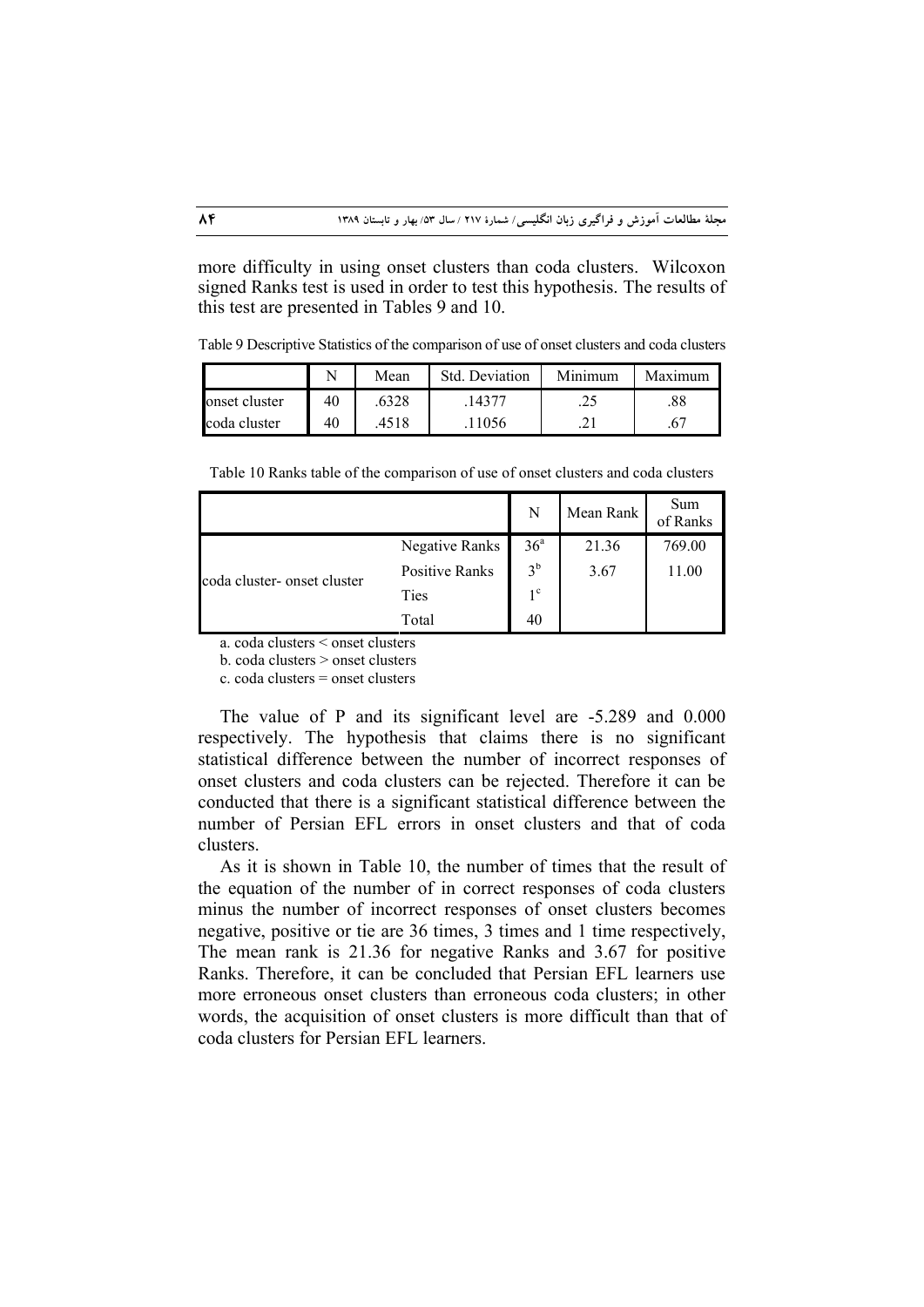

consonant clusters

Figure 4. The comparison of use of onset clusters and coda clusters

Figure 4 is a support for our third hypothesis.

## **6.1.4 The Results of the Fourth Hypothesis- Testing**

H4: It seems that lower level Persian EFL learners have more difficulty both in onset and coda clusters than higher level Persian EFL learners. Mann- Whitney test is used in order to test the above hypothesis. The results of this non- parametric test are presented in Tables 17, 11 and 12.

Table 11 Descriptive Statistics of the comparison of the performance of lower level and upper level learners

|                                   |    |         |                |         |         | Percentiles |                  |       |
|-----------------------------------|----|---------|----------------|---------|---------|-------------|------------------|-------|
|                                   | N  | Mean    | Std. Deviation | Minimum | Maximum | 25th        | 50th<br>(Median) | 75th  |
| Number Of<br>onset cluster errors | 40 | 10.1250 | 2.30036        | 4.00    | 14.00   | 8.00        | 10.00            | 12.00 |
| Number of<br>coda cluster errors  | 40 | 18.9750 | 4.64365        | 9.00    | 2.00    | 16.00       | 19.00            | 22.75 |
| Level                             | 40 | 1.50    | .506           | 1       | 2       | 1.00        | 1.50             | 2.00  |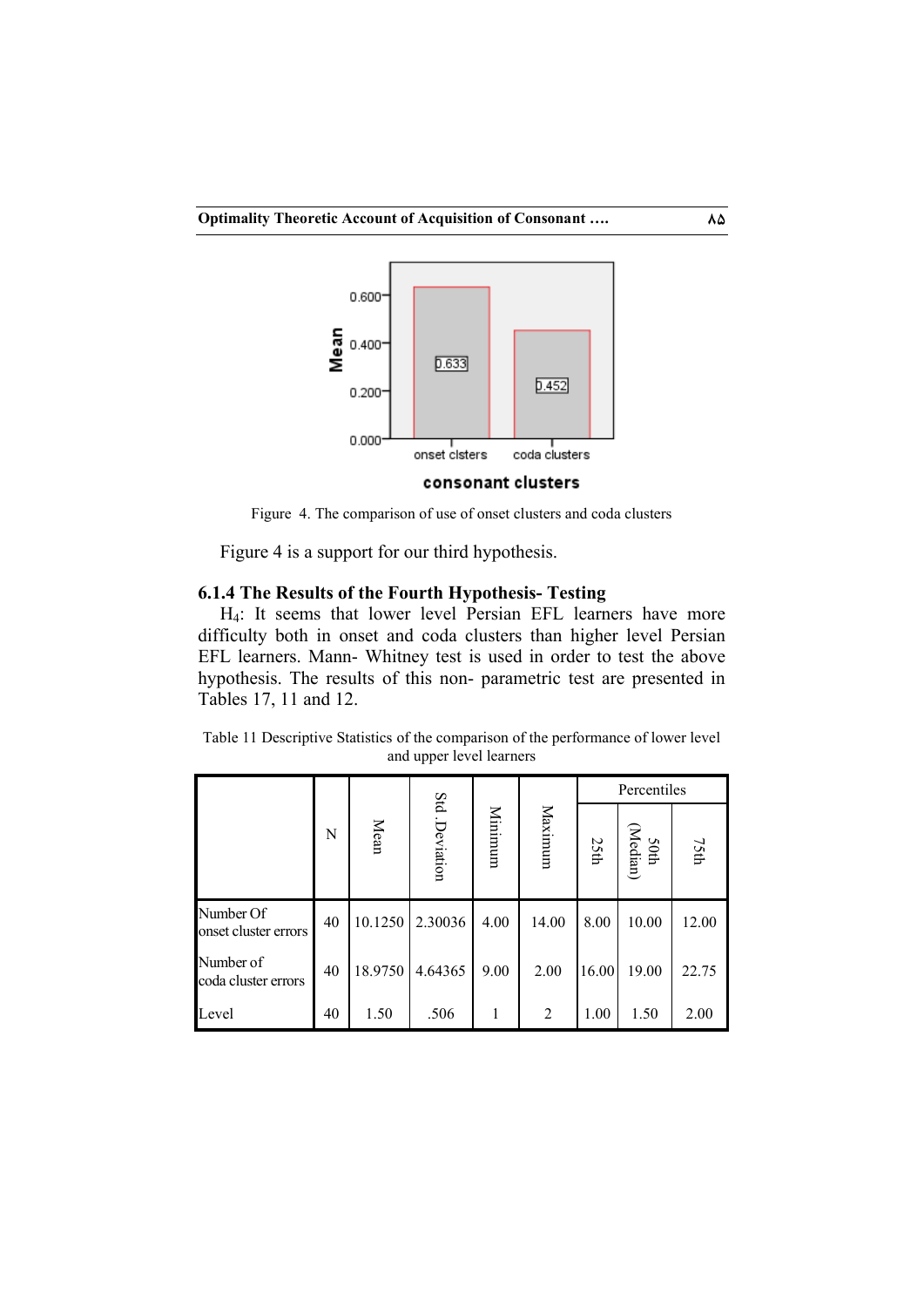|                                | Level        | N  | Mean Rank | Sum<br>of Ranks |
|--------------------------------|--------------|----|-----------|-----------------|
| Number of onset cluster errors | <b>LOWER</b> | 20 | 26.50     | 530.00          |
|                                | UPPER        | 20 | 14.50     | 290.00          |
|                                | Total        | 40 |           |                 |
| Number of coda cluster errors  | <b>LOWER</b> | 20 | 27.28     | 545.50          |
|                                | UPPER        | 20 | 13.72     | 274.50          |
|                                | Total        | 40 |           |                 |

Table 12 Ranks table of the comparison of the performance of lower level and upper level learners

The significance level of Mann- Whitney U for the comparison of the number of errors in onset clusters that were produced and comprehended by lower level Persian EFL learners and that of higher level Persian EFL learners, equals 0.001 (P value = 0.001). since ( $p <$ 0.05) the hypothesis that claims there is no significant statistical difference between lower level Persian EFL learners and upper level Persian EFL learners with respect to their number of errors in responding to onset clusters is rejected. Therefore it can be concluded that there is a significant statistical difference between upper and lower Persian EFL learners in the number of their errors in onset clusters.



Figure.5. Level and the mean number of errors in onset clusters

The mean Rank of Errors in producing and comprehending onset clusters for lower level and upper level Persian EFL learners are 26.50 and 14.50 respectively for lower and upper level. It means that the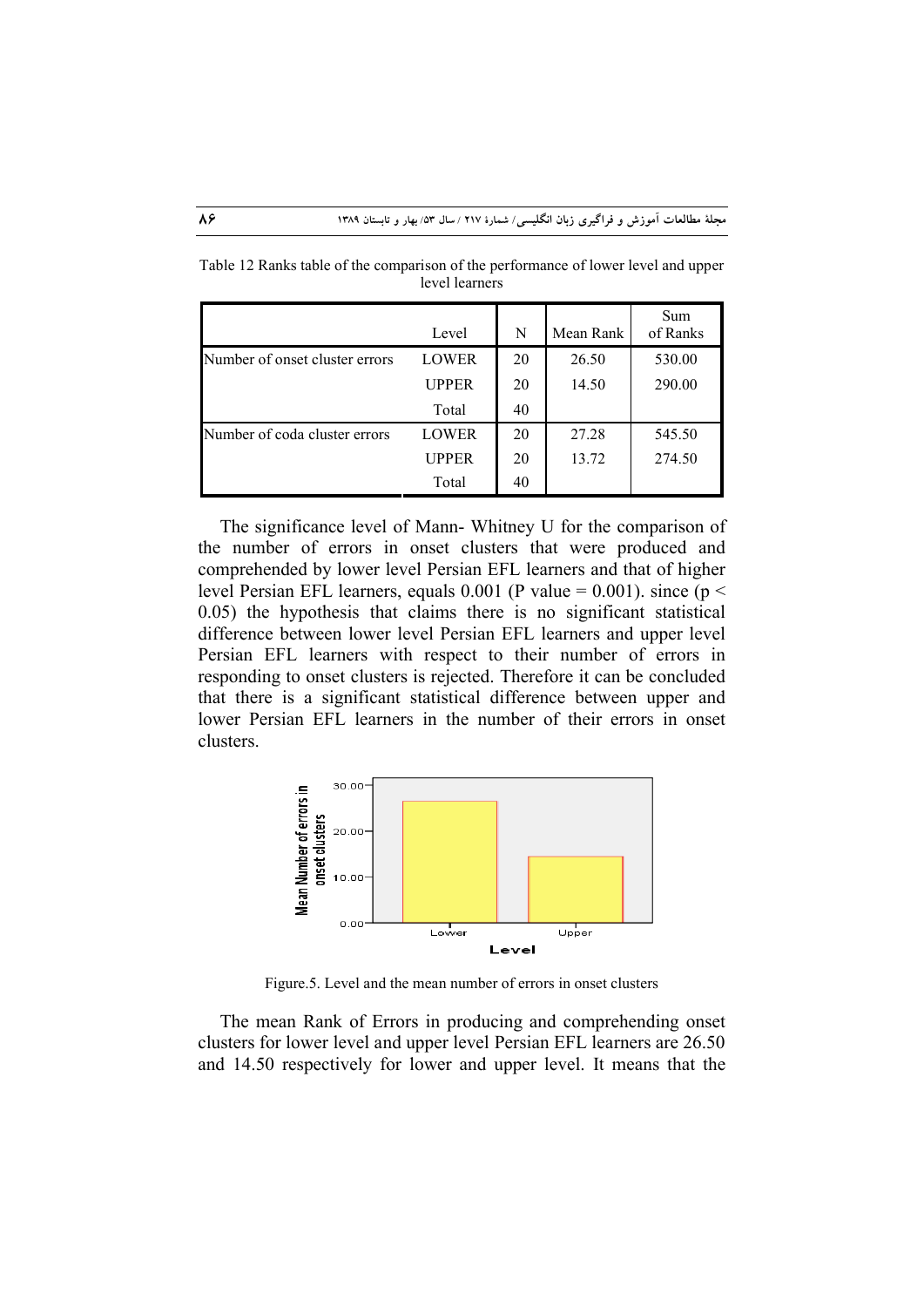mean of lower level Persian EFL learner's errors in responding to onset clusters is more than that of upper level learners.

The valve of Mann-Whitney U for the comparison of the number of errors in coda clusters produced and comprehended by lower level Persian EFL learners and that of higher level learners, equals 0.000 (P  $= 0.000$ . Since ( $p < 0.05$ ) the hypothesis that claims there is no significant statistical difference between lower level Persian EFL learners and upper level learners with respect to their number of errors in responding to coda clusters is rejected. Therefore, it can be concluded that there is statistically significant difference between lower level and upper level Persian EFL learners with respect to their performance on coda clusters.



Figure 6. Level and the mean number of errors in coda clusters

The mean rank of errors in producing and comprehending coda clusters for lower level and upper level Persian EFL learners are 27.28 and 13.72 respectively (see Table 6.15). It means that the mean of lower level Persian EFL learners' error in producing and comprehending coda clusters is more than that of upper level learners.

## **7. Discussion and conclusion**

The purpose of this project was to study the acquisition of English consonant clusters by Persian EFL learners. In this chapter some parts of the literature review and previous chapters will be briefly reviewed in order to discuss the results of the data.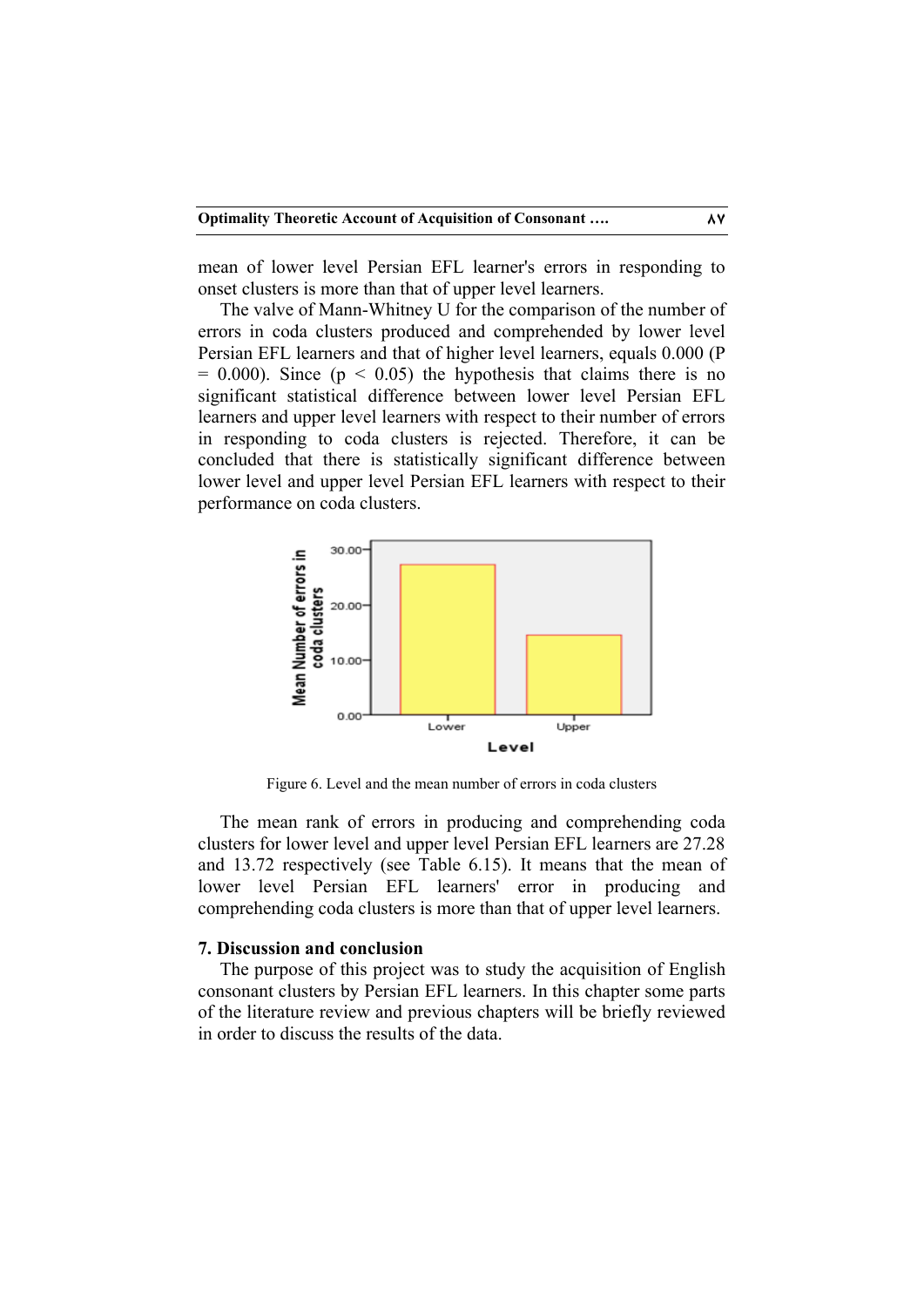The phonology of Persian speakers learning English is known to show deficiencies many of which are argued to be effects of the interference from the grammar of the speaker's first language (L1) i.e. Persian. The simplest effect in this 'interlanguage' phonology is what is known as a transfer effect. This is the application of an obvious L1 rule to L2.

Persian learners of English as a second or foreign language often have difficulty in learning new features of English not present in their first language. One of the features especially problematic in language learners is pronunciation.

In Persian some of the English consonant clusters are nonexistent. For instance, onset clusters present in English syllables are absent in Persian syllables and make some difficulties for these language learners. It is observed that most of the Persian learners of English modify these structures by the insertion of a vowel or deletion of consonant or consonant clusters.

To perform this study two tests were carefully prepared in which pseudo words containing different consonant clusters were introduced to learners. Participants were learners enrolled in the intensive English program at Bahar Language Institute, and their voices were recorded at the time of interview.

After analyzing the data, it was recognized that Persian learners of English continue to modify consonant clusters. The results can be explained more convincingly by Optimality Theory. The acquisition of the consonant clusters may be approached from the constraint based framework of Optimality Theory (OT) (Prince and Smolensky 2004), since OT constraints can account for both universal and transfer processes.

## **7.1 How Optimality Theory works**

Over the last years, a constraint-based approach has been taken to the phonological adjustments. In this approach, demands are put on the surface form, and any form that does not comply with these constraints is rejected in favor of a form that does. The most successful constraint based theory is Optimality Theory (Prince and Smolensky, 1993; McCarthy and Prince 1993a; 1994). This theory holds that constraints are universal. There are two important features of the theory that explain why languages nevertheless have different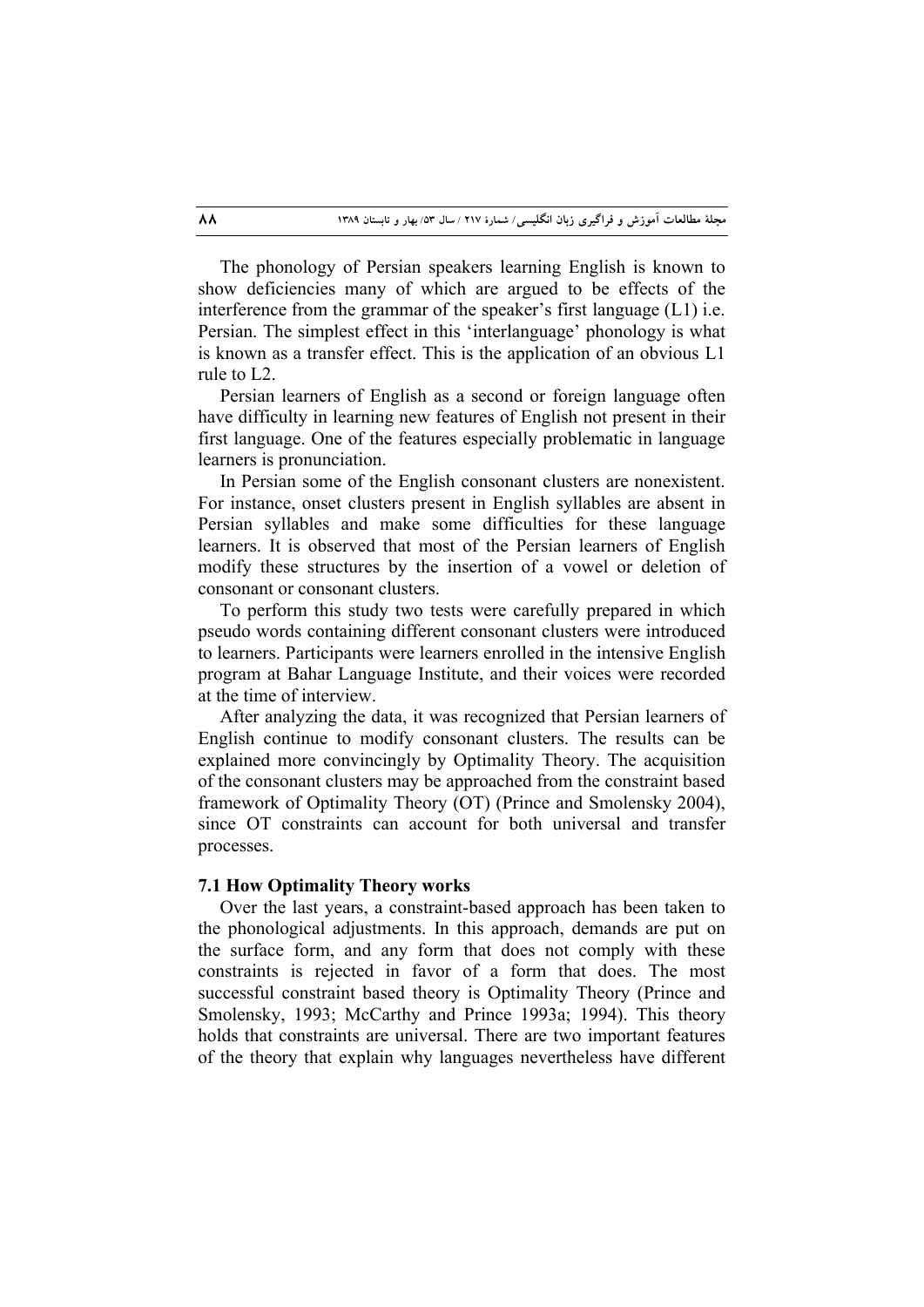phonologies. First, languages differ in the importance they attach to various constraints. That is, the phonology of a language is given by the ranking of the set of universal constraints, known as that language's constraint hierarchy. Second, constraints may be contradictory, and thus be violated; if two constraints are contradictory, the one that that is ranked higher will have priority.

Optimality Theory determines what the output form must be. For any given input form, there will initially be an unlimited set of output forms. This free generation of potential output forms is taken care of by a function called GEN (for generator), which is participant only to very general constraints of well-formedness. There are two general forces at work that determine which of these numerous potential output forms is chosen by the language. One of these forces is called faithfulness; it is the force that tries to make the output form identical to the input form. The other force might be said to be the unmarked way of pronouncing things. As Gussenhoven and Jacobs (1998) claim, if this force were allowed to be this way, unchecked by any other force, all words in the language, or indeed in all languages, would end up as something like [ba], or perhaps [tə]; any thing more than this would be more marked in the sense of less common, more complex and more difficult to pronounce (1998). In reality, the outcome is determined by how these two forces interact. Each of the forces is represented by a set of universal constraints, and every language ranks these constraints in its own way. Again, if all the faithfulness constraints are ranked above all the phonological constraints, no phonological adjustments will be made to the input form. However, typically one or more phonological constraints are ranked above one or more faithfulness constraints, which means that in the case of a conflict, the phonological constraint wins. Every constraint that is inspected will thus throw out a number of candidate forms, and this process goes on until there is only one form left. Optimality Theory thus holds that the output form is the optimal form, the form that is left as the only survivor of all candidate forms after an inspection of the constraint hierarchy.

McCarthy and Prince (1995) propose three important constraints to express faithfulness. MAX IO requires that each segment in the input form "I" have a corresponding segment in the output form "O". That is, the input is maximally represented in the output, and the constraint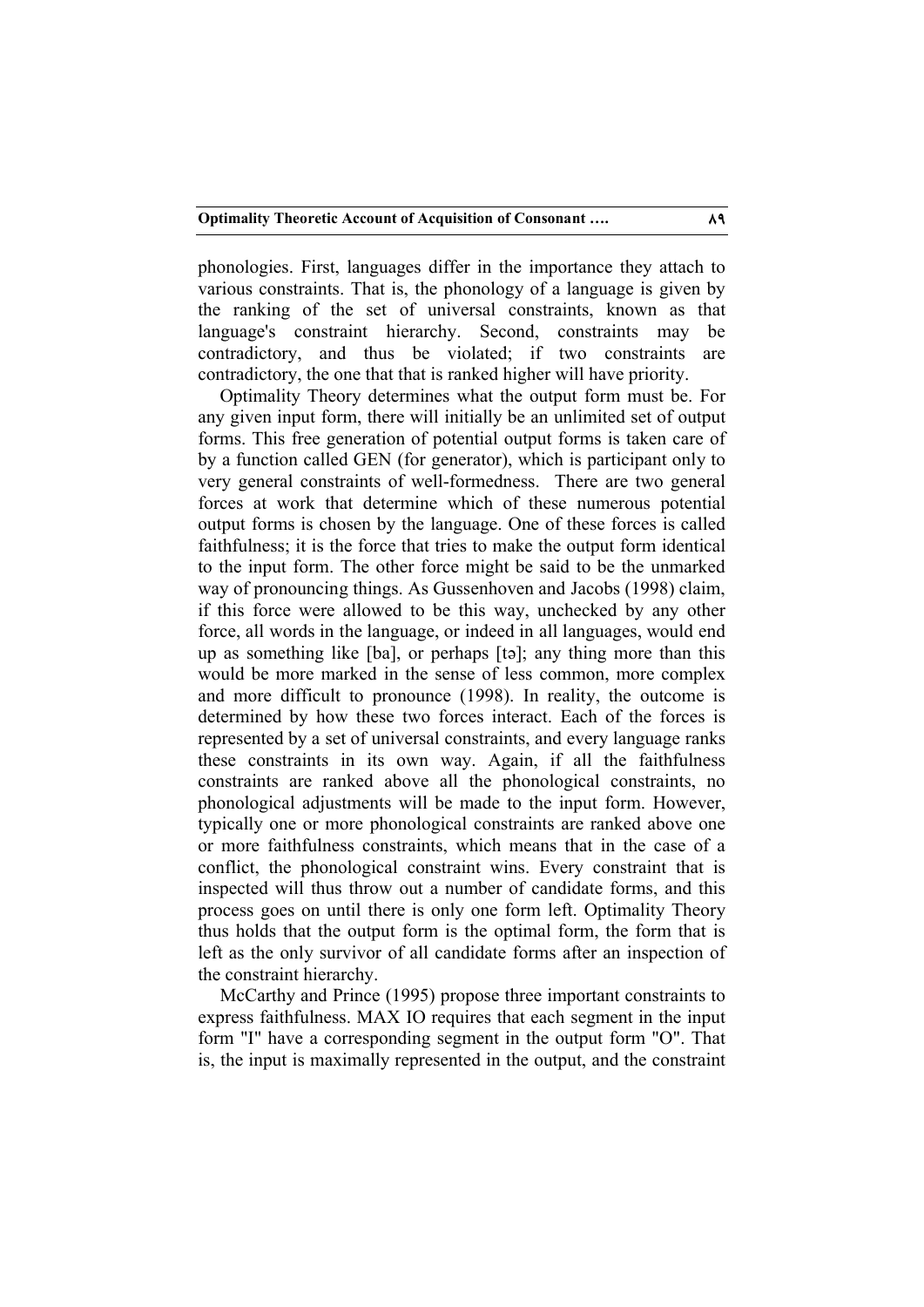is therefore violated if a segment is deleted. DEP IO requires that each segment in the output form have a corresponding segment in the input form. That is, the output must be entirely dependent on the input, and the constraint is violated by any inserted segment. Thirdly, IDENT requires that every feature of the input segment be identical to every feature in the output segment. That is, this constraint is violated if a segment changes.

(1). MAX IO: Deletion of a segment is prohibited.

(2) DEP IO: Insertion of segments is prohibited.

(3) IDENT: A segment in the input is identical to the corresponding segment in the output.

 There are many phonological constraints some of which were mentioned above. It will be clear that the output form will be as close as possible to the input form, and that every deviation must be forced by some higher ranking phonological constraint. There are some further constraints that are relevant to our study. They are Onset Condition, Coda Condition, Complex Coda and Complex Onset. Onset Condition, as stated in Bijan Khan (2006), requires all syllables to have an onset. This constraint is ranked high in languages that have obligatory syllable onset, like Persian, and ranked low in languages that do not have obligatory syllable onset, like English. Complex Onset requires that all syllables have simple onset, that is, no complex onset is allowed. Coda Condition proposes that syllables should not have coda. Finally Complex Coda requires all codas to be simple, that is, all complex codas are prohibited.

(4) Onset Condition: all syllables must have onset.

(5) Complex Onset: not more than one consonant is allowed in the onset position.

(6) no-Coda: syllables should not have a coda.

(7) Complex Coda: not more than one consonant is allowed in the coda position.

Of course there are some other constraints regarding the syllable structure such as αVoice-αVoice, \*SibSib and Align-stem which are not relevant to the scope of this study. Analyzing the structure of consonant clusters using these constraints is open to further research. Moreover since this study is concerned with consonant clusters, and both English and Persian have complex codas, we ignore Coda condition constraint in our discussion.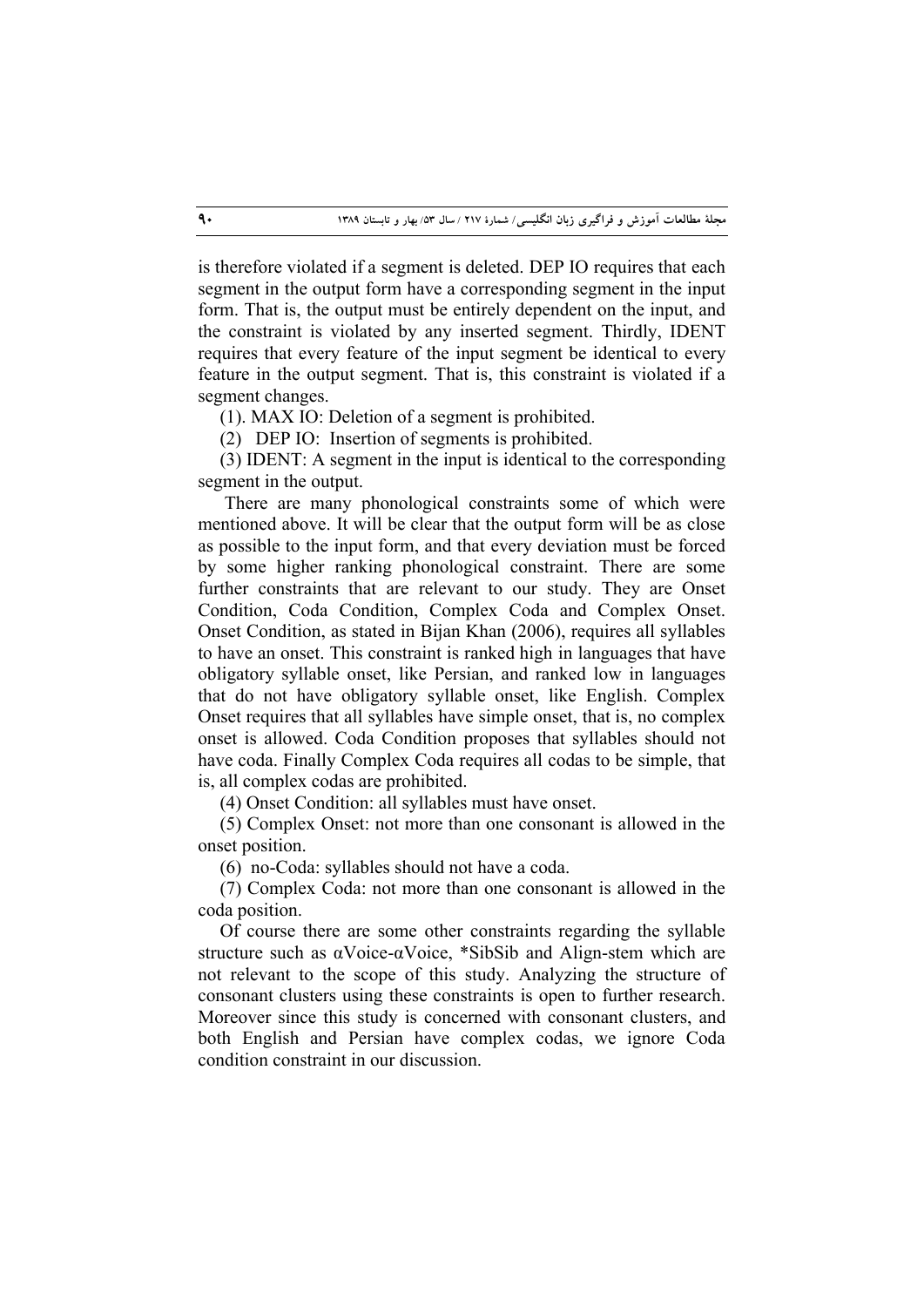The operation of evaluating the collection of possible output forms is called EVAL (for evaluation). This evaluation is shown in a tableau which is hereafter called table. The constraints are arranged in the columns, and the forms to be evaluated are arranged in rows. An \* in a cell indicates that the form of that row breaks the constraint in that column, and \*! indicates that such a violation eliminates that form from further consideration. The optimal form, the winner, is marked  $\Rightarrow$ . Shaded cells indicate that the constraint in that column has become irrelevant to the fate of the form in the row concerned. With all these pieces of information in mind, now we can provide our account regarding consonant clusters. As a first step we should determine the constraint hierarchy of Persian and English.

# **7.2 Optimality Theory Account of English Consonant Clusters in Persian**

As mentioned before, Persian is a language that has obligatory onset; therefore this constraint should be ranked at the highest position. Since Persian syllable structure is CVCC again it can be inferred that Complex Onset constraint is important as well, then it can be said that this constraints is located exactly after Onset Condition constraint. So far we understand that the violation of these two constraints is seriously prohibited. On the other hand, English is a language that has optional syllable onset and complex onset is also allowed in this language. As a result these two constraints should not be ranked high. Other related constraints are MAX IO, DEP IO and IDENT respectively. Therefore the ranking hierarchy for Persian and English are as follows:

(8). Persian: Onset Condition >>Complex Onset>> MAX IO, DEP IO, IDENT

(9). English: MAX IO, DEP IO>> Onset Condition, Complex Onset>> IDENT

Since English has complex onset, and speakers of English produce it perfectly, it can be inferred that the faithfulness constraints should be ranked higher. Complex Coda must dominate IDENT; in this way the optimal form without a substitute segment can be distinguished from the candidate with a substitute segment.

The comparison of the production of #CC clusters by Persian speakers of English and native English speakers is illustrated in Tables 13 and 14 below.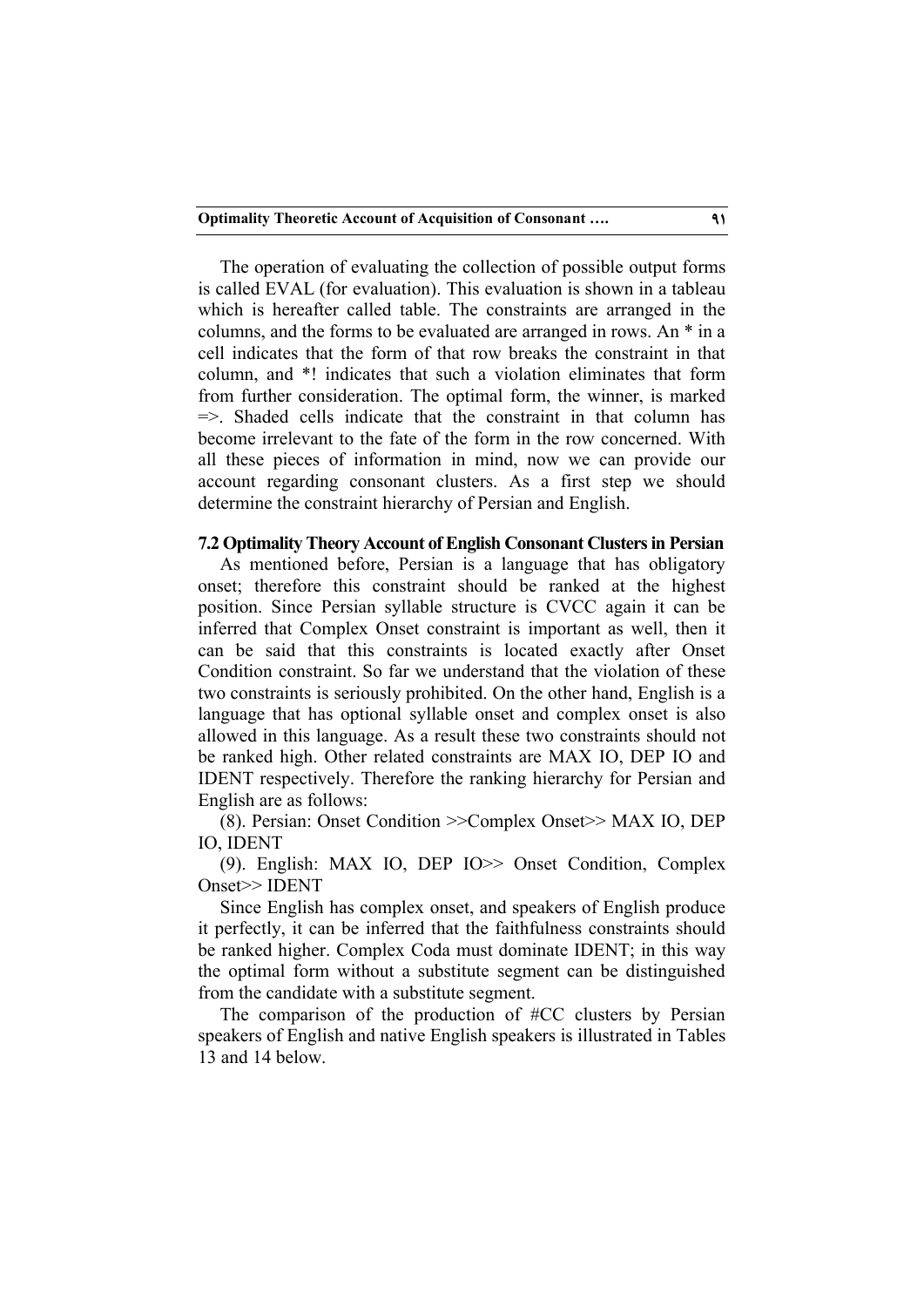| Candidate        | Onset     | Complex | Max IO  | DEP IO | <b>IDENT</b> |
|------------------|-----------|---------|---------|--------|--------------|
|                  | Condition | Onset   |         |        |              |
| #C1C2V           |           | $\ast$  |         |        |              |
| #C $1\square V$  |           |         | $\ast$  |        |              |
| # $\Box$ C2V     |           |         | $\star$ |        |              |
| #C1 $\leq$ C2V   |           |         |         | $\ast$ |              |
| #? $\leq$ C1.C2V |           |         |         | $* *$  |              |
| #C1CxV           |           | $\ast$  |         |        | $\ast$       |
| #CxC2V           |           | $*1$    |         |        | $\ast$       |

Table 13 #CC clusters produced by Persian EFL learners

Symbols such as  $\#$ ,  $\Diamond$ , Cx and  $\Box$  are used in Table 7.1 and the following tables. # represents syllable boundary; symbol  $\leq$  is used to show an inserted segment.  $\Box$  represents a deleted segment and finally Cx represents a substituted consonant.

As illustrated in Table 7.1 #C1 $\Box V$ , #  $\Box$ C2V or #C1 $\Diamond$ C2V can be optimal candidates for Persian EFL learners, since all of them violate only one constraint and there is no hierarchy between those constraints. That is why some Persian EFL learners use deletion strategy while some others prefer epenthesis strategy in producing  $\#CC$  clusters. Regarding  $\#$ ? $\leq$ C1.C2 structure, we can say that there are two proposed syllable structures for Persian, one with optional onset and the other with obligatory one. There is still debate among the Persian linguists in acceptance of either of the forms. If we believe the syllable structure is obligatory then epenthesis at the beginning of the structure needs another violation of the DEP IO constraint in order to add a glottal stop before the epenthesized vowel. However analyzed data revealed that epenthesis is more frequent than deletion in onset positions (14.04% of the total of 19.93%; see Table 7.10). Another point which is worth mentioning is that according to Jabbari (in press) the epenthesis site in onset clusters is determined by the cluster types. The primary force at work in determining epenthesis site with respect to initial consonant clusters is the goal of achieving the closest possible correspondence between input and output: in the absence of conflicting constraints, epenthetic vowels are located in minimally obtrusive contexts. A Persian speaker treats /sl/ differently from /sr/. /sl/ in a loan word like /eslow/ undergoes prothesis while anaptyxis is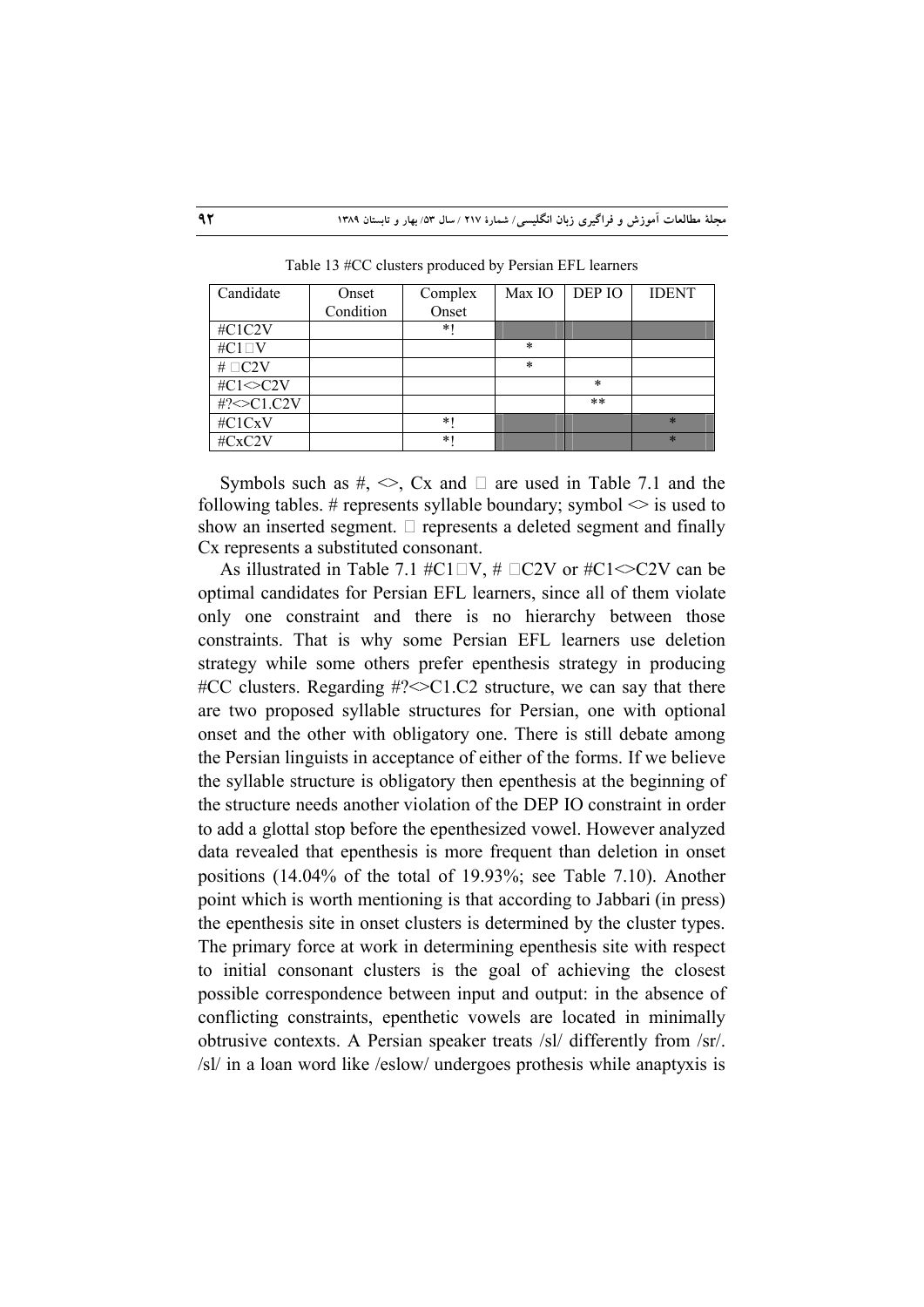triggered in the case of an adopted word like /Serilanka/ for the English words "slow" and "srilanka" respectively. Additionally, sibilant + sonorant shows dual patterning which is governed by the identity of the sonorant. Prothesis occurs when the sonorant is a nasal or  $/$ l/, but anaptyxis occurs when the sonorant is  $/r/$  or  $/$ w/. Therefore in order to choose the optimal form between  $\#C1 \leq C2V$  and  $\#? \leq C1.C2$ Persian EFL learners resort to the above strategies based on the types of consonant clusters (for further information see Jabbari, in press).

| Candidate             | Max IO | DEP IO | Onset     | Complex | <b>IDENT</b> |
|-----------------------|--------|--------|-----------|---------|--------------|
|                       |        |        | Condition | Onset   |              |
| $\#C1C2V \Rightarrow$ |        |        |           | $\ast$  |              |
| # $C1\square V$       | *1     |        |           |         |              |
| # $\Box$ C2V          | *1     |        |           |         |              |
| #C1 $\leq$ C2V        |        | $\ast$ |           |         |              |
| #?<>C1.C2V            |        | * *    |           |         |              |
| #C1CxV                |        |        |           | $\ast$  | $\ast$       |
| #CxC2V                |        |        |           | $\ast$  | $\ast$       |

Table 14 #CC clusters produced by English native speakers

As it is illustrated in Table 14 #C1C2V is the optimal candidate since it violates only Complex Onset constraint only once and this constraint is in low rank.

The comparison of the production of #CCC clusters by Persian speakers of English and native English speakers is illustrated in tables 15 and 16 below.

| Candidate                  | Onset     | Complex | Max IO  | DEP IO  | <b>IDENT</b> |
|----------------------------|-----------|---------|---------|---------|--------------|
|                            | Condition | Onset   |         |         |              |
| #C1C2C3V                   |           | $* * 1$ |         |         |              |
| #C1C2 <sup>D</sup> V       |           | $*1$    | $\star$ |         |              |
| $#$ $C2C3V$                |           | *1      | $\star$ |         |              |
| #C1□C3V                    |           | *1      | $\star$ |         |              |
| #? $\leq$ C1.C2 $\leq$ C3V |           |         |         | $* * *$ |              |
| #? $\leq$ C1C2.C3V=>       |           |         |         | $* *$   |              |
| #?<>C1.C2C3V               |           | $*1$    |         | $\star$ |              |
| $#C1 \leq C.C3V$           |           |         |         | $\ast$  |              |
| #C1C2CxV                   |           | $* * 1$ |         |         | $\ast$       |
| #C1CxC3V                   |           | $* * 1$ |         |         | $\ast$       |

Table 15 #CCC clusters produced by Persian EFL learners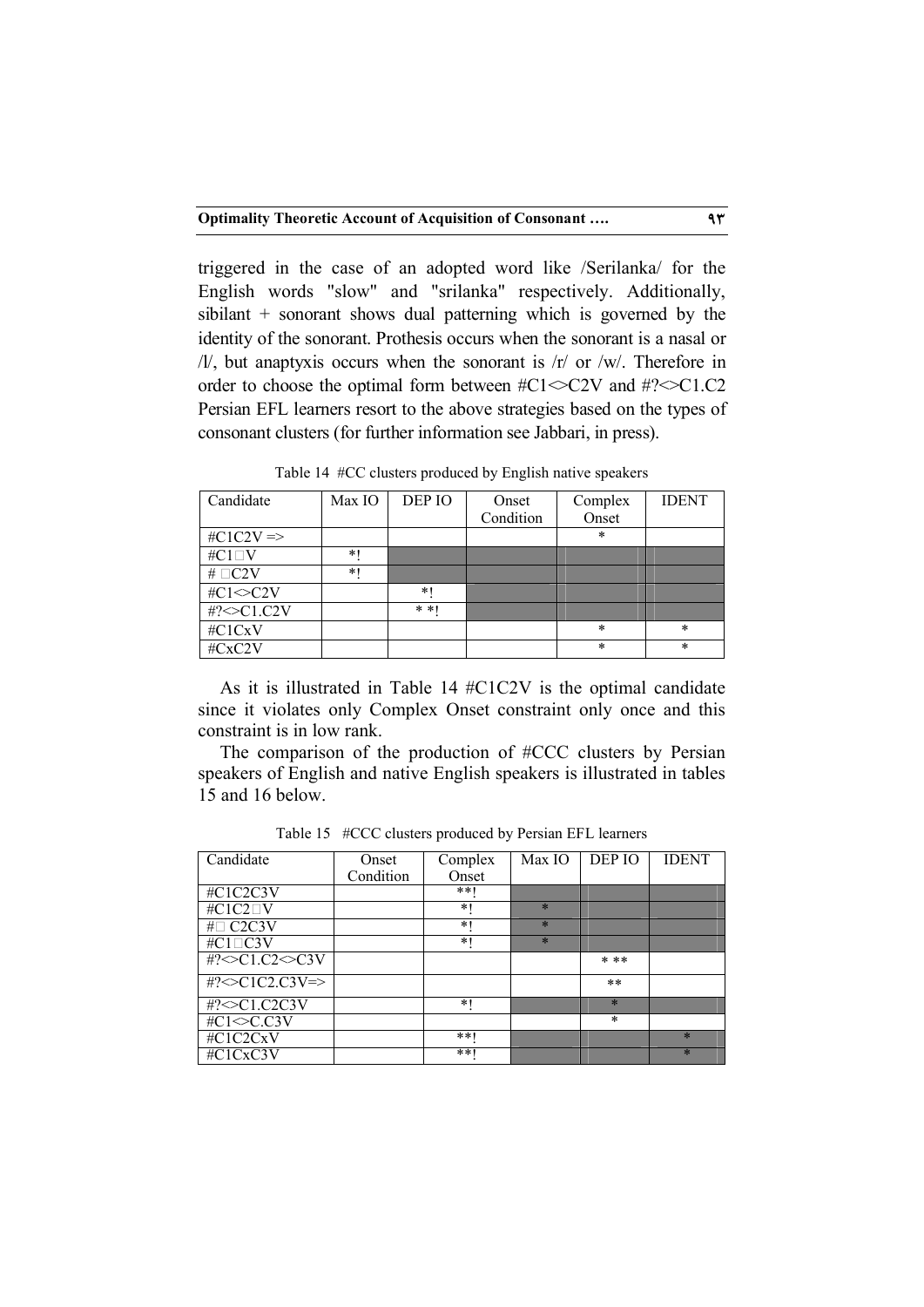|             | مجلهٔ مطالعات آموزش و فراگیری زبان انگلیسی/ شمارهٔ ۲۱۷ / سال ۵۳/ بهار و تابستان ۱۳۸۹ |     |  |  |
|-------------|--------------------------------------------------------------------------------------|-----|--|--|
|             |                                                                                      |     |  |  |
| $\#CxC2C3V$ |                                                                                      | **1 |  |  |

As illustrated in the Table 15, although #C1<>C2.C3V violates DEP IO constraint only once, it is not chosen as the optimal candidate by Persian EFL learners. As mentioned in chapter two, in all #CCC clusters of English C1 is /s/ and C2 is a voiceless stop. Therefore we have sibilant  $+$  stop structure. Then according to Jabbari (in Press) Persian speakers of English display prothesis before sibilant + stop. In spite of the fact that  $\text{\#?}$   $\text{\#?}$   $\text{\#?}$   $\text{\#?}$   $\text{\#?}$   $\text{\#?}$  violates DEP IO twice, it is the optimal candidate for Persian EFL learners. Since it only violates a low rank constraint.

| Candidate               | Max IO | DEP IO  | Onset     | Complex | <b>IDENT</b> |
|-------------------------|--------|---------|-----------|---------|--------------|
|                         |        |         | Condition | Onset   |              |
| $\#C1C2C3V \Rightarrow$ |        |         |           | **      |              |
| #C1C2 <sup>D</sup> V    | *1     |         |           | $\star$ |              |
| #□ C2C3V                | *1     |         |           | $\star$ |              |
| #C1□C3V                 | *1     |         |           | $\star$ |              |
| #?<>C1C2<>C3V           |        | $* * 1$ |           |         |              |
| #? $\leq$ C1.C2C3V      |        | $* * 1$ |           | $\star$ |              |
| #?<>C1C2.C3V            |        | $* * 1$ |           |         |              |
| #C1 $\leq$ C2C3V        |        | *1      |           |         |              |
| #C1C2CxV                |        |         |           | $* *$   | $\ast$       |
| #C1CxC3V                |        |         |           | $* *$   | $\ast$       |
| #CxC2C3V                |        |         |           | $* *$   | $\ast$       |

Table 16 #CCC clusters produced by native speakers of English

In English #C1C2C3V violates Complex Onset constraints twice. This constraint is low rank in English and its violation is not that serious. Therefore it is the optimal candidate.  $\#C1C2\square V$ ,  $\# \square C2C3V$ , #C1C3V, #?<>C1C2<>C3V and #?<>C1C2.C3V have two constraint violations as well, but since they violate the higher rank constraints, they could not be optimal.  $\#C1 \leq C2C3V$  has only one violation. Again due to the violation of a high rank constraint, it cannot be optimal candidate.

So far we discussed the production of onset clusters based on optimality theory. Coda clusters can be discussed through this theory as well. As mentioned before both Persian and English have complex coda. Persian allows at most two consonants at coda position and English allows maximally four consonants at coda position. In order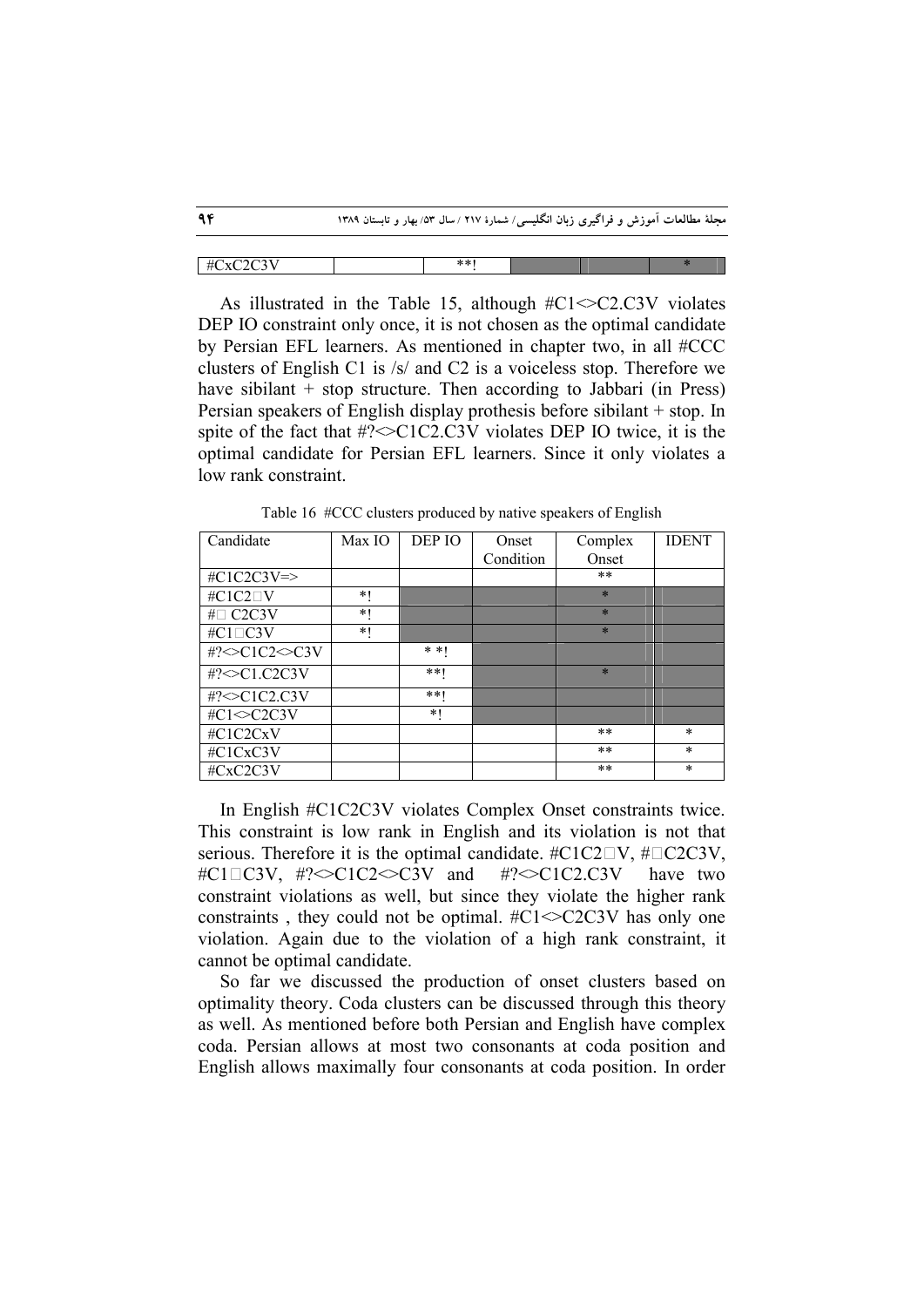to account for coda clusters in addition to MAX IO, DEP IO and IDENT, we need to utilized no- Coda constraint and Complex Coda constraints. Since both Persian and English have complex clusters, we can ignore no- Coda constraint. According to Bijan khan (2006) high frequency of correct production of codas in many languages imply that faithfulness constraints must dominates marked constraints. Therefore the fallowing rank hierarchy can be proposed for coda clusters in English and Persian.

(55). MAX IO, DEP IO>> COMPLEX CODA>> IDENT

However this hierarchy cannot be accepted for Persian, since this hierarchy cannot account for CCC# and CCCC# clusters. Based on the errors of Persian EFL learners in  $CCC#$  and  $CCCC#$  clusters it can be inferred that another constraint should be introduced. It is Coda Condition constraint which claims that not more than two consonants are allowed at coda position in Persian, and not more than four consonants are allowed in English. Then the following ranking hierarchy is achieved. Since both English and Persian allow coda clusters this constraint should dominate all other constraint.

(10). CODA CONDITION>>MAX IO, DEP IO>>COMPLEX CODA>> IDENT

(11). CODA CONDITION (English): not more than four consonants are allowed in English

(12). CODA CONDITION (Persian): Not more than two consonants are allowed at coda position in Persian

CC#, CCC# and CCCC# clusters will be discussed separately.

The comparison of the production of CC# clusters by Persian speakers of English and native English speakers is illustrated in Table 17 below.

| Candidate            | Coda      | Max IO | DEP IO | Complex | Ident  |
|----------------------|-----------|--------|--------|---------|--------|
|                      | Condition |        |        | Coda    |        |
| $VC1C2# \Rightarrow$ |           |        |        | *       |        |
| $C1\square H$        |           | $\ast$ |        |         |        |
| $V \Box C2#$         |           | *1     |        |         |        |
| $VC1 \sim C2#$       |           |        | $*1$   |         |        |
| VC1Cx#               |           |        |        | *       | $\ast$ |
| VCxC2#               |           |        |        | $\ast$  | *      |

Table 17 CC# clusters produced by native speakers of English and Persian EFL learners.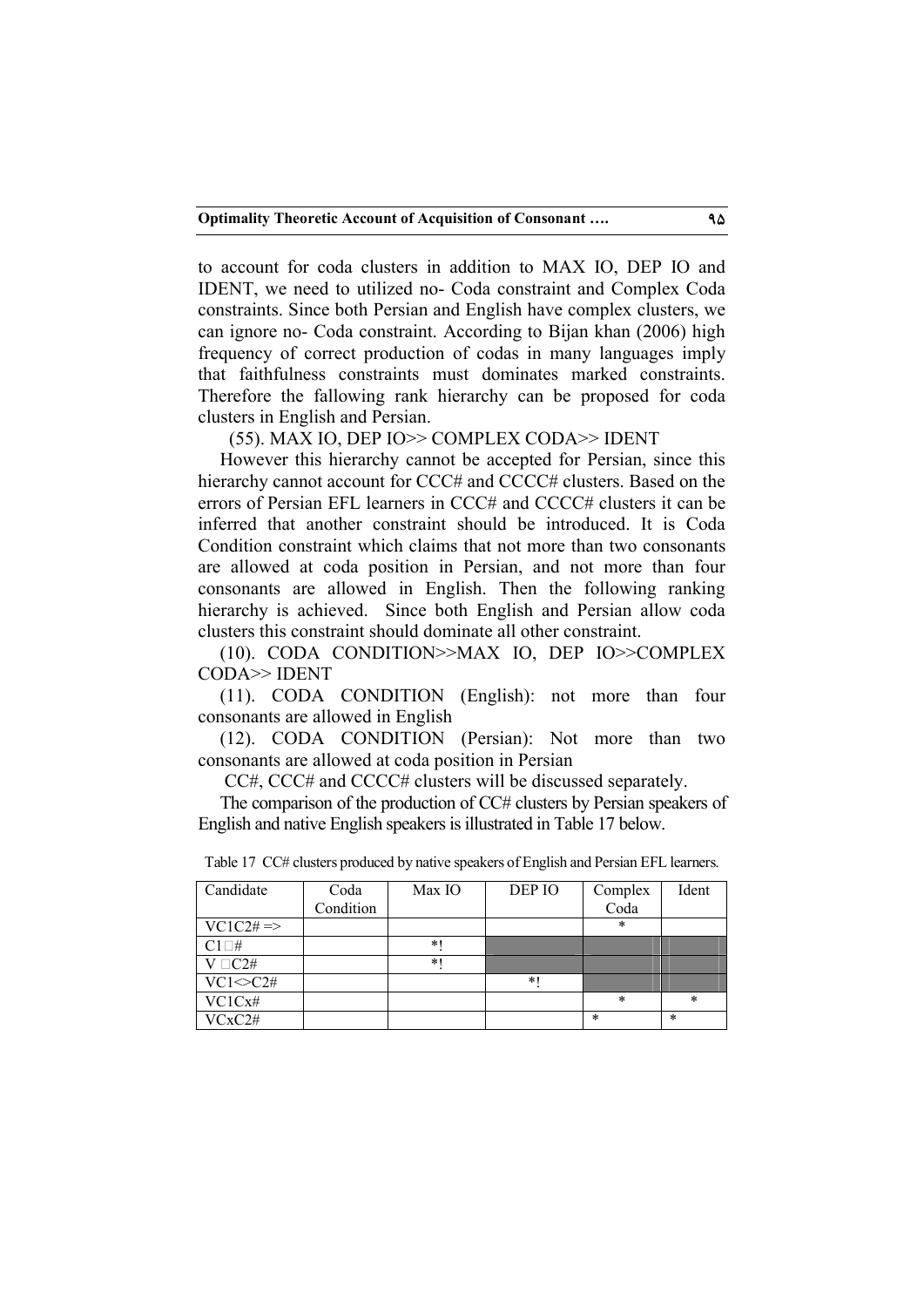Again VC1C2# is optimal both in English and Persian, since it violates a low rank constraint only once.  $Cl \square \#$ , V  $\square C2 \#$  and  $VC1 \ll C2\#$  violate the high rank constraints, as a result they could not be optimal candidates. VC1Cx# and VCxC2# have two violations; therefore, they cannot be optimal. The comparison of the production of CCC# clusters by Persian speakers of English and native English speakers is illustrated in Tables 18 and 19 below.

Candidate Coda condition Max IO DEP IO Complex coda IDENT  $VC1C2C3\#$  \*! \* \*\*  $VC1C2\Box$ # \*! \*! \*  $VC1\square C3\#$   $*!$   $*!$   $*$  $V \Box C2C3\#$  \*! \*! \*  $VC1.C2 \ll C3\# \Rightarrow$  \*!  $VC1 \leq C2C3\#$  \*! \*  $VC1 \leq C2 \leq C3#$  \*\*!  $VC1C2Cx\#$  \*!  $\qquad$  \* \*  $\qquad$  \*  $VC1CxC3#$  \*!  $\| * \| * \| * \| * \| *$  $VCxC2C3#$  \*!  $\blacksquare$  \*\*  $\blacksquare$  \*\*  $\blacksquare$  \*

Table 18 CCC# clusters produced by Persian EFL learners.

As illustrated in table 18 VC1C2C3#, VC1 $\leq$ C2 $\leq$ C3#, VC1CxC3# and VCxC2C3# violate the highest rank constraint, as a result they are excluded from the optimal candidates.  $VC1C2\square\#$ ,  $VC1\square C3#$  and  $V\square C2C3#$  violate the second and third highest rank constraints. Therefore, they cannot be optimal output. Although VC1.C2 $\leq$ C3# violates the DEP IO, it is optimal since it has the fewest number of constraint violation.

Table 19 CCC# clusters produced by native speakers of English

| Candidate                                  | Coda      | Max IO | DEP IO | Complex | <b>IDENT</b> |
|--------------------------------------------|-----------|--------|--------|---------|--------------|
|                                            | Condition |        |        | coda    |              |
| $VC1C2C3\#>>$                              |           |        |        | $* *$   |              |
| $VC1C2\square#$                            |           | *1     |        | $\star$ |              |
| $VC1\square C3#$                           |           | $*1$   |        | $\star$ |              |
| $\overline{V}$ C2C3#                       |           | $*1$   |        | $\star$ |              |
| $\overline{VC1C2}$ $\leq$ $\overline{C3#}$ |           |        | $*1$   |         |              |
| $VC1 \ll C2C3#$                            |           |        | $*1$   | $\star$ |              |
| $VC1 \ll C2 \ll C3#$                       |           |        | **1    |         |              |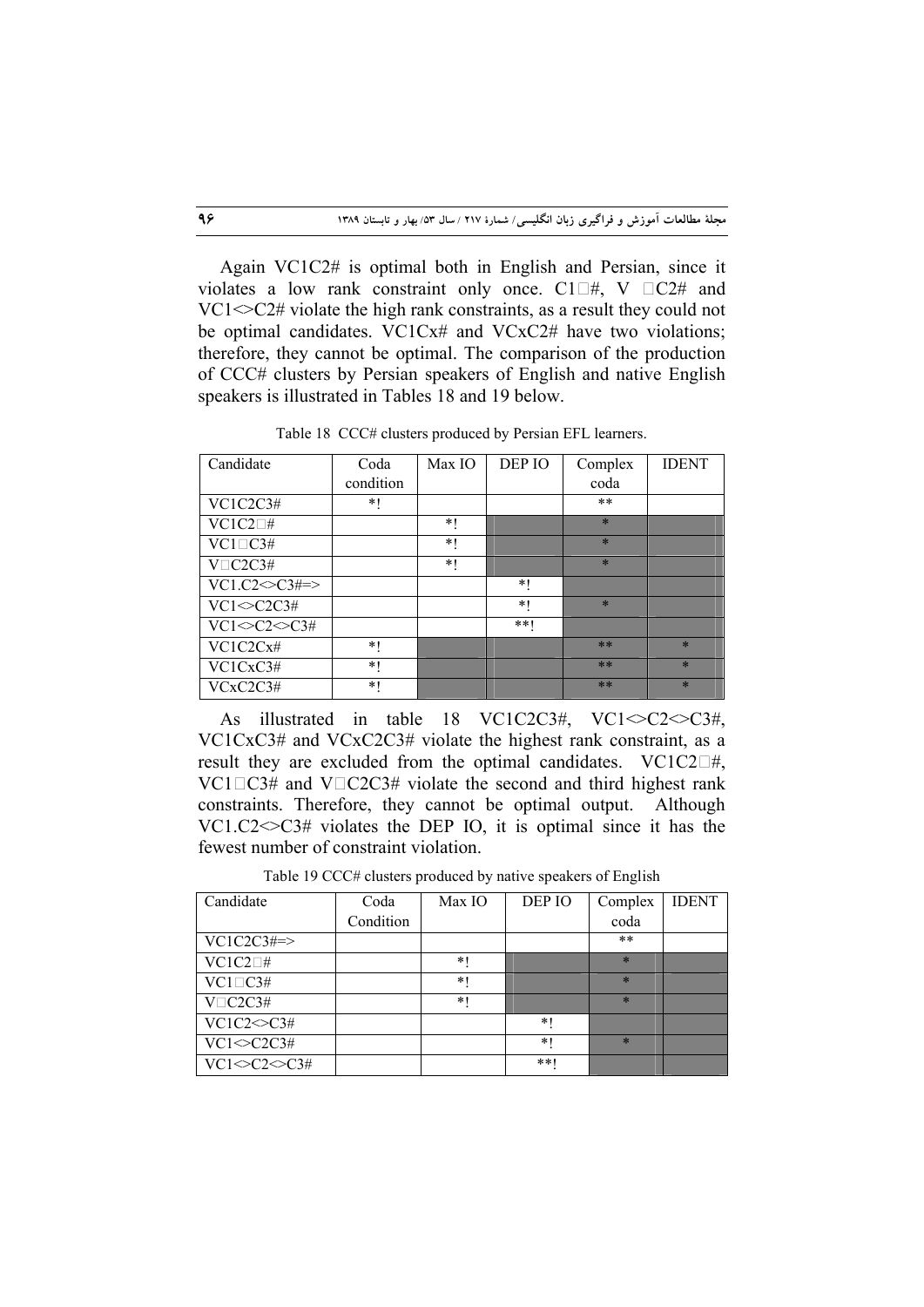**Optimality Theoretic Account of Acquisition of Consonant …. 97**

| VC1C2Cx# |  | $**$ | ∗ |
|----------|--|------|---|
| VC1CxC3# |  | $**$ | × |
| VCxC2C3# |  | $**$ | ∗ |

As illustrated in the Table 19, VC1C2 $\Box$ #, VC1 $\Box$ C3#, V $\Box$ C2C3#, VC1C2 $\leq$ C3#, VC1 $\leq$ C2C3#, violate the high rank constraints, as a result they cannot be optimal candidates. VC1C2C3# has the fewest number of violations of low rank constraints. Therefore, it can be the optimal candidate.

The comparison of the production of CCC# clusters by Persian speakers of English and native English speakers is illustrated in tables 20 and 21 below.

| Candidate                       | Coda      | Max IO | DEP IO  | Complex | <b>IDENT</b> |
|---------------------------------|-----------|--------|---------|---------|--------------|
|                                 | Condition |        |         | Coda    |              |
| VC1C2C3C4#                      | **        |        |         | ***     |              |
| $VC1C2C3\square#$               | $*1$      | $*1$   |         | $**$    |              |
| $VC1C2\square C4#$              | $*1$      | $*1$   |         | $**$    |              |
| $VC1\square C3C4#$              | $*1$      | $*1$   |         | $**$    |              |
| $V\square C2C3C4#$              | $*1$      | $*1$   |         | $**$    |              |
| $VC1 \ll C2 \ll C3 \ll C4#$     |           |        | ***     |         |              |
| $VC1C2 \leq C3C4\# \Rightarrow$ |           |        | $*1$    | $\ast$  |              |
| $VC1 \leq C2C3C4#$              | $*1$      |        | $\ast$  | $**$    |              |
| $VC1C2 \sim C3 \sim C4#$        |           |        | $* *  $ |         |              |
| VC1C2C3Cx#                      | **        |        |         | $***$   | $\ast$       |
| VC1C2CxC4#                      | $***$     |        |         | $***$   | $\ast$       |
| VC1CxC3C4#                      | **        |        |         | ***     | $\ast$       |
| VCxC2C3C4#                      | $***$     |        |         | ***     | $\ast$       |

Table 20 CCCC# clusters produced by Persian EFL learners

As illustrated in Table 20 VC1C2C3C4#, VC1C2C3 $\Box$ #, VC1C2□C4#, VC1□C3C4#, V□C2C3C4#, VC1<>C2C3C4#, VC1C2C3Cx#, VC1C2CxC4#, VC1CxC3C4# and VCxC2C3C4# violate coda condition constraint. Therefore they cannot be optimal candidates.  $VC1 \leq C2 \leq C3 \leq C4\#$ ,  $VC1C2 \leq C3C4\#$  and  $VC1C2 \leq C3 \leq C4$  are the only candidates that do not violate the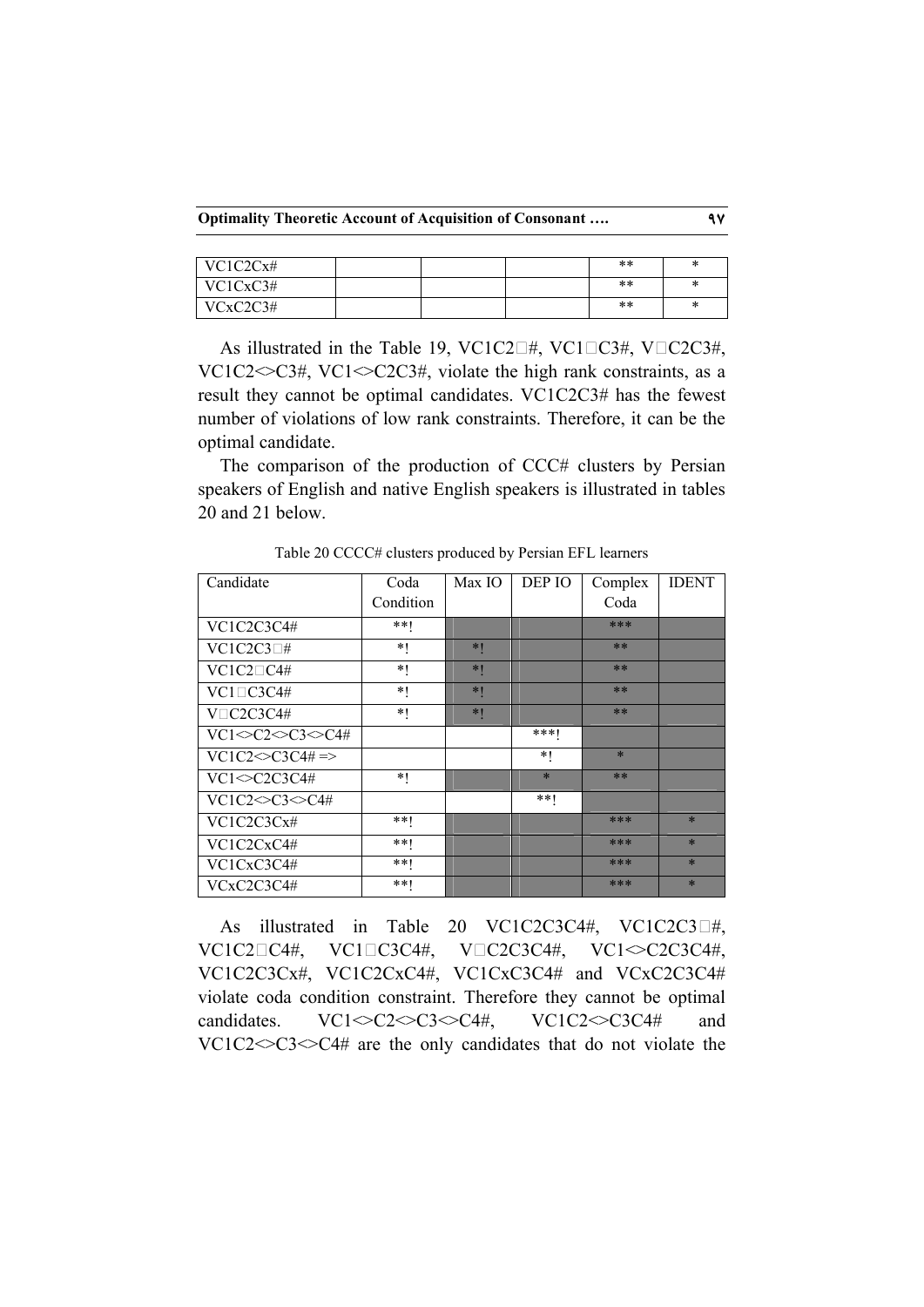coda condition constraint. However VC1C2<>C3C4# has the fewest violations of the high rank constraint DEP IO than other candidates. As a result it can be optimal.

| Candidate                   | Coda      | $max$ IO | dEP IO | Complex | <b>IDENT</b> |
|-----------------------------|-----------|----------|--------|---------|--------------|
|                             | Condition |          |        | Coda    |              |
| $VC1C2C3C4\# \Rightarrow$   |           |          |        | ***     |              |
| $VC1C2C3\square#$           |           | $*1$     |        | $**$    |              |
| $VC1C2\square C4#$          |           | *1       |        | $**$    |              |
| $VC1\square C3C4#$          |           | $*1$     |        | $**$    |              |
| $V\square C2C3C4#$          |           | $*1$     |        | $**$    |              |
| $VC1 \ll C2 \ll C3 \ll C4#$ |           |          | $**1$  |         |              |
| $VC1C2 \sim C3C4#$          |           |          | $*1$   | $\star$ |              |
| $VC1 \sim C2C3C4#$          |           |          | $*1$   | $**$    |              |
| $VC1C2 \sim C3 \sim C4#$    |           |          | $***$  |         |              |
| VC1C2C3Cx#                  |           |          |        | ***     | $\ast$       |
| VC1C2CxC4#                  |           |          |        | ***     | $\ast$       |
| VC1CxC3C4#                  |           |          |        | ***     | $\ast$       |
| VCxC2C3C4#                  |           |          |        | ***     | $\ast$       |

Table 21 CCCC# clusters produced by native speakers of English

As illustrated in table 21 VC1C2C3 $\Box$ #, VC1C2 $\Box$ C4#,  $VC1\square C3C4\#$ ,  $V\square C2C3C4\#$ ,  $VC1\simeq C2\simeq C3\simeq C4\#$ , VC1C2<>C3C4#, VC1<>C2C3C4# and VC1C2<>C3<>C4# violate the high rank constraints Max IO and DEP IO; as a result, they cannot be optimal candidates. Among other candidates, VC1C2C3C4# has the fewest number of violations of the low rank constraints. Therefore it can be the optimal candidate.

So far consonant clusters of the syllable structures of Persian and English have been explained. Analyzing the collected data, the percentage of different types of the participants' error is illustrated in table 22.

Table 22 The percentage of different types of the participants' errors

| Total % of the | Onset error $\%$ | Coda error% |
|----------------|------------------|-------------|
| error          |                  |             |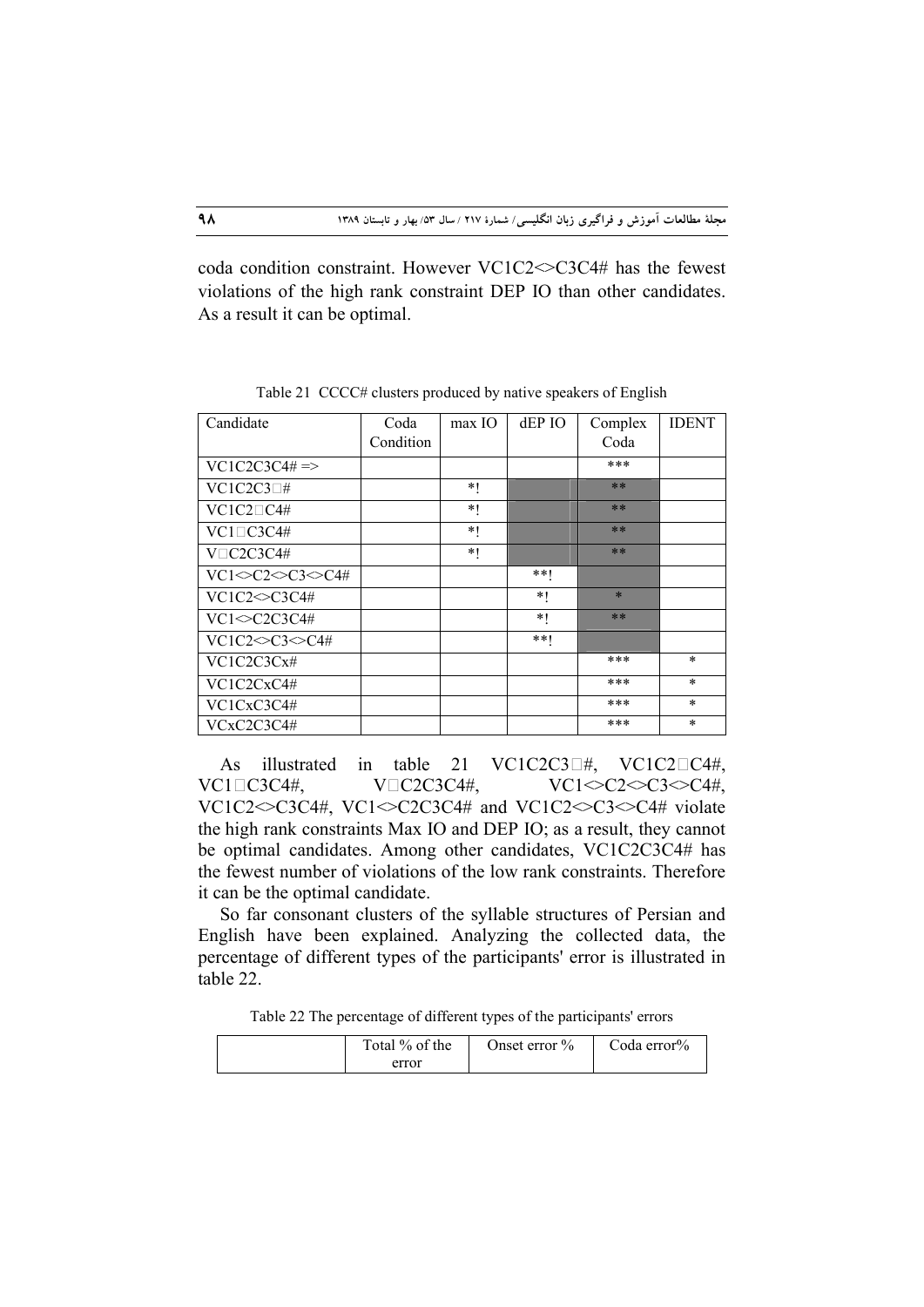**Optimality Theoretic Account of Acquisition of Consonant …. 99**

| Epenthesis   | 19 93 | 14.04 | 5.89 |
|--------------|-------|-------|------|
| Deletion     | 24.51 | 6.27  | 8.24 |
| Substitution | 4.48  | 0.42  | 4.06 |
| Addition     |       | 0.0   |      |

As shown in the Table 22, the analyzed data reveals that the most frequent error is consonant deletion (24.51%). Further, this type of error is more frequent in coda clusters (18.24%). The second most frequent error type is epenthesis (19.93%). Unlike deletion which was more common in coda clusters, epenthesis is a process occurring in onset clusters (14.04%).Substitution with the frequency percentage of 4.48% is the third common error. Again it is more common in coda clusters. So far it can be concluded that deletion and substitution are more frequent in coda clusters while epenthesis is the common error in onset clusters. Addition was so rare (1.17%); however, it occurred only in coda clusters. Since this type of error rarely occurs, we neglect it in our discussion and just focus on epenthesis, deletion and substitution.

Optimality Theory can account for the epenthesis in onset clusters. Persian EFL learners adjust the new structure (English onset structure) to their L1 optimal structure by insertion of a vowel. Here, the role of L1 transfer is clear. Participants' errors can be attributed to L1 transfer. However, if we refer to the optimal candidates of coda structure, it is easily recognizable that based on Persian constraint rank hierarchy, all optimal candidates in CCC# and CCCC# coda clusters are those that have epenthesis modifications, whereas our data reveal that deletion and substitution are the most common strategies Persian EFL learners utilized to adjust English coda clusters. Regarding coda cluster modifications OT claims that simpler structures are less marked than more complex structures, as a result CC# is less marked than CCC# and CCC# in turn is less marked than CCCC#. Therefore it can be inferred that the deletion strategy which is favored over epenthesis in coda clusters can be attributed to developmental effects. This is a result of a universal markedness relationship that CC #is less marked than CCC# and CCC #is less marked than CCCC #.

# **7.3 Conclusions**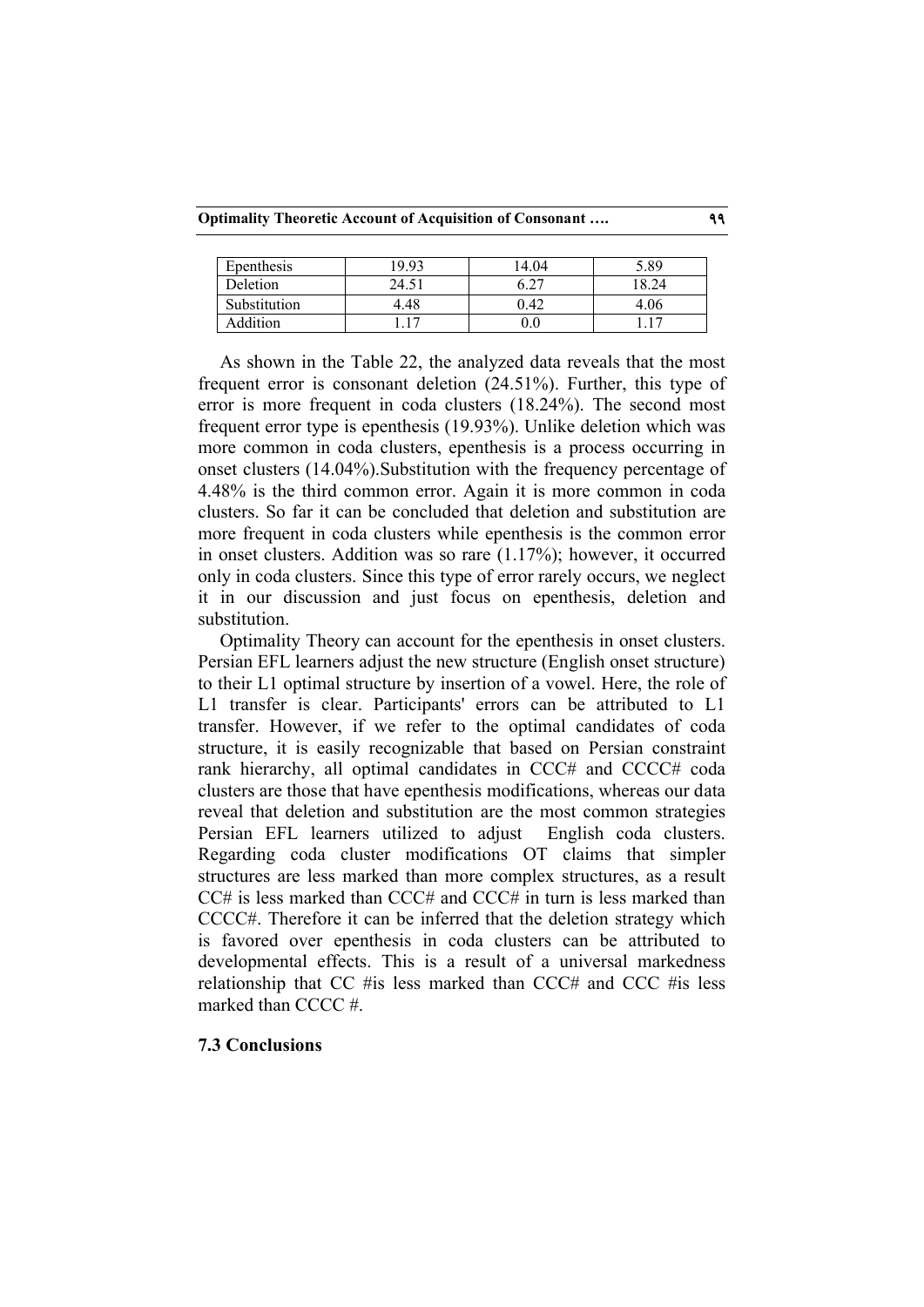The results show that almost all Persian EFL learners continue to modify consonant clusters in their normal English speaking. It has been clear that onset clusters are more difficult for Persian EFL learners. In addition it turns out to be true that low level Persian EFL learners have more difficulty both in onset and coda clusters (see table 6.15 & 6.16). Further, analyzed data reveal that  $CCC\#$  and  $CCCC\#$ clusters are more difficult than CC# clusters. As a result we can have the following order for the acquisition of consonant clusters:

(13). CC#< CCC#<CCCC#<#CC< #CCC

Less difficult<-------->most difficult

Optimality Theory is an answer to the problem of consonant cluster adjustments of Persian EFL learners. In the case of onset clusters, OT reveals that the adjustments and modification is due to L1 transfer. Regarding coda cluster modifications OT claims that simpler structures are less marked than more complex structures, as a result CC# is less marked than CCC# and CCC# in turn is less marked than CCCC#. Therefore it can be inferred that deletion strategy which is favored over epenthesis in coda clusters can be attributed to developmental effects. This is a result of a universal markedness relationship that CC# is less marked than CCC# and CCC# is less marked than CCCC#.

## **7.4 Implications and Concluding Remarks**

## **7.4.1 Theoretical Significance**

Theoretically, the present research has studied optimality theory about the acquisition of consonant clusters. This theory answers some questions about the ultimate attainment in the acquisition of phonology.

The role of UG and its principles in first language acquisition is not questionable, but in L2 and especially on L2 phonological acquisition there are a lot of unanswered questions. This research has tried to find some answers to a trivial part of these questions.

## **7.4.2 Pedagogical Significance**

This study can be applied pedagogically, because teachers, syllable designers and material producers in teaching phonology are greatly concerned with the learners' pronunciation. The result of this study, specially its findings on different modification patterns can help syllabus designers and material developers in providing appropriate syllabi and texts for teaching phonology.

The teachers can use the results of this study in providing right and ordered input as well as appropriate amount of time in teaching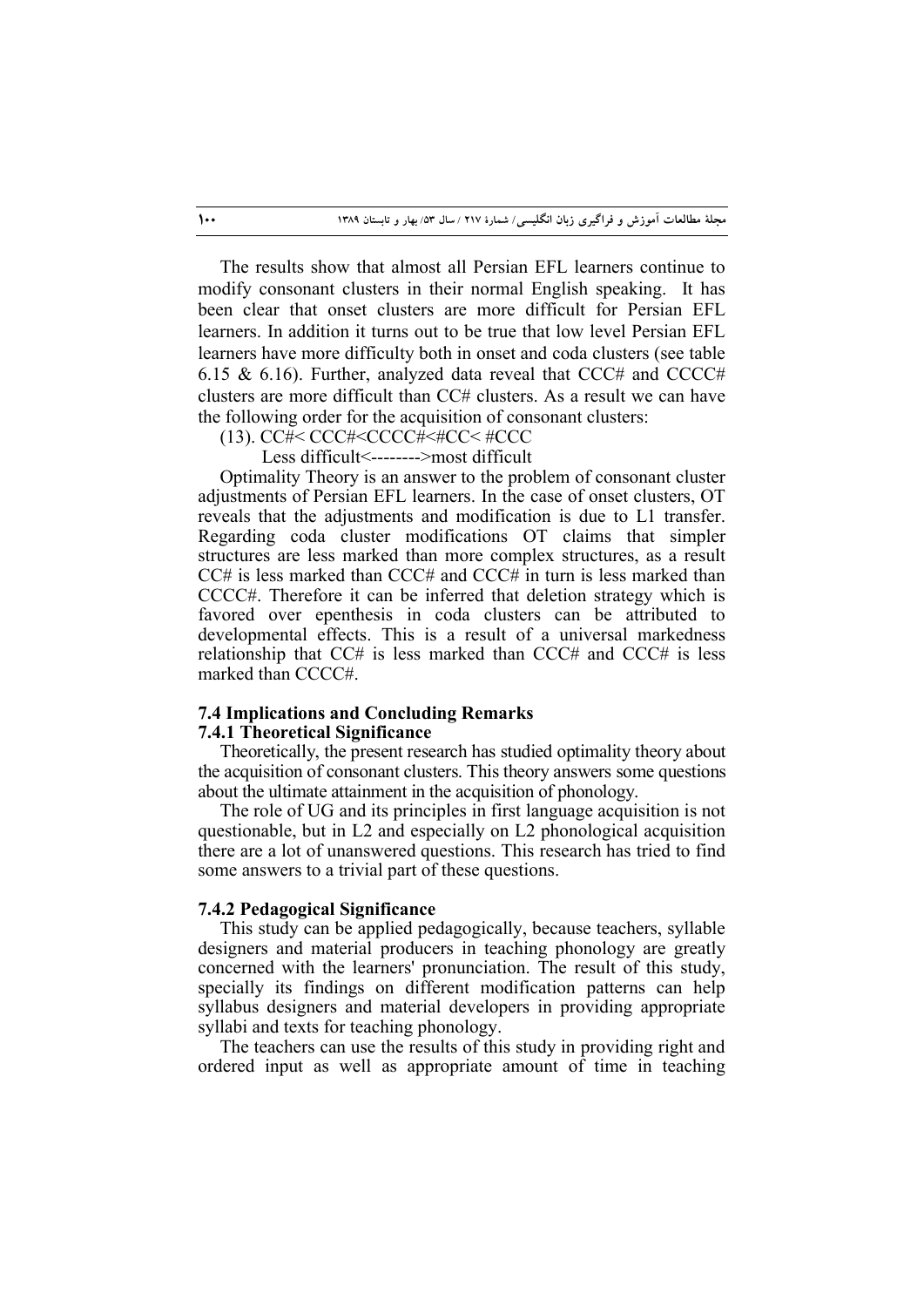phonology, because as the findings show a little change in the input can have significant effects on the acquisition of phonology by language learners. At last, this study provides some information for SL and FL researchers or linguists specially applied linguists to have some follow-up studies

## **REFERENCES**

- Abrahamsson, N. (1999). Vowel epenthesis of /sC(C)/onsets in Spanish/Swedish interphonology: A Longitudinal case study.*Language Learning*, *49*, 473–5/8.
- Abrahamsson, N. (2001a). Development and recoverability of L2 codas: A longitudinal study of Chinese/Swedish interphonology. In N. Abrahamsson, *Acquiring L2 syllable margins* (pp. 39–61).
- Stockholm: Centre for Research on Bilingualism.
- Abrahamsson, N. (2001b). Universal constraints on L2 coda production. In N. Abrahamsson, *Acquiring*
- *L2 syllable margins* (pp. 1–38). Stockholm: Centre for Research on Bilingualism.
- Anderson, J. (1987). The markedness differential hypothesis and syllable structure difficulty. In G.
- Bayley, R. (1996). Competing constraints on variation in the speech of adult Chinese learners of English. In R. Bayley & D. R. Preston (Eds.), *Second language acquisition and linguistic variation*
- (pp. 98–12/). Amsterdam: Benjamins.
- Benson, B. (1988). Universal preference for the open syllable as an independent process in interlanguage phonology. *Language Learning*, *38*, 221–235.
- Broselow, E. (1984). An investigation of transfer in second language phonology. *IRAL*, *22*, 253–269.
- Broselow, E., Chen, S.-I., & Wang, C. (1998). The emergence of the unmarked in second language
- phonology. *Studies in Second Language Acquisition*, *20*, 261–280.
- Broselow, E., & Finer, D. (1991). Parameter setting in second language phonology and syntax. *Second*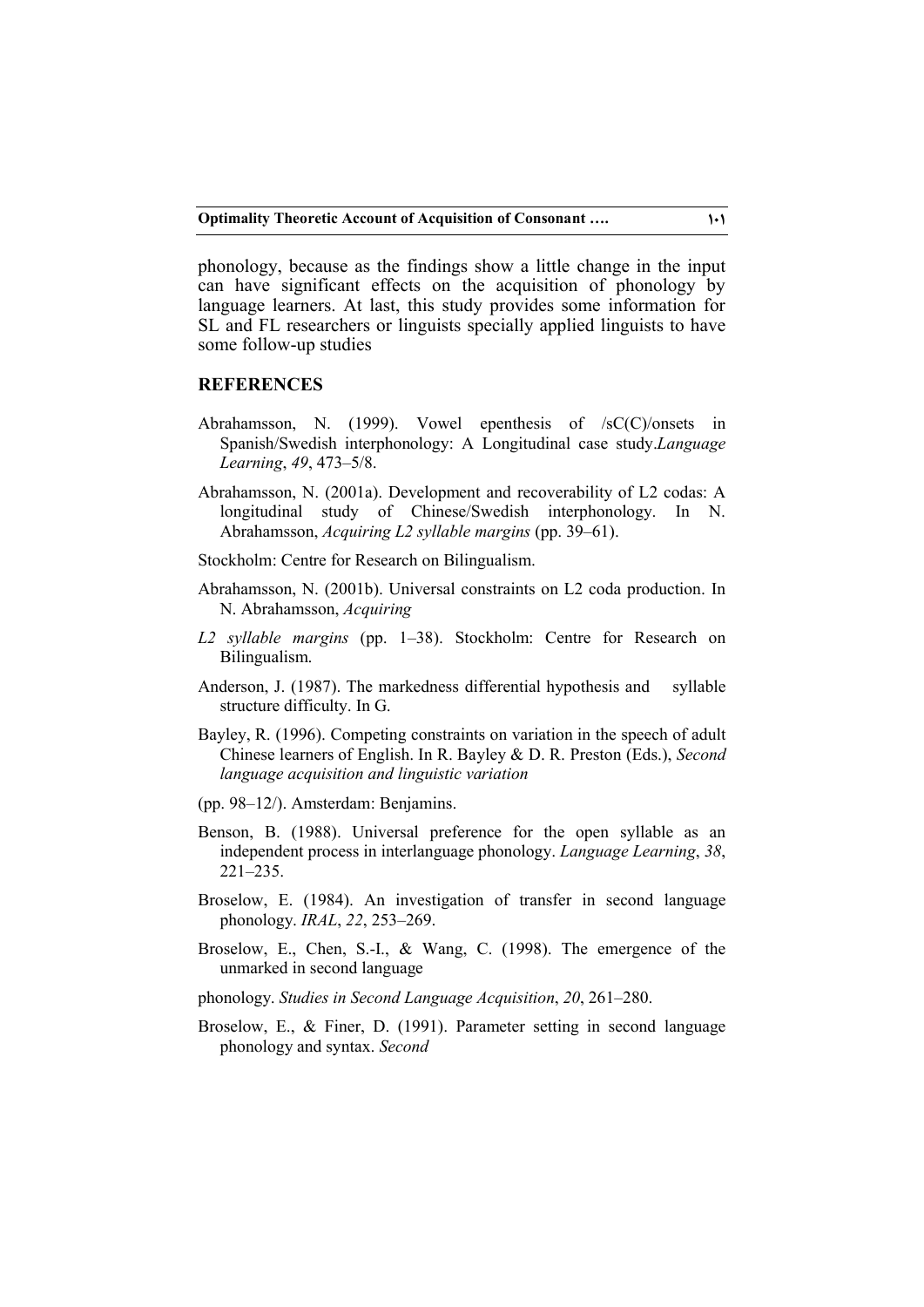#### *Language Research*, *7*, 35–59.

- Carlisle, R. S. (1991). The influence of syllable structure universals on the variability of interlanguage phonology. In A. D. Volpe (Ed.), *The 17th LACUS Forum, 1990* (pp. 135–145). Lake Bluff, IL: Linguistic Association of Canada and the United States.
- Carlisle, R. S. (1997). The modification of onsets in a markedness relationship: Testing the interlanguage structural conformity hypothesis. *Language Learning*, *47*, 327–361.
- Carlisle, R. S. (1998). The acquisition of onsets in markedness relationships: A longitudinal study.*Studies in Second Language Acquisition*, *20*, 245–260.
- Clark,H. and Clark, E. (1977). *Psychology and Language*: An Introduction to Psycholinguistics. Harcourt, Brace Javanovich,Inc.
- Dickerson, L. J. (1975). The learner's interlanguage as a system of variable rules. *TESOL Quarterly*, *9*,401–407.
- Eckman, F. E. (1981a). On predicting phonological difficulty in second language acquisition. *Studies*
- *in Second Language Acquisition*, *4*, 18–30.
- Eckman, F. E. (1981b). On the naturalness of interlanguage phonological rules. *Language Learning*,*31*, 195–216.
- Eckman, F. E. (1987). The reduction of word-final consonant clusters in interlanguage. In A. James & J. Leather (Eds.), *Sound patterns in second language acquisition* (pp. 143–162). Dordrecht: Foris.
- Eckman, F. E. (1991). The structural conformity hypothesis and the acquisition of consonant clusters in the interlanguage of ESL learners. *Studies in Second Language Acquisition*, *13*, 23–37.
- Eckman, F. E., & Iverson, G. K. (1994). Pronunciation difficulties in ESL: Coda consonants in English interlanguage. In M. Yavas (Ed.), *First and second language phonology* (pp. 251–265). San Diego,CA: Singular.
- Flege, J., & Davidian, R. D. (1984). Transfer and developmental processes in adult foreign language speech production. *Applied Psycholinguistics*, *5*, 323–347.
- Hammond, M. (1999). *The phonology of English: A prosodic optimalitytheoretic approach*. Oxford: Oxford University Press.
- Hancin-Bhatt, B. (2000). Optimality in second language phonology: Codas in Thai ESL. *Second Language Research*, *16*, 201–232.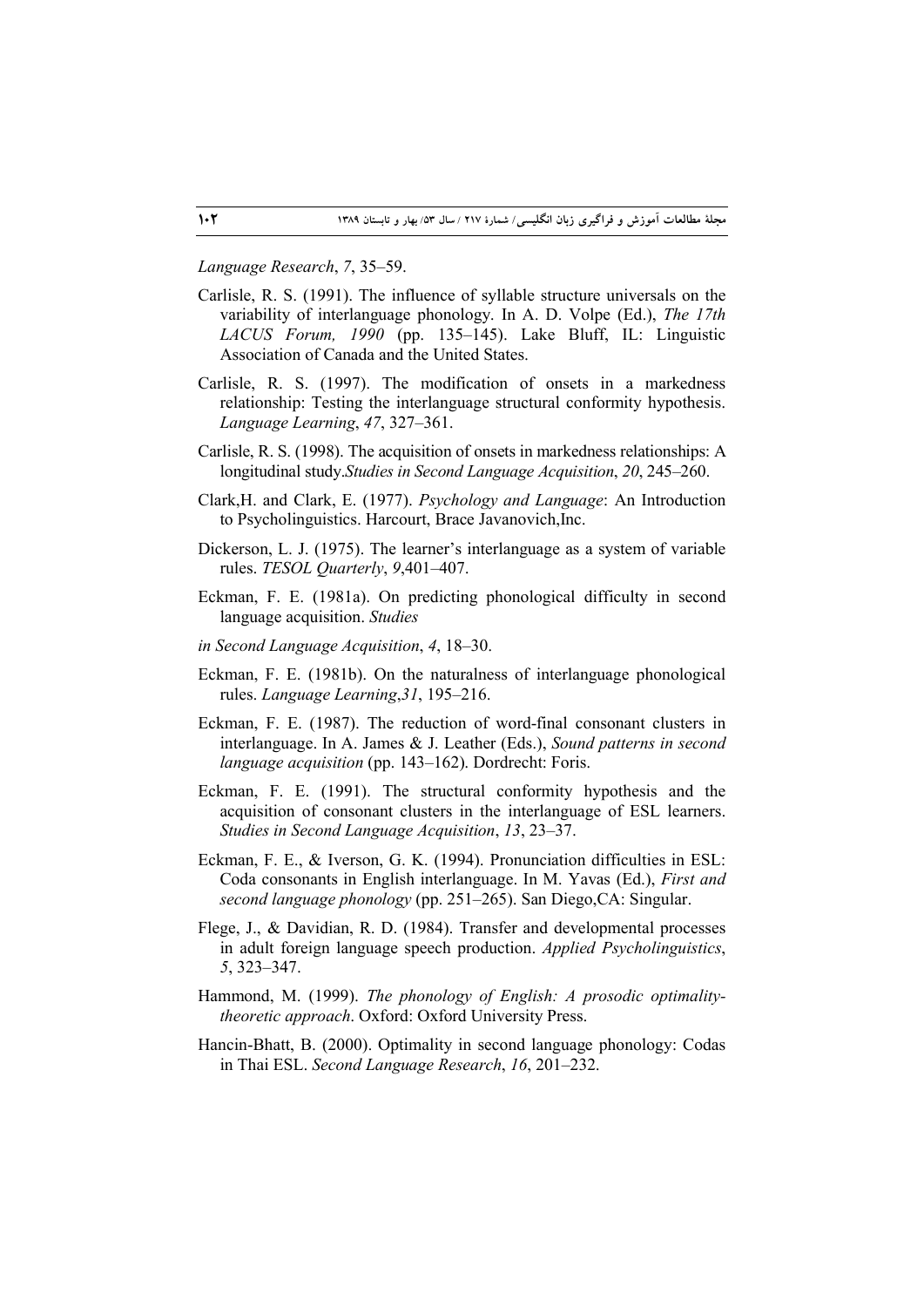- Hancin-Bhatt, B., & Bhatt, R. M. (1997). Optimal L2 syllables: Interactions of transfer and developmental effects. *Studies in Second Language Acquisition*, *19*, 331–378.
- Hodne, B. (1985). Yet another look at interlanguage phonology: The modification of English syllable structure by native speakers of Polish. *Language Learning*, *35*, 405–417.
- Major, R. C. (1987a). A model for interlanguage phonology. In G. Ioup & S. H. Weinberger (Eds.), *Interlanguage phonology: The acquisition of a second language system* (pp. 101–124). Rowley, MA: Newbury House.
- Major, R. C. (1987b). *Variation in second language phonology* (No. ED310622). Columbus, OH: ERIC Document Reproduction Service.
- Major, R. C. (1996). Markedness and second language acquisition of consonant clusters. In R. Bayley & D. R. Preston (Eds.), *Variation linguistics and second language acquisition* (pp. 75–96). Amsterdam: Benjamins.
- Major, R. C. (2001). *Foreign accent: The ontogeny and phylogeny of second language phonology*. Mahwah, NJ: Erlbaum.
- Osburne, A. G. (1996). Final cluster reduction in English L2 speech: A case study of a Vietnamese speaker. *Applied Linguistics*, *17*, 164–181.
- Piper, T. (1984). Observations on the second-language acquisition of the English sound system. *Canadian Modern Language Review*, *40*, 542–551.
- Sato, C. J. (1984). Phonological processes in second language acquisition: Another look at interlanguage syllable structure. *Language Learning*, *34*, 43–57.
- Sato, C. J. (1985). Task variation in interlanguage phonology. In S. M. Gass & C. G. Madden (Eds.), *Input in second language acquisition* (pp. 181– 196). Rowley, MA: Newbury House.
- Smith and Wilson,(1983).Modern Linguistics: The Result of Chomsky's Revolution. Great Britain, Richard Clay . The Chaucer Press,Ltd.
- Stockman, I. J., & Pluut, E. (1999). Segment composition as a factor in the syllabification errors of second-language speakers. *Language Learning*, *49* (Suppl.1), 185–209.
- Tarone, E. (1980). Some influences on the syllable structure of interlanguage phonology. *IRAL*, *18*,139–151.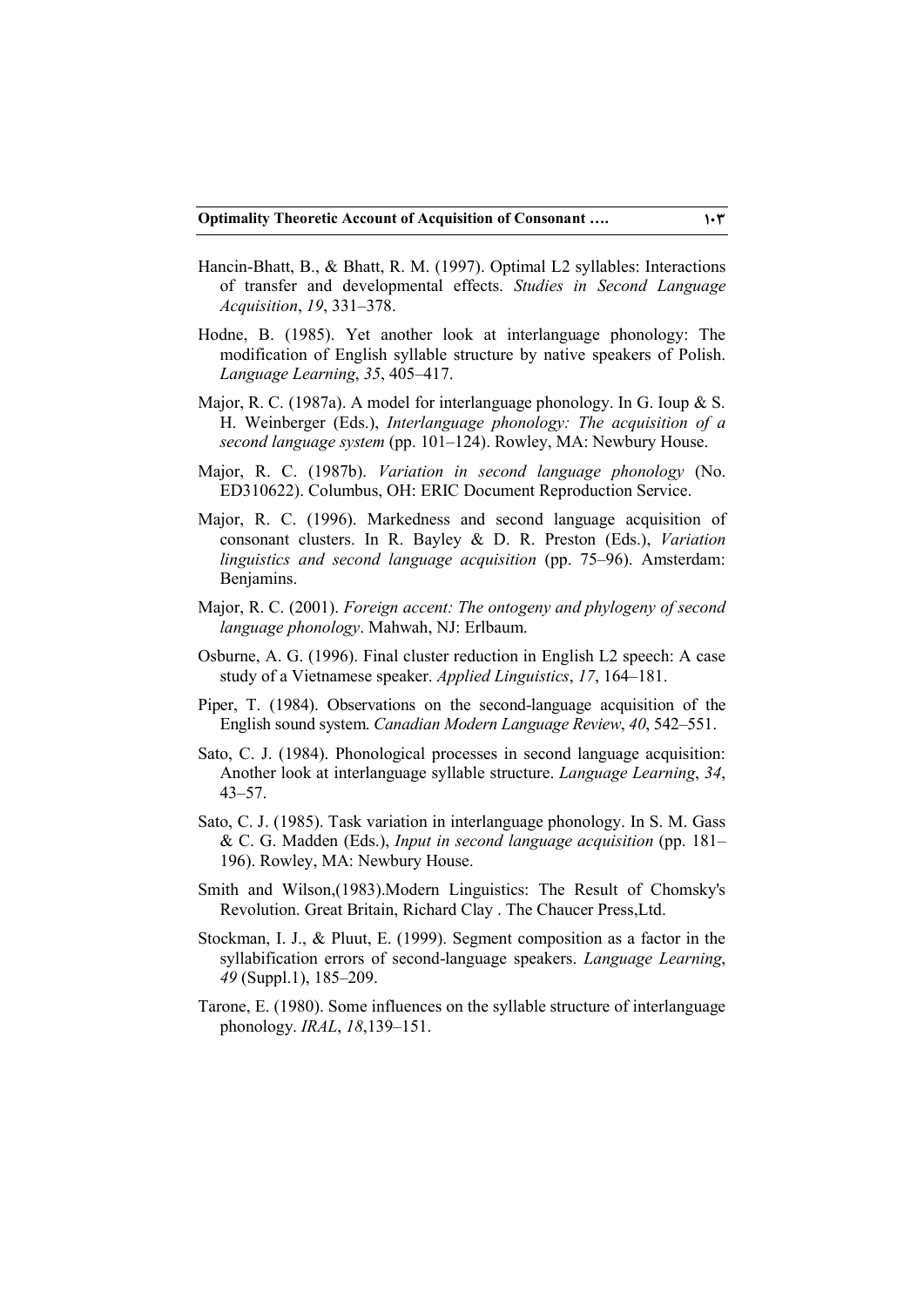- Tarone, E. (1987). Some influences on the syllable structure of interlanguage phonology. In G. Ioup & S. H. Weinberger (Eds.), *Interlanguage phonology: The acquisition of a second language sound system (pp. 233–* 247). Rowley, MA: Newbury House.
- Tropf, H. (1987). Sonority as a variable factor in second language phonology. In A. James & J. Leather (Eds.), *Sound patterns in second language acquisition* (pp. 173–191). Dordrecht: Foris.
- Weinberger, S. H. (1987). The influence of linguistic context on syllable simplification. In G. Ioup &S. H. Weinberger (Eds.), *Interlanguage phonology: The acquisition of a second language sound system* (pp. 401– 417). Rowley, MA: Newbury House.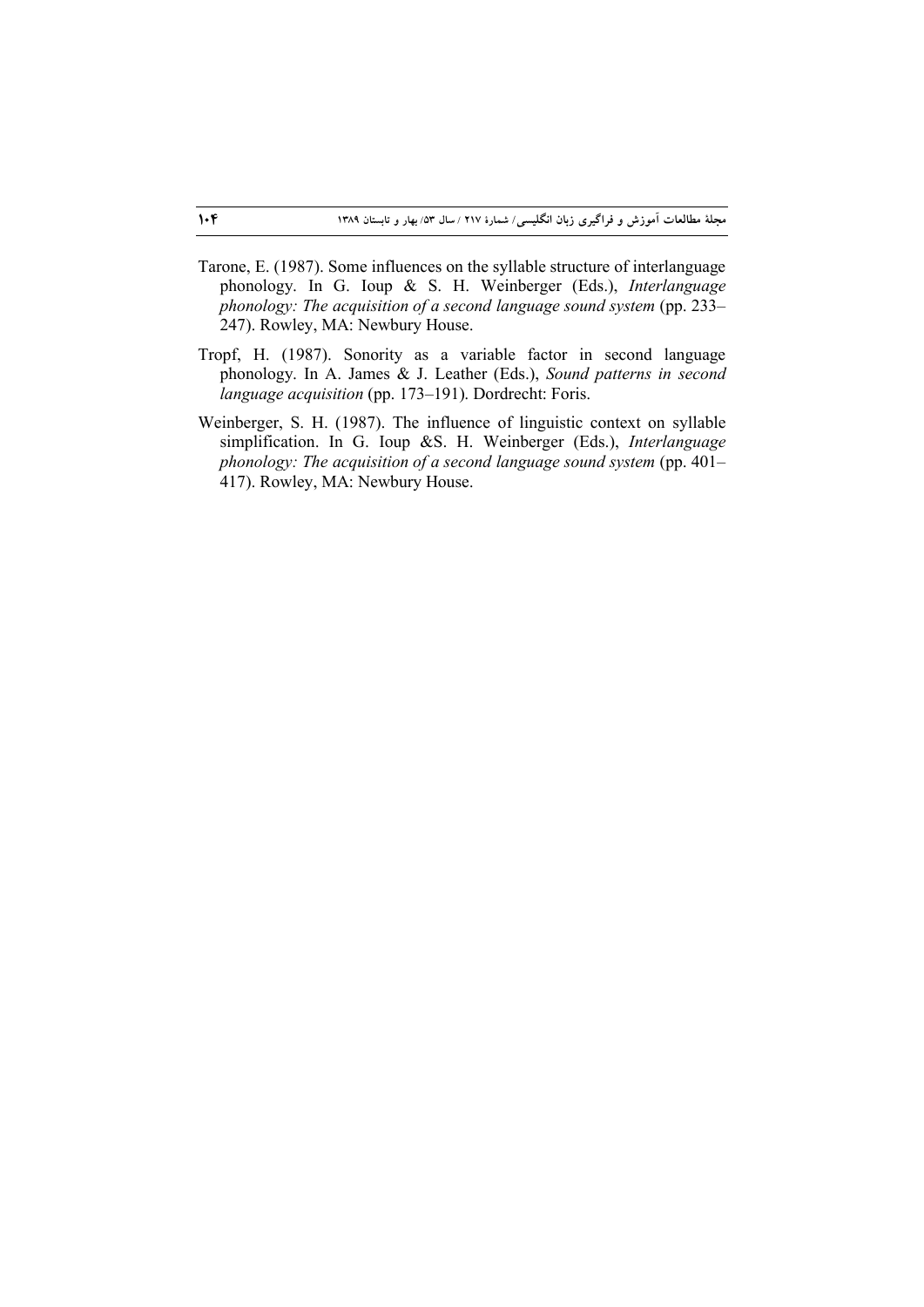| Participant              | level                   | age    | Native teacher | English<br>Years studied | Living in the US or<br>Я | Pronunciation class | International exams | Normal hearing | <i>ecuracy</i><br>Performance |
|--------------------------|-------------------------|--------|----------------|--------------------------|--------------------------|---------------------|---------------------|----------------|-------------------------------|
| 1                        | 3                       | 18     | no             | 2 years                  | no                       | $\rm no$            | $\rm no$            | yes            | $\%36$                        |
| $\mathbf{2}$             | 2                       | 21     | no             | 8 months                 | no                       | no                  | no                  | yes            | %27                           |
| $\mathfrak{Z}$           | $\mathbf{1}$            | 21     | no             | 1 year                   | no                       | no                  | no                  | yes            | %36                           |
| $\overline{\mathbf{4}}$  | $\mathbf{1}$            | 24     | no             | 1 month                  | no                       | no                  | no                  | yes            | %54                           |
| 5                        | $\mathfrak{Z}$          | 21     | no             | 4 months                 | no                       | no                  | no                  | yes            | %45                           |
| 6                        | $\overline{\mathbf{4}}$ | 26     | no             | 9 months                 | no                       | no                  | no                  | yes            | $\%36$                        |
| $\overline{\mathcal{I}}$ | $\overline{\mathbf{4}}$ | 33     | no             | 3 years                  | no                       | no                  | no                  | yes            | %45                           |
| $\,8\,$                  | $\mathbf{1}$            | 31     | no             | 1 month                  | no                       | no                  | no                  | yes            | %54                           |
| 9                        | $\overline{c}$          | 27     | no             | 2 months                 | no                       | no                  | no                  | yes            | $\frac{6}{45}$                |
| $10\,$                   | $\overline{4}$          | 25     | no             | 3 years                  | no                       | yes                 | no                  | yes            | %63                           |
| $11\,$                   | $\,1$                   | 23     | no             | 2 years                  | no                       | no                  | no                  | yes            | %54                           |
| $12\,$                   | 6                       | 49     | no             | 2 years                  | no                       | no                  | no                  | yes            | %54                           |
| 13                       | 5                       | 23     | no             | 6 months                 | 1month                   | no                  | no                  | yes            | %75                           |
| 14                       | 6                       | 32     | no             | 3 years                  | 1month                   | no                  | no                  | yes            | %63                           |
| 15                       | 6                       | 23     | no             | 3 years                  | no                       | no                  | no                  | yes            | %81                           |
| 16                       | 5                       | $27\,$ | no             | 4 months                 | no                       | no                  | no                  | yes            | %72                           |
| $17\,$                   | 6                       | 30     | no             | 6 months                 | no                       | no                  | no                  | yes            | $\%81$                        |
| $18\,$                   | 5                       | 24     | no             | 4 months                 | no                       | no                  | no                  | yes            | %54                           |
| 19                       | 5                       | 20     | no             | 5 years                  | no                       | no                  | no                  | yes            | %45                           |
| 20                       | 6                       | 23     | no             | 2 years                  | no                       | yes                 | no                  | yes            | $\%90$                        |
| mean of low level        |                         | $26\,$ |                | 1.7 years                |                          |                     |                     |                | %55.5                         |

**Appendix I. Profile of ESL participants: lower level**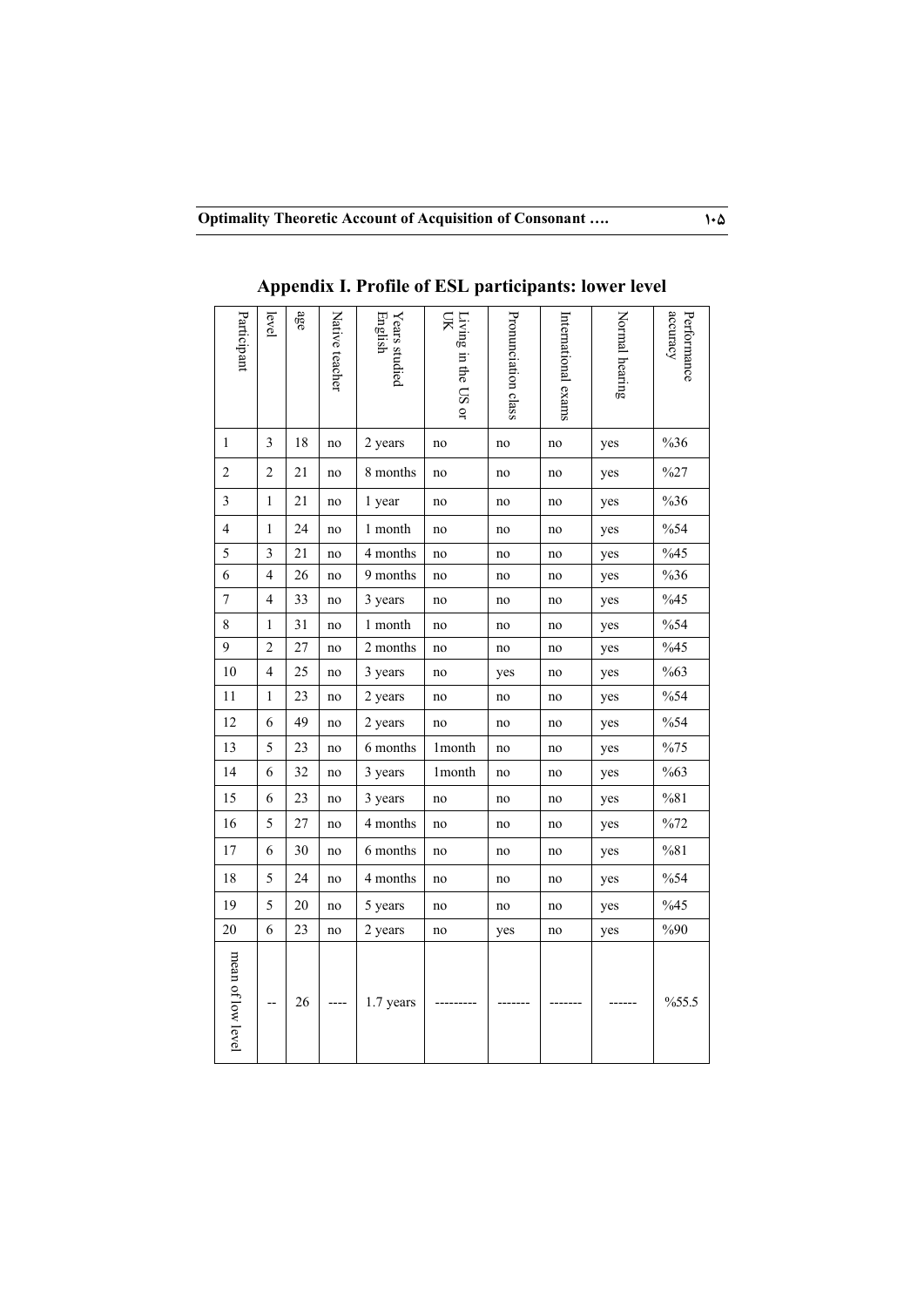| Participant         | level            | age | Native teacher | studied English<br>${\it Years}$ | or UK<br>Living in the US | class<br>Pronunciation | exams<br>International | Normal hearing | accuracy<br>Performance |
|---------------------|------------------|-----|----------------|----------------------------------|---------------------------|------------------------|------------------------|----------------|-------------------------|
| 21                  | $\tau$           | 29  | no             | 1 year                           | no                        | no                     | no                     | yes            | %90                     |
| 22                  | 7                | 27  | no             | 1 year                           | no                        | no                     | no                     | yes            | %72                     |
| 23                  | $\,8\,$          | 25  | no             | 2 years                          | no                        | no                     | no                     | yes            | % 81                    |
| 24                  | $\overline{7}$   | 29  | no             | 5 months                         | no                        | no                     | no                     | yes            | % 72                    |
| 25                  | $\boldsymbol{7}$ | 42  | no             | 6 months                         | 1 year                    | no                     | no                     | yes            | % 81                    |
| 26                  | 10               | 28  | no             | 13 years                         | no                        | yes                    | IELTS 8                | yes            | % 72                    |
| 27                  | 8                | 32  | no             | 7 months                         | no                        | no                     | no                     | yes            | %90                     |
| 28                  | 9                | 22  | no             | 7 years                          | no                        | no                     | no                     | yes            | % 81                    |
| 29                  | 8                | 35  | no             | 8 months                         | no                        | no                     | no                     | yes            | % 54                    |
| 30                  | $\overline{7}$   | 24  | no             | 10 years                         | no                        | no                     | no                     | yes            | %72                     |
| 31                  | $10\,$           | 25  | no             | 1 year                           | no                        | no                     | no                     | yes            | % 72                    |
| 32                  | 10               | 23  | no             | 1 year                           | no                        | no                     | no                     | yes            | %72                     |
| 33                  | $1\,1$           | 23  | no             | 2 years                          | no                        | no                     | no                     | yes            | % 81                    |
| 34                  | 12               | 43  | no             | 2 years                          | no                        | no                     | no                     | yes            | %90                     |
| 35                  | 12               | 22  | no             | 4 years                          | no                        | no                     | no                     | yes            | % 63                    |
| 36                  | 12               | 33  | no             | 10 years                         | no                        | no                     | no                     | yes            | % 81                    |
| 37                  | 11               | 25  | no             | 15 years                         | no                        | no                     | no                     | yes            | % 72                    |
| 38                  | 12               | 50  | no             | 25 years                         | no                        | no                     | no                     | yes            | % 72                    |
| 39                  | 11               | 27  | no             | 2 years                          | no                        | no                     | no                     | yes            | $\%$ 90                 |
| 40                  | 10               | 34  | no             | 2 years                          | no                        | no                     | no                     | yes            | % 81                    |
| mean of upper level |                  | 30  |                | 4.9 years                        |                           |                        |                        |                | % 76.95                 |

**Appendix II. Profile of ESL participants: upper level**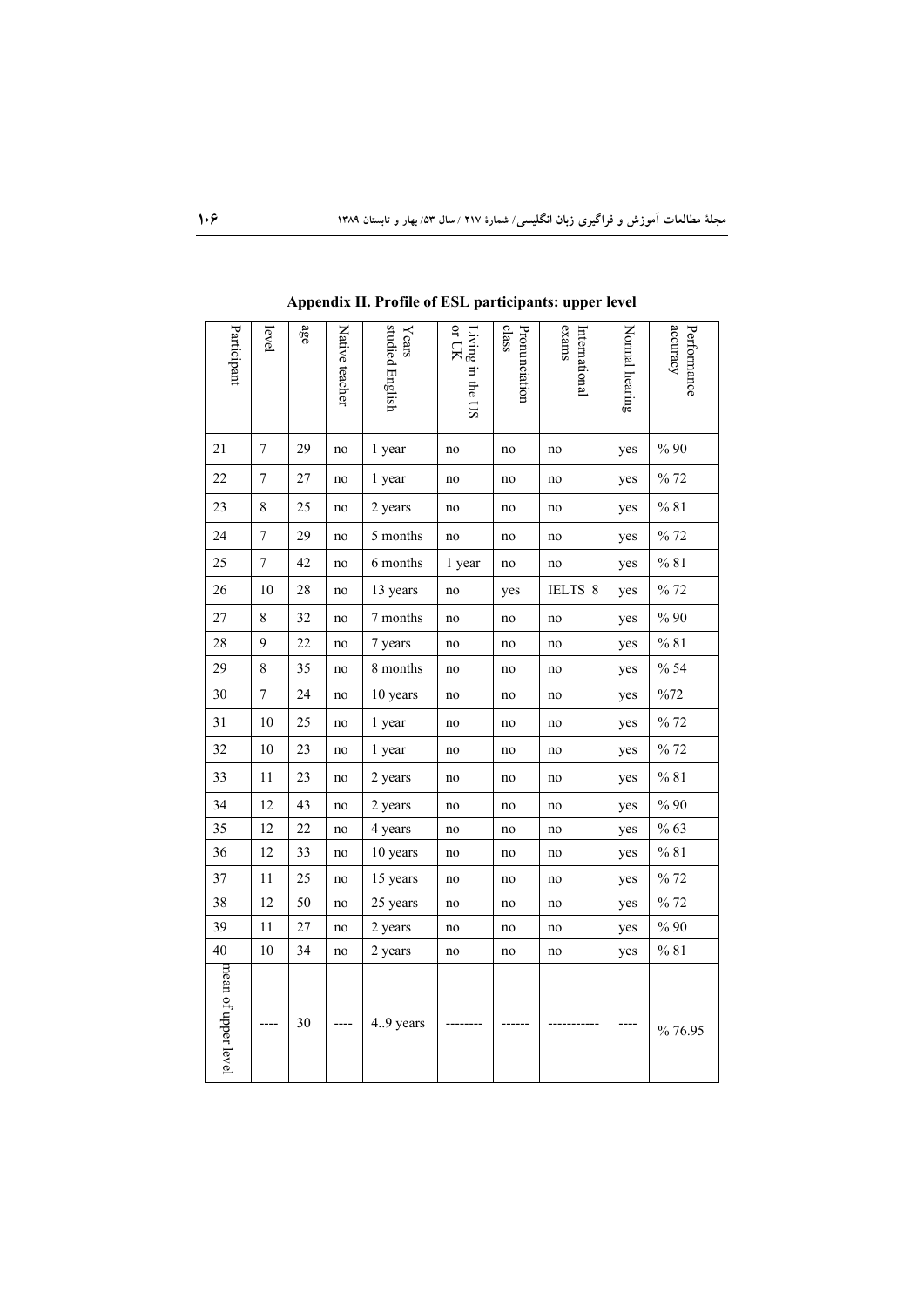| 1              | #CC  | Stop+ glide                   | 26 | CCC#  | Nasal+ stop+ fricative                                                                    |
|----------------|------|-------------------------------|----|-------|-------------------------------------------------------------------------------------------|
| $\overline{c}$ | #CC  | Stop+ liquid                  | 27 | CCC#  | Nasal+ fricative+ fricative                                                               |
| 3              | #CC  | Stop+ nasal                   | 28 | CCC#  | Liquid+ stop +fricative                                                                   |
| $\overline{4}$ | #CC  | Fricative+ glide              | 29 | CCC#  | Liquid+ fricative +fricative                                                              |
| 5              | #CC  | Fricative+ liquid             | 30 | CCC#  | Fricative+ stop +fricative                                                                |
| 6              | #CC  | Fricative+ nasal              | 31 | CCC#  | Stop+ fricative+ stop                                                                     |
| $\overline{7}$ | #CC  | Fricative+ fricative          | 32 | CCC#  | Nasal+ fricative+ stop                                                                    |
| 8              | #CC  | Nasal+ glide                  | 33 | CCC#  | Nasal+ stop+ stop                                                                         |
| 9              | #CC  | liquid+ glide                 | 34 | CCC#  | Nasal+ affricate+ stop                                                                    |
| 10             | #CCC | Fricative+ stop+ liquid       | 35 | CCC#  | Liquid+ stop+ stop                                                                        |
| 11             | CC#  | Stop+ stop                    | 36 | CCC#  | Liquid+ fricative+ stop                                                                   |
| 12             | CC#  | Stop+ fricative               | 37 | CCC#  | Fricative+ stop+ stop                                                                     |
| 13             | CC#  | Affricate+ stop               | 38 | CCC#  | Liquid+ nasal+ fricative                                                                  |
| 14             | CC#  | Fricative+ stop               | 39 | CCC#  | Stop+ nasal+ stop                                                                         |
| 15             | CC#  | Fricative+ fricative          | 40 | CCC#  | Liquid+ nasal+ stop                                                                       |
| 16             | CC#  | Nasal+ stop                   | 41 | CCC#  | Liquid+ affricate+ stop                                                                   |
| 17             | CC#  | Nasal+ fricative              | 42 | CCC#  | Liquid+ liquid+ fricative                                                                 |
| 18             | CC#  | Nasal+ affricate              | 43 |       | CCCC# Nasal+ stop+ fricative+ stop                                                        |
| 19             | CC#  | Liquid+ stop                  | 44 |       | $\text{CCCC#}$ Liquid+ stop+ stop+ fricative                                              |
| 20             | CC#  | Liquid+ fricative             | 45 | CCCC# | Liquid+ fricative+ fricative+<br>fricative                                                |
| 21             | CC#  | Liquid+ nasal                 | 46 |       | $\text{CCCC#}\left  \text{Stop+} \text{fricative+} \text{stop+} \text{fricative} \right $ |
| 22             | CC#  | Liquid+ affricate             | 47 |       | CCCC# Nasal+ stop+ fricative+ fricative                                                   |
| 23             | CC#  | Liquid+ liquid                | 48 |       | CCCC# Stop+ fricative+ fricative+ fricative                                               |
| 24             | CCC# | Stop+ fricative+<br>fricative | 49 |       | CCCC# Nasal+ stop+ stop+ fricative                                                        |
| 25             | CCC# | Stop+ stop+ fricative         | 50 |       | CCCC# Liquid+ fricative+ stop+ fricative                                                  |

**Appendix III. Possible English consonant cluster**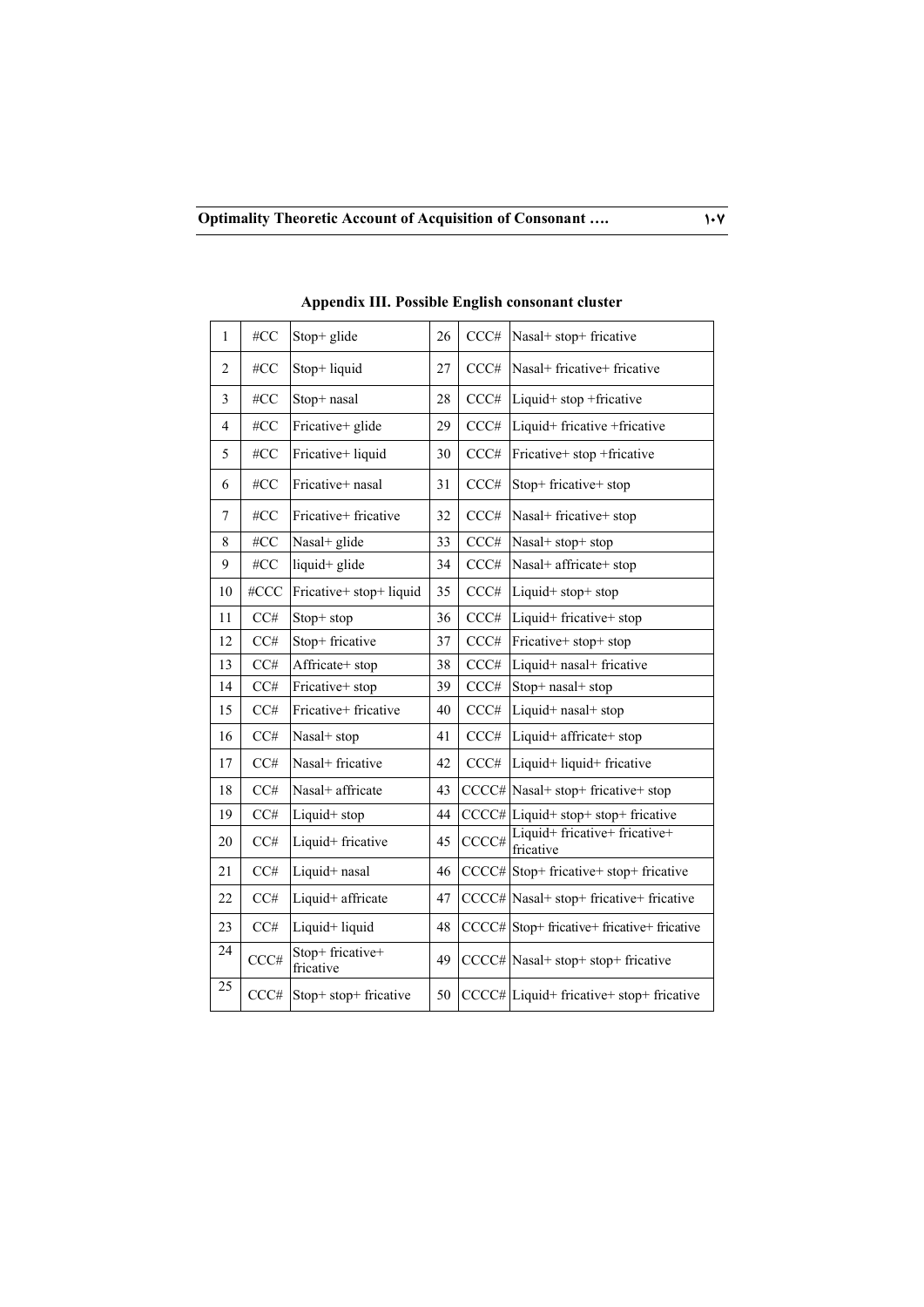| $\mathbf{1}$    | $\overline{CC#}$ | Stop+ stop           | 21              | CC#              | Nasal+ nasal              |
|-----------------|------------------|----------------------|-----------------|------------------|---------------------------|
| $\overline{2}$  | $\overline{CC#}$ | Stop+ fricative      | 22              | CC#              | Nasal+ liquid             |
| 3               | $\overline{CC#}$ | Stop+ nasal          | 23              | CC#              | Nasal+ glottal            |
| $\overline{4}$  | CC#              | Stop+ liquid         | 24              | CC#              | Liquid+ stop              |
| 5               | CC#              | Stop+ glide          | 25              | CC#              | Liquid+ fricative         |
| 6               | CC#              | Stop+ glottal        | 26              | CC#              | Liquid+ affricate         |
| 7               | $\overline{CC#}$ | Fricative+ stop      | 27              | CC#              | Liquid+ nasal             |
| 8               | CC#              | Fricative+ fricative | 28              | $\overline{CC#}$ | Liquid+ glide             |
| 9               | CC#              | Fricative+ nasal     | 29              | CC#              | Liquid+ glottal           |
| 10              | $\overline{CC#}$ | Fricative+ liquid    | 30              | CC#              | $\overline{G}$ lide+ stop |
| 11              | $\overline{CC#}$ | Fricative+ glide     | $\overline{31}$ | $\overline{CC#}$ | Glide+ fricative          |
| 12              | CC#              | Fricative+ glottal   | 32              | CC#              | Glide+ affricate          |
| 13              | CC#              | Affricate+ stop      | 33              | CC#              | Glide+ nasal              |
| 14              | CC#              | Affricate+ fricative | 34              | CC#              | Glide+ liquid             |
| $\overline{15}$ | CC#              | Affricate+ liquid    | $\overline{35}$ | $\overline{CC#}$ | Glottal+ stop             |
| 16              | $\overline{CC#}$ | Affricate+ glide     | 36              | CC#              | Glottal+ fricative        |
| 17              | $\overline{CC#}$ | Affricate+ glottal   | 37              | $\overline{CC#}$ | Glottal+ nasal            |
| 18              | $\overline{CC#}$ | Nasal+ stop          | 38              | CC#              | Glottal+ liquid           |
| 19              | CC#              | Nasal+ fricative     | 39              | CC#              | Glottal+ glide            |
| $20\,$          | CC#              | Nasal+ affricate     |                 |                  |                           |

**Appendix IV. Possible Persian consonant clusters**